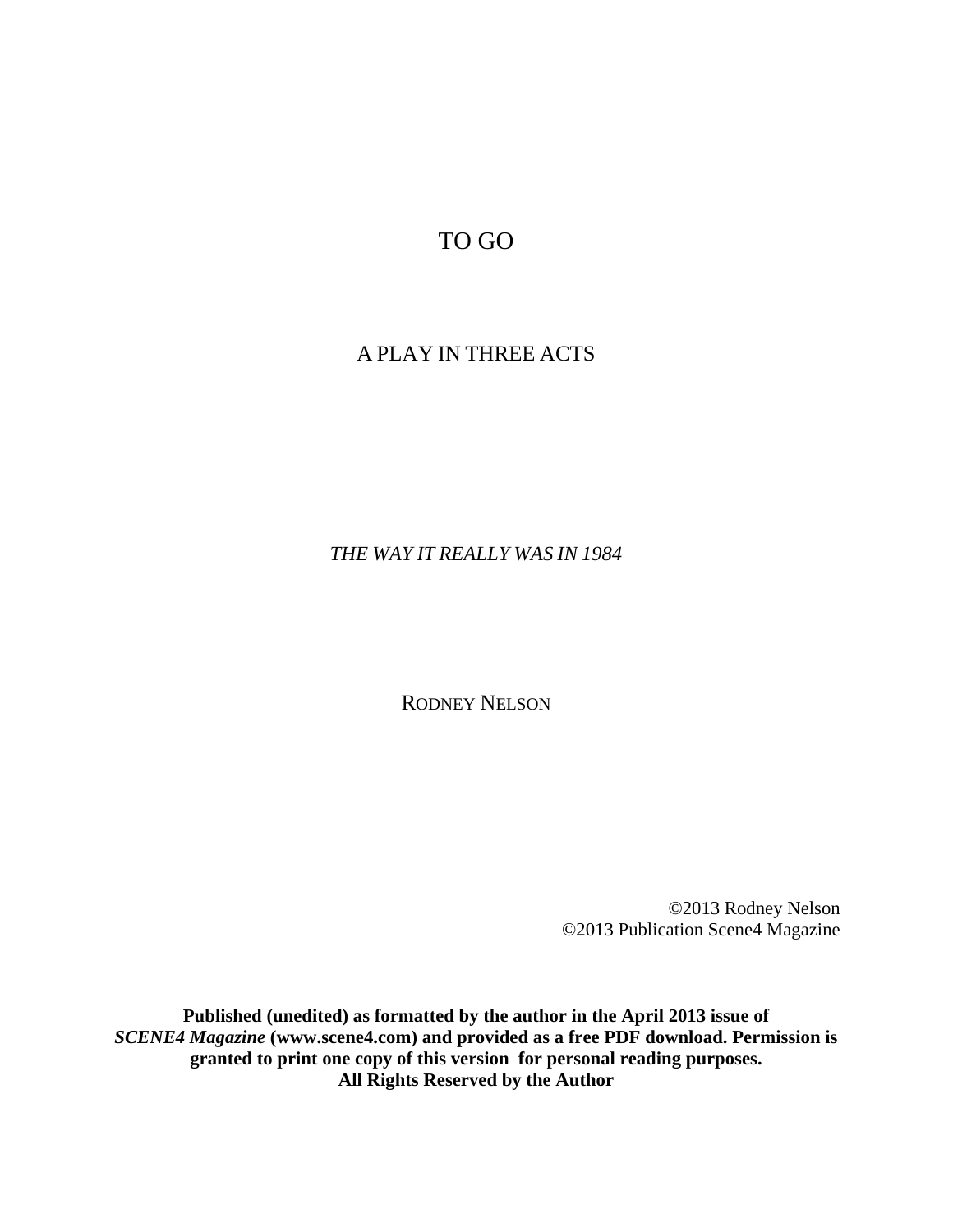*To Go* is fully protected under the copyright laws of the United States of America and international copyright laws. All rights, including the rights of translation into foreign languages, adaptations in motion pictures, television, video, radio, various other electronic media, recitation, public reading, and any other adaptations and are strictly reserved. Performances of any kind require the payment of a royalty. You may display this book for your personal, non-commercial use. But you may not otherwise reproduce or distribute copies of this book or any part thereof in any form (including by email or other electronic means),without the prior written consent of the owner. All inquiries should be directed to the author: Rodney Nelson - [mamelund@hotmail.com](mailto:mamelund@hotmail.com)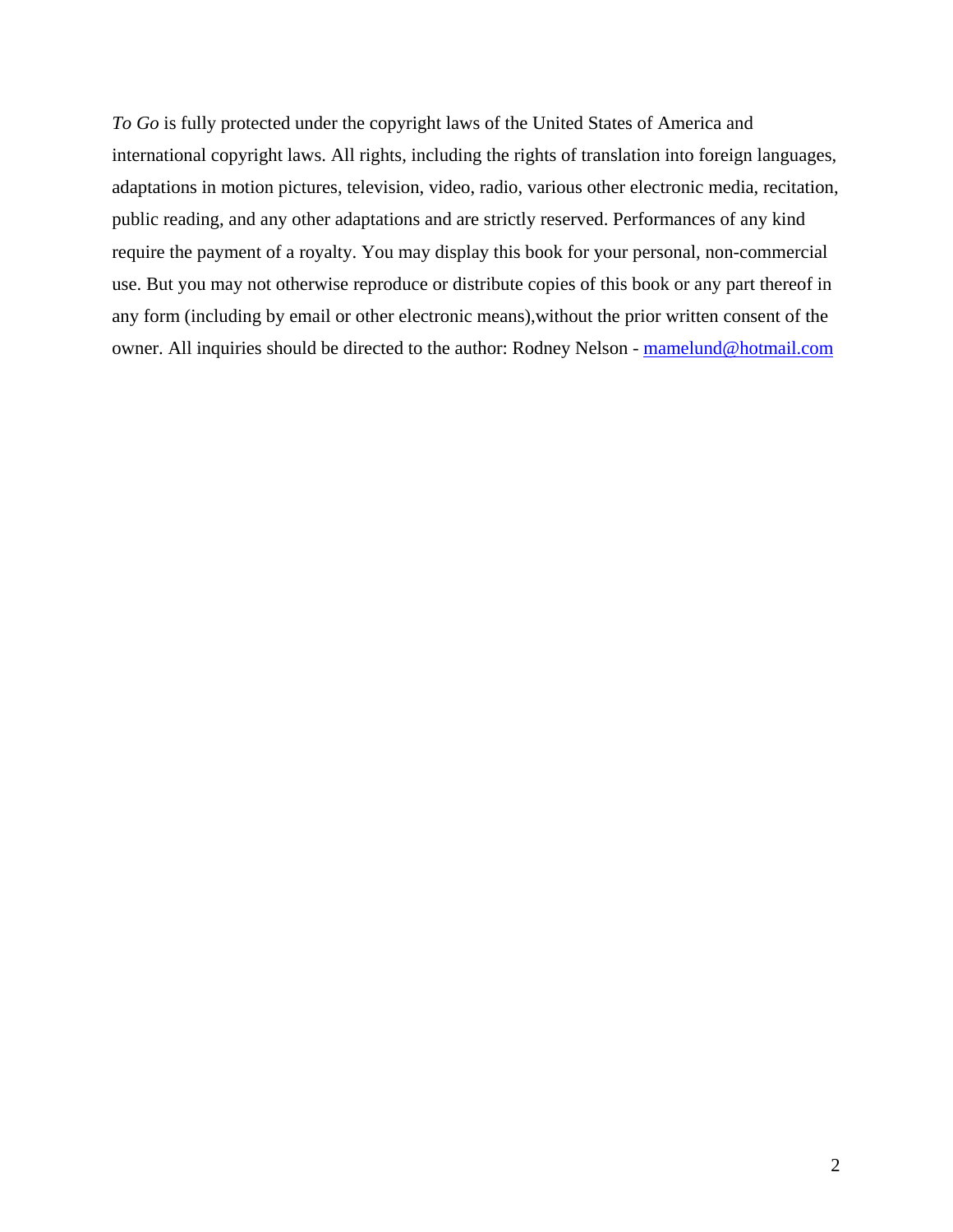- PLACE: East Fargo, a city in the Midwest
- TIME: 1984
- ACT I: Kitchen of a new house. Late afternoon in summer.
- ACT II: Farmhouse living room. Past that midnight.
- ACT III: Same scene (nearly) as in Act I. The following afternoon.

### CHARACTERS

Brad Kiefer Debbie Kiefer, his wife George Scott, Debbie's father Arlene Scott, Debbie's mother Tim Kiefer, Brad's Brother

#### NOTES

*"mania.* A form of psychosis characterized by exalted feelings, delusions of grandeur, elevation of mood, psychomotor overactivity, and overproduction of ideas." (*Taber's Cyclopedic Medical Dictionary*, Edition 14, 1981)

The tempo of the play is manic, except in the first half of Act III.

The characters may be funny, but they themselves never know it.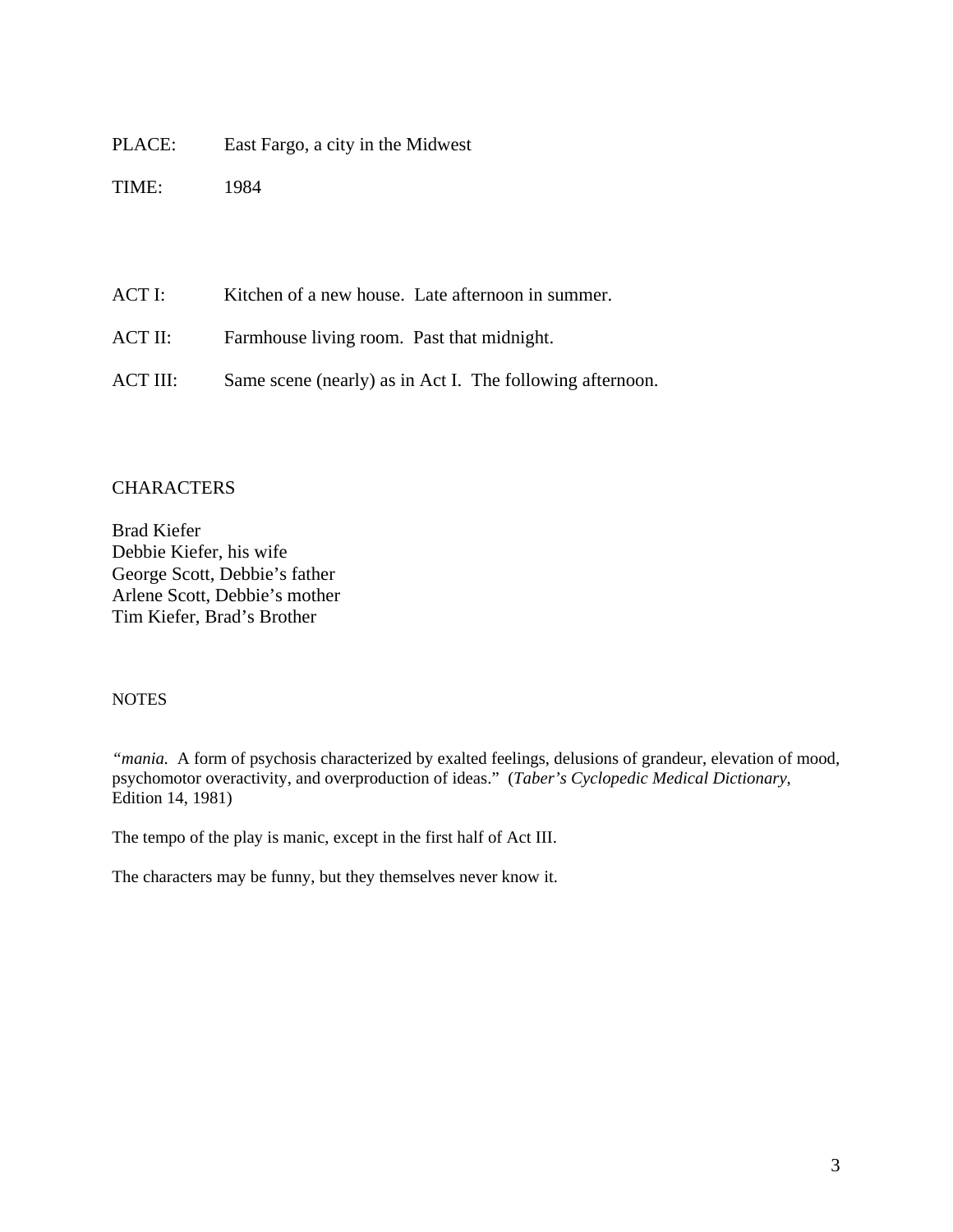ACT I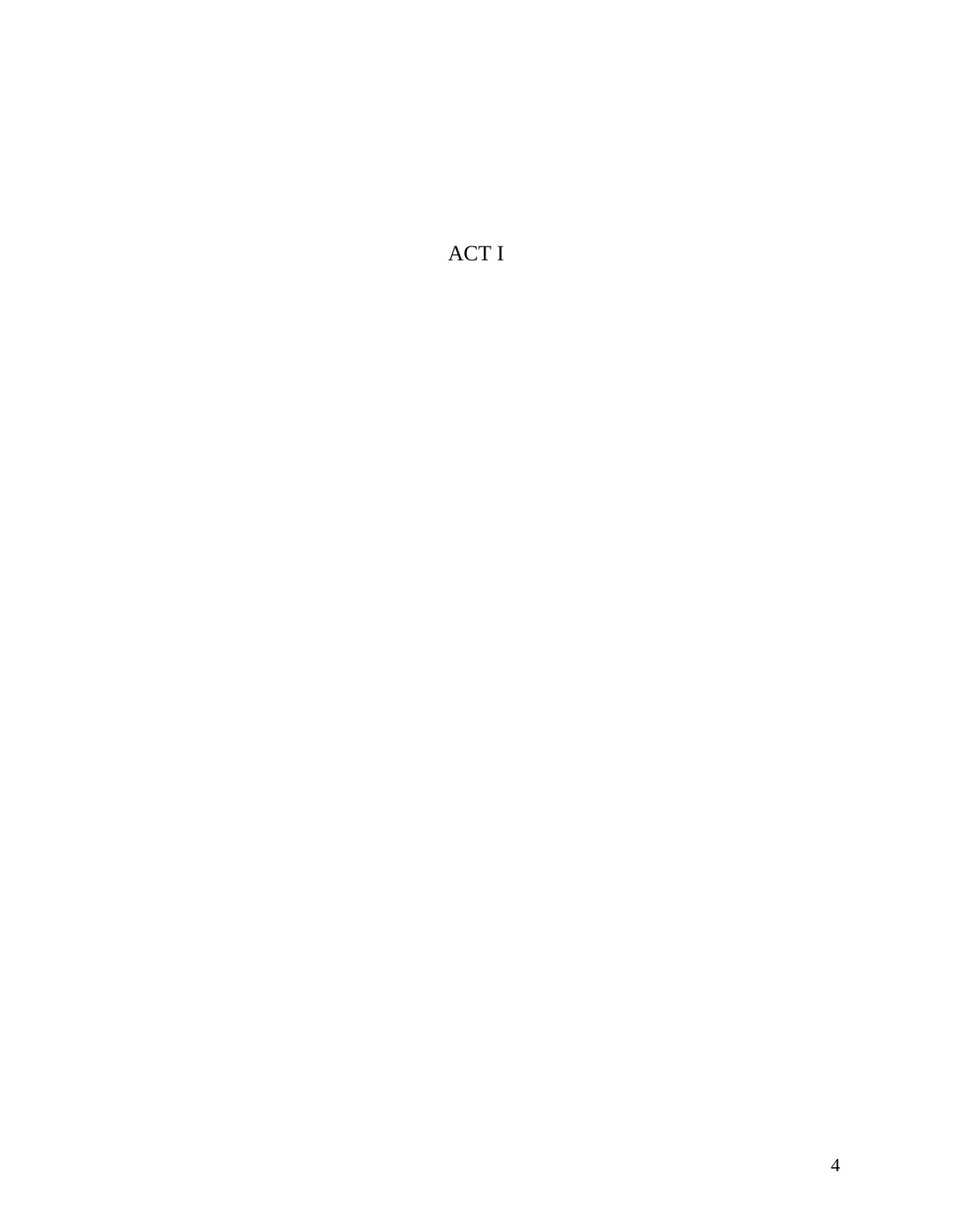*Kitchen of a new house. Disorder, filth. Cupboard door missing, smudges on wall, unwashed dished heaped in and around sink, etc. Two telephones—one on wall, other(desk model, unconnected) sitting on counter. Kitchen table and chairs, new but junky. A late afternoon in summer. No one on stage.* 

*Doorbell rings. Pause. Rings again. Pause. Knocking. Pause. Louder knocking.* 

ARLENE SCOTT (*offstage*): Yoohoo, Debbie! . . . Debbie? . . . Anyone home? . . . It's me! . . .

*Enter, cautiously,* ARLENE SCOTT, *a plump, plain woman in her fifties.*

ARLENE: It's Mom, Debbie! . . . Are you here? . . . Brad? . . .

*She looks around, sniffs the air, makes a face.*

ARLENE (*to herself*): Must be over at the new place. (*Sees desk phone on counter.)* Will they have the same number? Let's see, how do you call directory assistance? Oh ya. (*Picks up receiver, begins dialing, then realizes that phone is dead. Sees dangling wire.*) Oops. Wrong phone. (*Takes receiver of wall phone, listens, dials.*) Here we go. . . . Hello, could I speak to directory assistance? That's you? I dialed it right for once, hah? (*Laughs.*) Say, I'm wondering if you have a new listing for Brad Kiefer, K-i-e-f-e-r. In East Fargo. It's my son-in-law and awright. (*Pause.*) Could you repeat that? 237-7191. Oh-oh-, just a second. (*Checks number on phone*.) That's *this* number. I'm sorry. I guess they haven't had it changed yet, or maybe they're gonna keep it. . . . Well. Could you look under Kiefer Construction? He runs the business out of his home. But they're moving right now. Ya, Kiefer Construction, he builds houses. K-i-e-f-e-r, and then C-o- . . . Awright. (*Pause*.) 237-7192? Oh-oh. (*Looks at number on desk phone.*) That's the number of the other phone here. It's disconnected.... I'm not sure. Well, do you have *any* new listings for a Kiefer?

*Enter* DEBBIE KIEFER *lugging empty cardboard boxes. She is twenty-five, pretty and pleasant. But manic. Eight months pregnant. She dumps boxes on floor.* 

DEBBIE KIEFER: Hi Mom! (*Exit.*)

ARLENE (*to phone, startled*): Okay, she's home now. I mean she's *here*. . . . Hello? Wherever you are, I'm sorry. Gotta hang up. (*Does so. Hurries to door.*)

*Enter* DEBBIE *with another load of boxes. Throws them down.*

DEBBIE: I thought you were at K mart.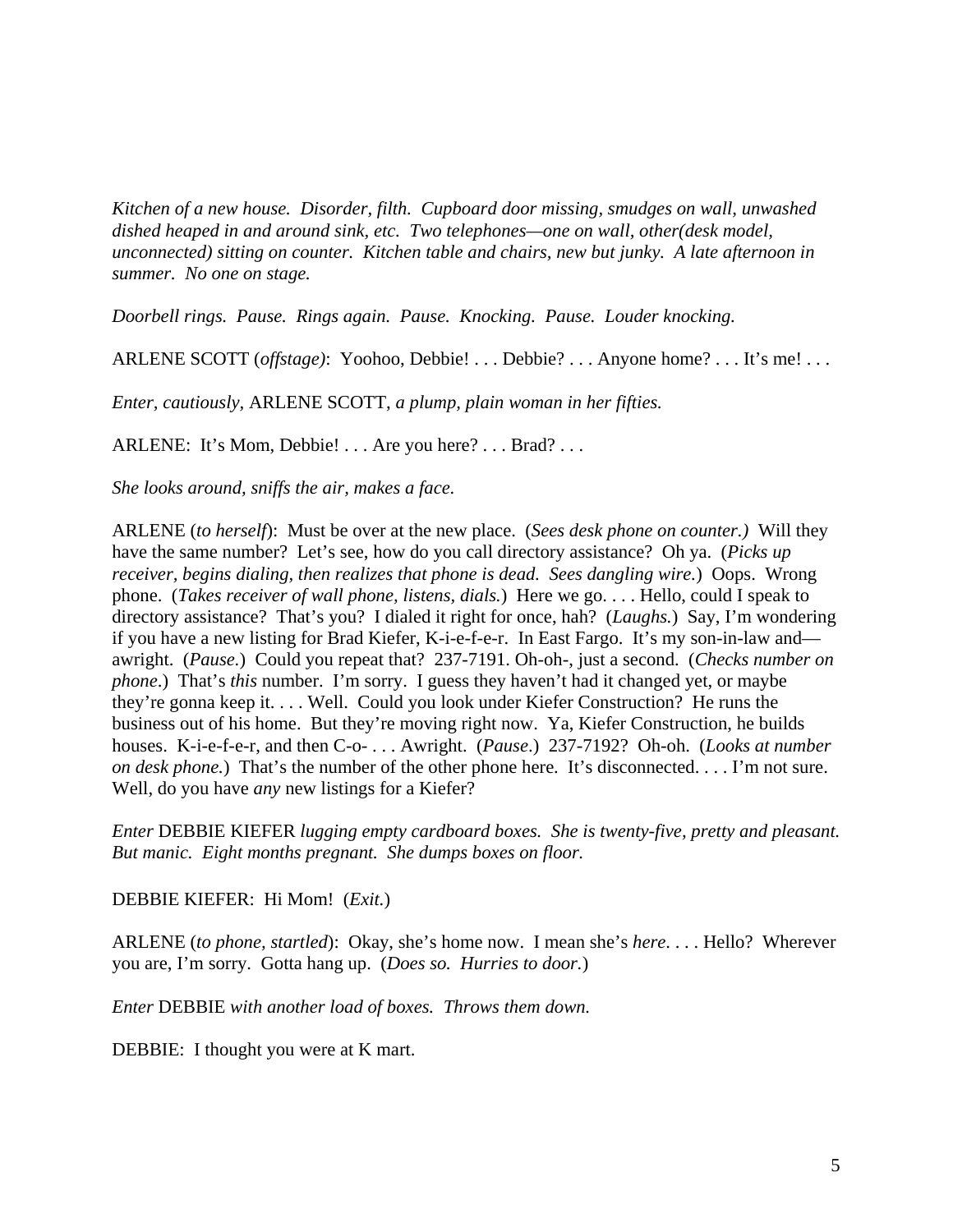ARLENE: I was but—listen. (*Concerned*.) You shouldn't be doing all this. Eight months is quite a ways along, you know.

DEBBIE: Well, I'm sposed to be getting exercise. And the moving won't do itself.

ARLENE*:* You better come and sit down a minute. (*Guides* DEBBIE *to chair*.) I can bring in the rest of those boxes.

*As* DEBBIE *sits, chair begins to collapse*.

DEBBIE: Not *this* chair again!

ARLENE: Uff. . . .

DEBBIE (*finding a solid chair*): Oh it'll be *so* nice to get out of this dump. Everything's just falling apart.

ARLENE: Ya. And you'll have a nice new place to bring the new little stranger.

DEBBIE: Who?

ARLENE: You know, the baby.

DEBBIE: The baby. Right! (*Jumps up*.) Where's Dad? Did he go to the airport too?

DEBBIE's *mania has begun to affect* ARLENE.

ARLENE: He was helping Brad, I thought.

DEBBIE: The plane was due in at four-thirty. What time is it? (*Sees that electric wall clock has been unplugged. Hands indicate 12:10.*)

ARLENE: That's what he said he was going to do. When I left him and went to K mart.

DEBBIE: Now who unplugged that clock? I can't even wear a wristwatch anymore.

ARLENE (*checking her own watch*): It's ten to five.

DEBBIE: I get these rashes on the arm.

ARLENE: You do? Lemme see.

DEBBIE: It's only when I have the watch on. Ten to five. I missed them at the new place. So he and Brad musta went together.

ARLENE: They were gonna meet somebody at the airport?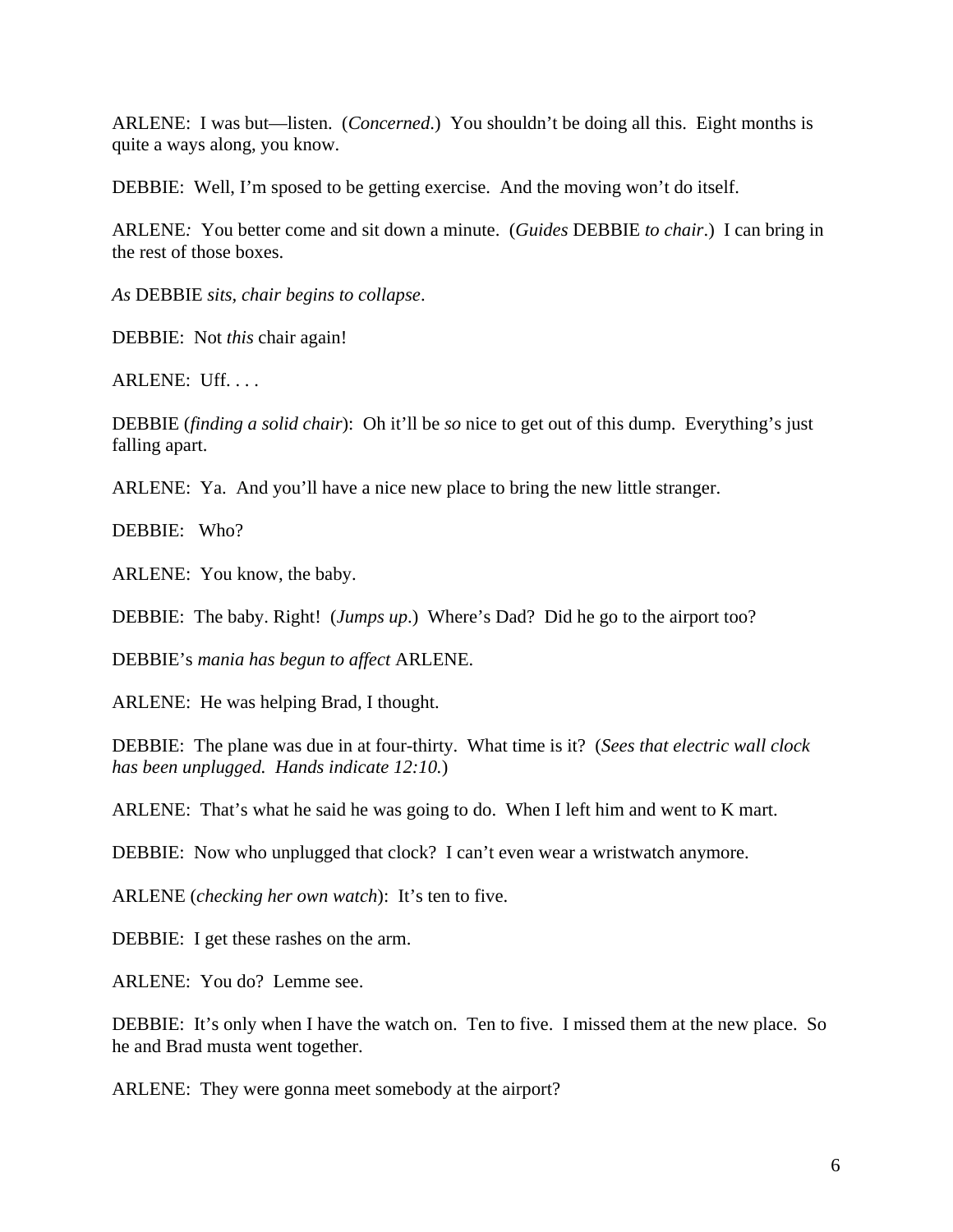DEBBIE: Ya—Tim. Didn't I tell you?

ARLENE: Tim?

DEBBIE: Ya—Brad's brother. He's out of the Marines and on his way home. I musta told you.

ARLENE: No, but I've heard of him. He was planning to spend the night here?

DEBBIE: Here or there. I didn't even tell you, hah? I'm so absent-minded I oughta sign up for therapy. Too much stuff going on. Lemme see. Ya, Dad's truck was over at the new place and they weren't, so he and Brad musta went in Brad's truck and left Dad's truck parked. Otherwise I woulda seen Brad's truck

ARLENE: Were they coming here afterwards?

DEBBIE: Or going there. I don't know. What are you driving? (*Runs to door, looks out.*) Of course, the Plymouth! I just parked behind it a minute ago. See what I mean? Totally absent. (*Taps forehead.*) Awright. I've got the wagon and we could take that or the Plymouth and go and meet them.

ARLENE: Well, if it's almost five now they should be on the way.

DEBBIE: But they might think we're over at the new place.

ARLENE: They'll soon figure out that we're here. They'd have to stop there anyhow. To pick up *our* truck.

DEBBIE: You and Dad's? That's true. Well, I've got time for one more load.

ARLENE: You mustn't overdo things so much. Life is too short. Hurrying around like this is a waste of time. I'll make some coffee and get the rest of the boxes.

DEBBIE: This is all the boxes I have, Mom. And I took the coffeepot in the last load.

ARLENE: I should have brought the thermos.

DEBBIE: I don't have anything to offer you. (*Searches cupboards, finds nothing.*) Nope. I *think* there's a bag of cookies in the wagon.

ARLENE: No, that's fine. Where were you gonna eat?

DEBBIE: Brad was talking about having supper at Howard Johnson's. Up north of K mart, you know? They have a special on hot ham.

ARLENE: Ya. I saw that in the paper. I guess it's real good too. But it's with coupon only.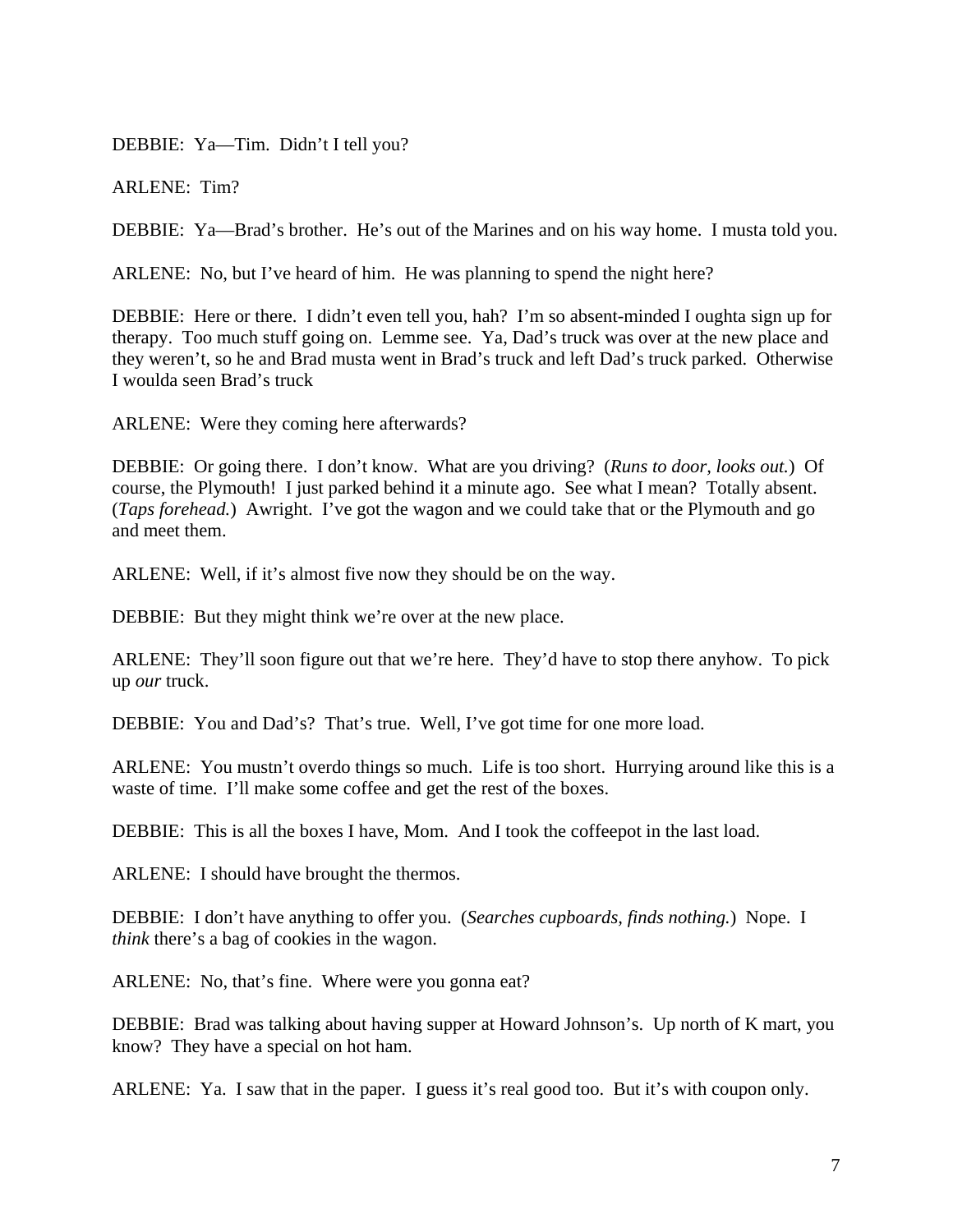DEBBIE: He's got a whole bunch of those. If he can locate them. If we have time to eat at all.

ARLENE: I spose you can't cook in the new place.

DEBBIE: Or here either.

ARLENE: Well, you could come out and eat with us. Whenever you're done moving. I have some potato sausage and noodles and so forth.

DEBBIE: Are you gonna go home pretty soon?

ARLENE: I didn't mean *that*! We're planning to stay and help. Whenever we're *all* done, I meant. If Brad and you don't wanna have the sausage I could pick up—

DEBBIE: And Tim.

ARLENE: And Tim? Oh ya, and Tim. I could stop and get a pizza or something. (*Scrutinizes* DEBBIE.) Are you okay, honey? You look kinda peaked.

DEBBIE: I just felt another kick.

ARLENE: A kick? (*Looks around protectively.*) From who? (DEBBIE *indicates belly*; ARLENE *is embarrassed, laughs*.) Oh, the little one!

DEBBIE: Right.

ARLENE: Well, I think you and I had better sit down a minute. All this rushing around and lifting isn't good. We can make up for it later, work till midnight if we have to. Here, honey. (*Guides* DEBBIE *to chair*.)

ARLENE *sits at edge of risky chair. But she seems unwilling or too tired to move to another. They lapse into dazed silence*.

BRAD KIEFER (*offstage*): Watch out, that door handle's ready to come off!

*Enter* GEORGE SCOTT, BRAD KIEFER *and* TIM KIEFER. *The women don't respond until the men start talking.* GEORGE SCOTT *is a male version of his wife. He's in work clothes and manic*. BRAD KIEFER *is twenty five, tall and manic, also in work clothes.* TIM KIEFER *is two years younger than* BRAD, *about the same size; hair very short, military shoes.* TIM *looks relaxed though somewhat bewildered.*

BRAD: If you haven't seen the pits before, you're gonna see 'em now!

GEORGE: (*shaking his head*): Say, where *did* you get them cupboards?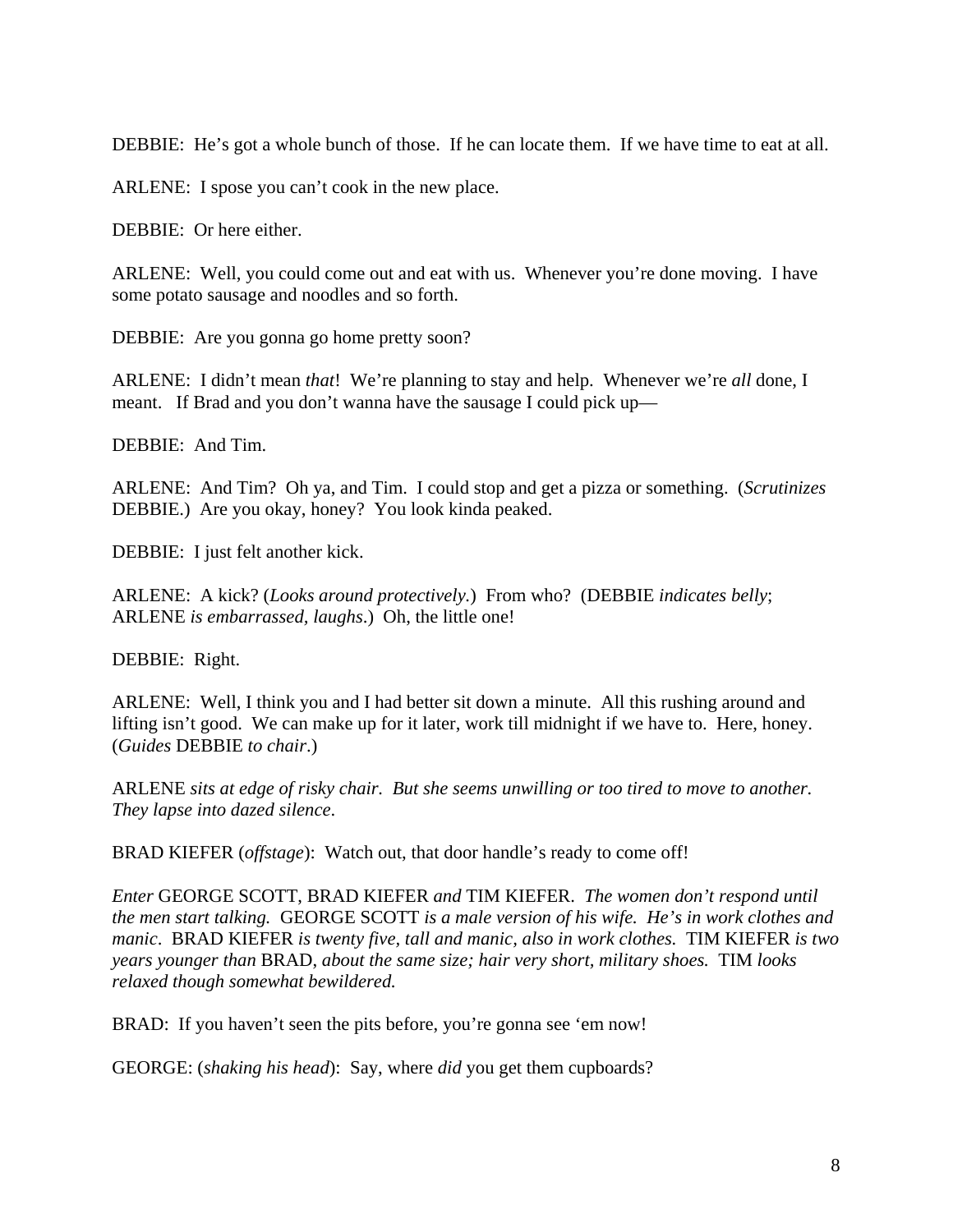BRAD: Look at this. (*Yanks off a faucet handle, shows it to* TIM.)

TIM: Old fixture, huh?

BRAD: "Old" is right. (*Throws handle into sink, kicks cabinet.*)

BRAD *and* GEORGE *pay no attention to the women, who are on their feet now and manic.* TIM *nods uncertainly at* DEBBIE *and* ARLENE, *hoping to be introduced. They ignore it.* 

GEORGE: I better get the tools.

BRAD: Naw, the people coming in, they won't care.

TIM: Some of these older houses—

ARLENE: And it's a whole year since you built it. Doesn't seem that long.

DEBBIE: If you think that's bad, check out the wall. It's already peeling. Wipe it off and there goes the paint too.

GEORGE: What-a-mess.

BRAD (*to* TIM): Well, kid, let's have a shot of coffee. Awright? Then we get to work.

TIM: Fair enough.

BRAD: Where's the brew, Deb?

DEBBIE: The pot's already gone over.

BRAD: Over there, hah?

GEORGE (*to* ARLENE): Didn't we bring the thermos?

ARLENE: I could run out and get some at McDonald's. To go. How many cups do we—

BRAD: Aw, we prolly got a couple of beers in the frig. (*To* TIM.) Help yourself, m'man.

TIM: This I can handle. (*Goes to refrigerator and opens it. No light within. Steps back coughing*.) Well, maybe not.

DEBBIE *and* BRAD *rush over to look.* 

BRAD: So that's where you put the cheese and stuff.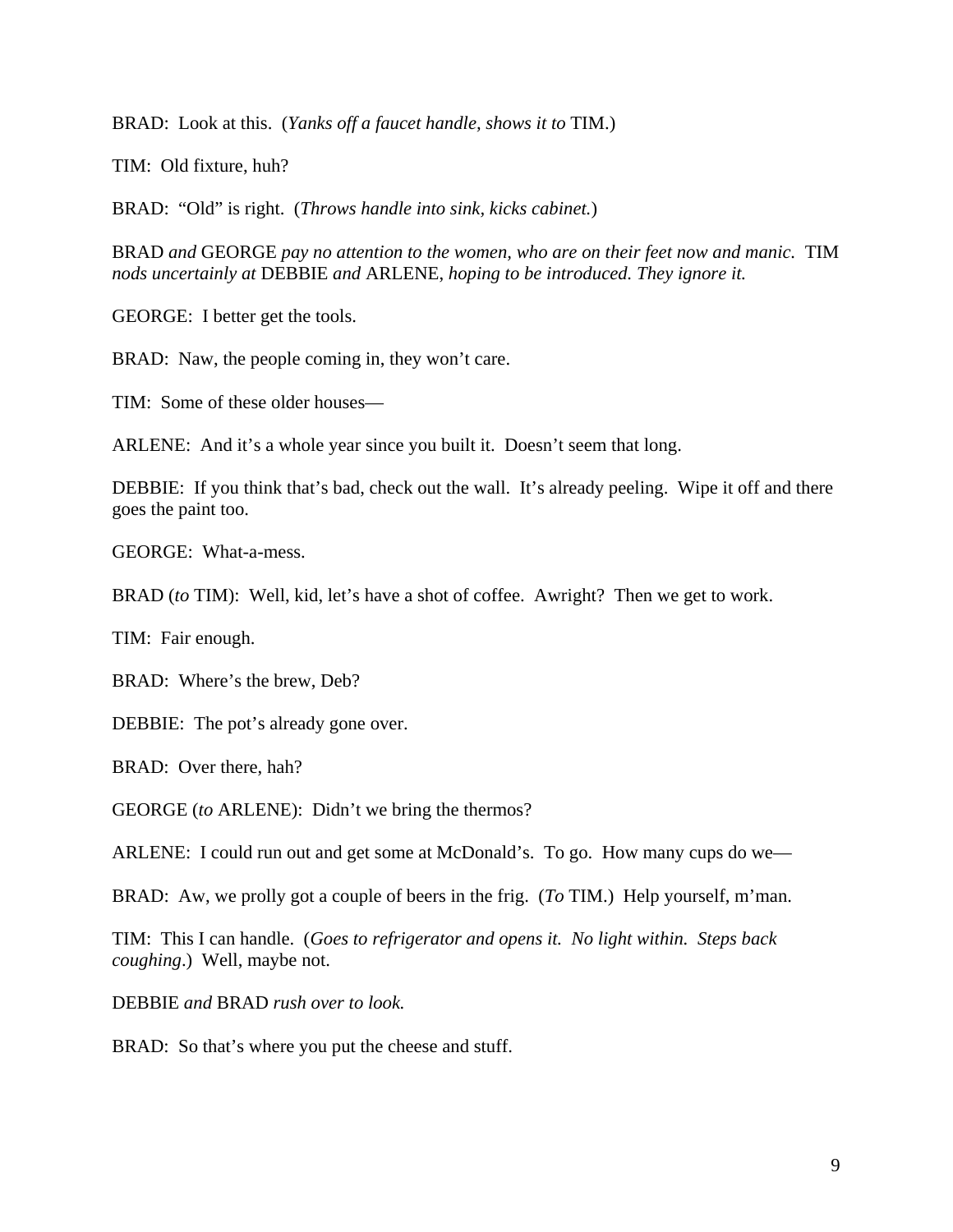DEBBIE: It's rotting! Now who unplugged this refrigerator? It must aturned this afternoon. Mom, come here.

ARLENE (*approaching*): I don't want anything myself.

DEBBIE: Mom, have you ever gagged? I mean *really gagged*?

ARLENE: Oh, a few times. When I was younger. (*Peeks into refrigerator*.) Uff . . . George?

GEORGE: I believe you, I believe you.

BRAD: (*sardonically*): Gag in this house, where do you go? The bathroom? The *bathroom* is another story and I'm not gonna tell you.

ARLENE: I'm just glad you're moving out of here. I was worried about the baby. Think of the germs!

TIM (*to* DEBBIE): Ya, looks like it's comin' right along.

DEBBIE (*glancing blankly at* TIM): The bathroom's so gross we have to keep the door shut all the time. (*Slams refrigerator door.*)

BRAD: (*opening it again)*: Naw let it air out. We gotta move the sucker, you know.

GEORGE: You taking most of this junk with?

DEBBIE: Only what we need.

TIM (*to* BRAD, *resisting mania, trying to be helpful*): Well, gimme a rag and a bucket and I'll clean up this thing. (*Puts hand on refrigerator*.)

BRAD: (*laughing*): Cool it, man! We're gonna chow down in a minute. Have a seat, why don't you.

ARLENE (*to* GEORGE): We could load *our* truck.

GEORGE: Hafta go get it first. It's over there.

ARLENE: Okay, let's you and I do that. Debbie! Can I borrow your keys?

DEBBIE: We left the place open.

TIM *sits on weak chair. It collapses and he falls, hitting the back of his head.*

GEORGE: (*looking upward*): *Now* what fell apart?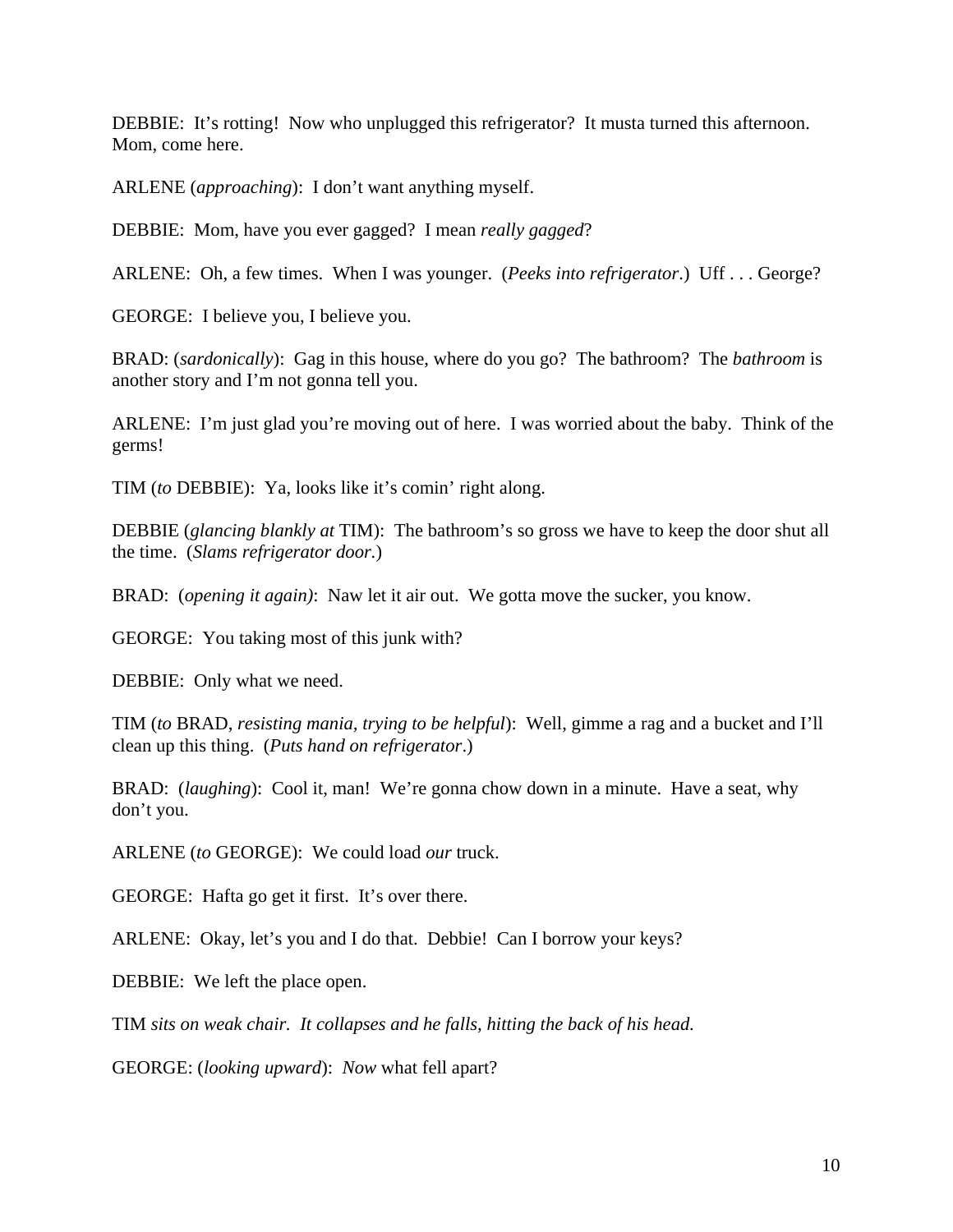ARLENE: (*bending over* TIM): Oh no! You're working for Brad, I spose.

TIM (*getting up*): Not exactly. I'm his brother. Tim.

ARLENE: Tim?

DEBBIE (*approaching*): Not *that* chair again!

GEORGE: What-a-dump.

BRAD (*to* TIM): You awright, Lance Corporal?

TIM: Seem to be.

BRAD: (*to others*); Hey, let's give Brother Tim a hand!

*All clap absently.*

DEBBIE (*beginning to focus)*: Oh *this* is him? Your brother? Well, I'm Debbie. Are you awright?

BRAD: You can't hurt a jarhead!

TIM (*to* DEBBIE): Pleased to meet you. Wish I could have been here for the wedding. But we had this job to do in Lebanon.

ARLENE *approaches, bringing* GEORGE.

ARLENE: Oh that's who this is. Brad's brother Tim. Hello, Tim. We're Debbie's parents. George and Arlene Scott. I'm Arlene. George, say hello to Tim.

GEORGE (*shaking hands*): You're working for Brad, hah?

TIM: Tonight, at least. I'm his brother.

GEORGE: (*blankly*): Oh.

BRAD (*putting an arm around* TIM): Yep, this is the boy himself. Lance Corporal Timothy Kiefer, U.S. Leatherneck. Yep, him and I go back a few decades.

BRAD *and* TIM *exchange mock punches.*

BRAD: Ouch! I'm not puttin' on the gloves with you anymore, I can see that. (*Laughs*.) Used to be able to take him with one hand. Look at him now! No wonder he survived that bomb blast.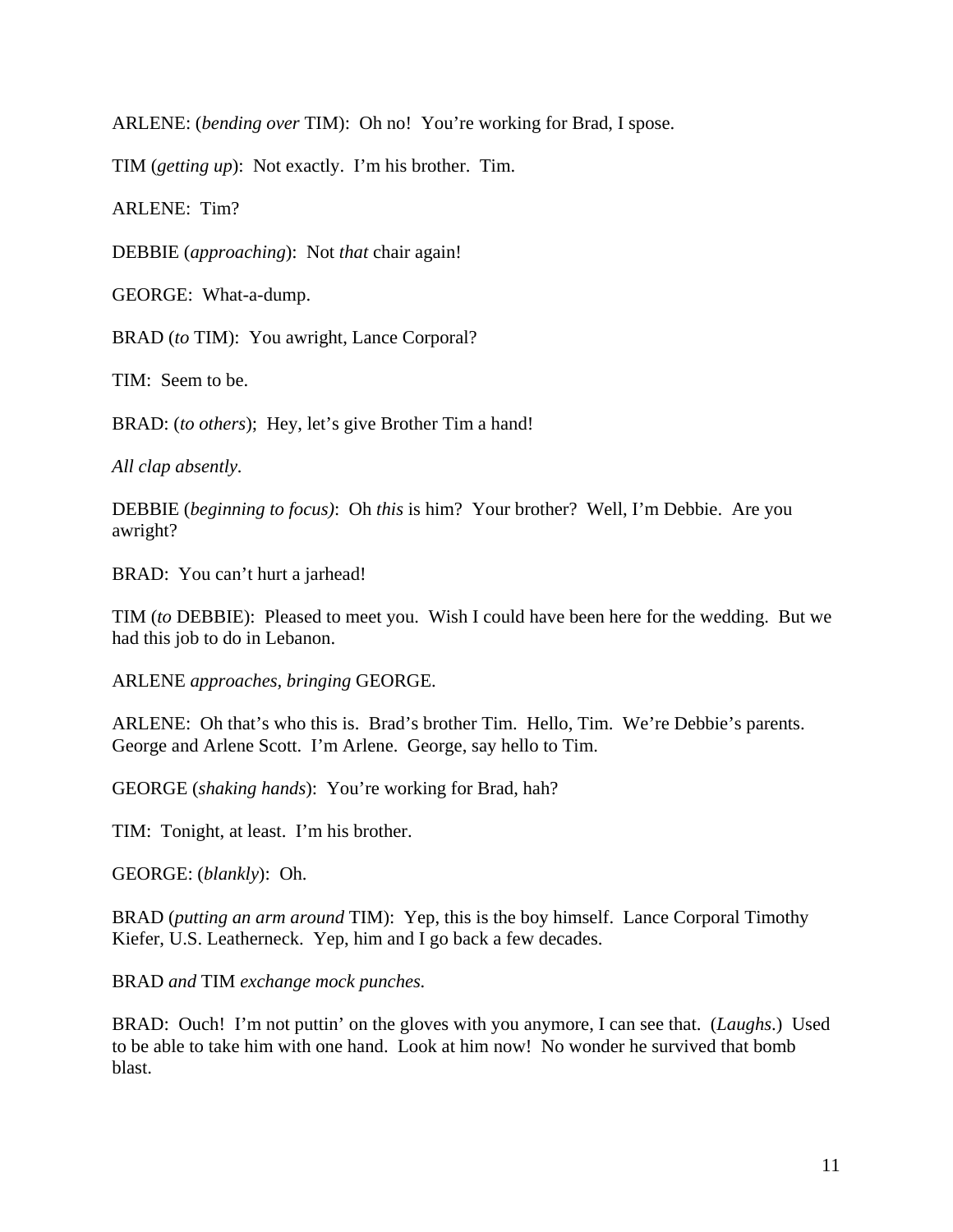TIM (*good-naturedly*): Thank God I wasn't on duty. Heard it, though. *And* felt it.

BRAD: Bad, huh?

DEBBIE: What was this again?

TIM: Oh that truck bomb that went off. I was lucky. But it meant I hadta stay on in Lebanon. Otherwise I woulda been here for the wedding. (*To group*) Pleased to meet you all at last.

ARLENE: Where was this?

TIM: Right there in Beirut.

GEORGE: Is that where you're from?

TIM (*patiently*): No sir. Brad and me come out of Jamestown. Hundred miles up the road. I'm his brother Tim.

GEORGE (*blankly*): Oh.

BRAD So you got the discharge.

TIM: Last week. Got it and got out. Ya, I figured to help you with the moving and shoot the breeze and then go visit the folks. Take my time, you know. Adjust to the real world.

ARLENE: Where was that again?

TIM: Well, right here. And in Jamestown. At our parents'. Bob and Edna Kiefer.

ARLENE: *I* get it! Bob and Edna.

DEBBIE (*to* TIM): How's the head now?

BRAD (*raising his arms, restoring order*): Listen up, everybody! We can talk later. We have a lot to do and not so many hours to do it in. We gotta eat, then we gotta finish the moving. Awright? But first I wanna ask the man a question. (*Soberly puts one arm around* TIM *and gestures at room with other*.) Lance Corporal, you been around. You've seen a lot. Tell me: Have-you-ever-seen-a-pit-like-this?

GEORGE: Here's one example. The floor tile. Brad and me laid it ourself and it cost good money. And what do you think happens? (*Kicks a tile loose, hands it to* TIM.) Might as well nevera done it. That there's just one example.

TIM: (*to tile*): It seems to me like—

ARLENE: And the living room carpet's another thing. Oh boy!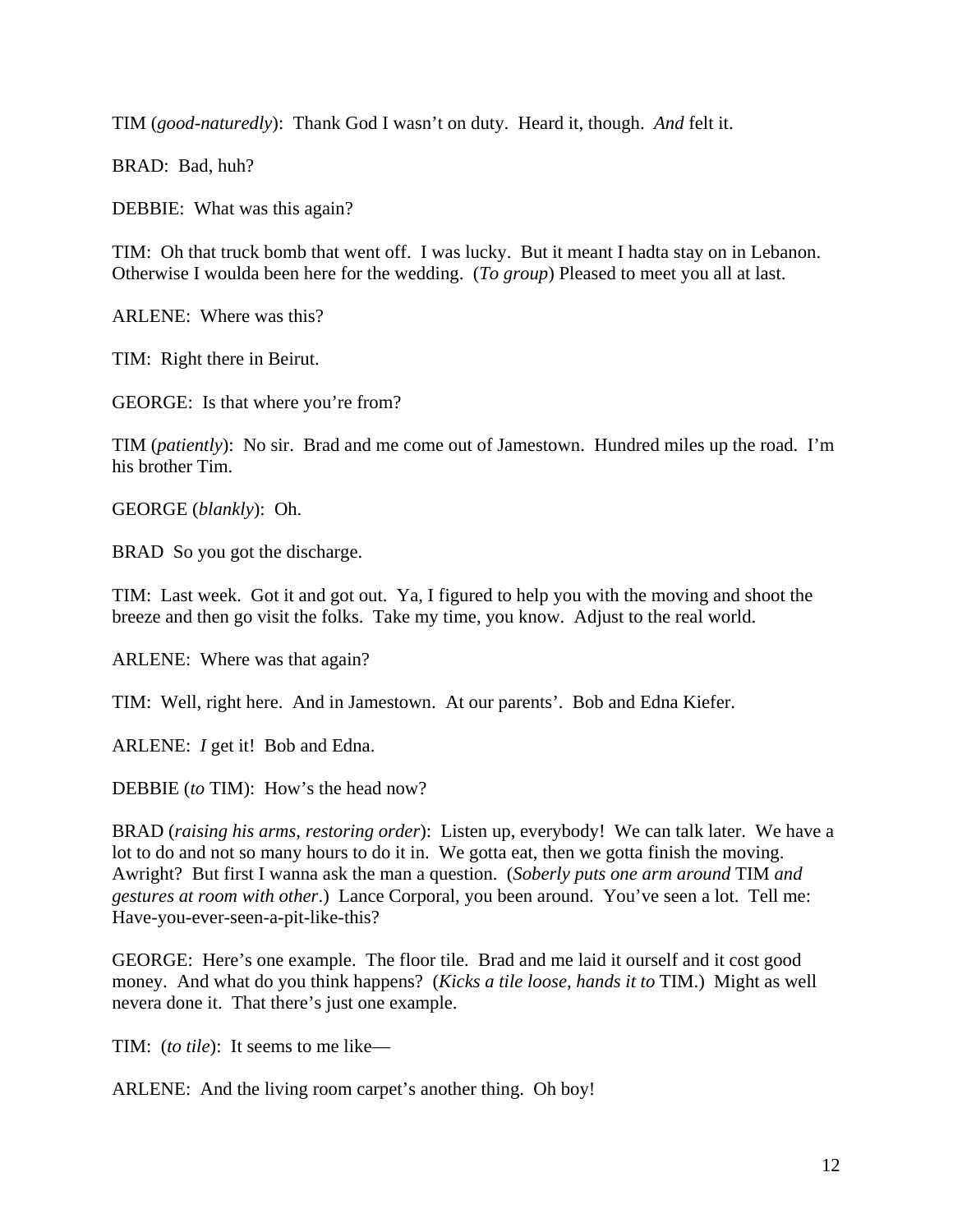BRAD: It's not that the rug is so bad—

DEBBIE: But it sure can't take the dirt.

BRAD: Naw the rug's okay. Just that it keeps coming up at the edges.

GEORGE: And that carpet was laid professional! Me and Brad helped the man ourself!

ARLENE: (*to* DEBBIE): You don't want *that* in the new house, do you?

GEORGE (*to* ARLENE, *brightly*): Hey, we could take it out to our place and burn it in the field instead. The rug. Tonight.

TIM (*to tile*): Well to me it seems—

DEBBIE: 'Member what I said about the bathroom? So gross we hafta keep the door shut? Well we don't go in there *at all* anymore.

BRAD (*wryly*): Really wanna get into this, Deb?

DEBBIE: I think I told Mom already. She's heard our little confession. (*To* TIM, *darkly*.) We been using a corner of the basement.

BRAD: (*to* TIM): You see?

DEBBIE: Gotta go, you gotta go.

BRAD: (*to* TIM): Wanna hear something else? I have even resorted to that. (*Points at sink.*) You get in late, you know? And you've had a few beers and you'd rather not walk downstairs. What's a man to do?

*All laugh except* TIM, *who half-smiles*.

ARLENE: No, this is one place where you would not want to bring a newborn child. (*To* TIM.) Thank God they're moving is all I can say.

BRAD: There's seepage in the basement too. Over an inch deep on the floor.

GEORGE (*to* BRAD): The sump pump I gave you didn't work, hah?

BRAD: Aw I never got around to installing it. No time. It's going in the new place though.

GEORGE: I can help you put it in tonight.

ARLENE: Don't forget you have to burn the rug.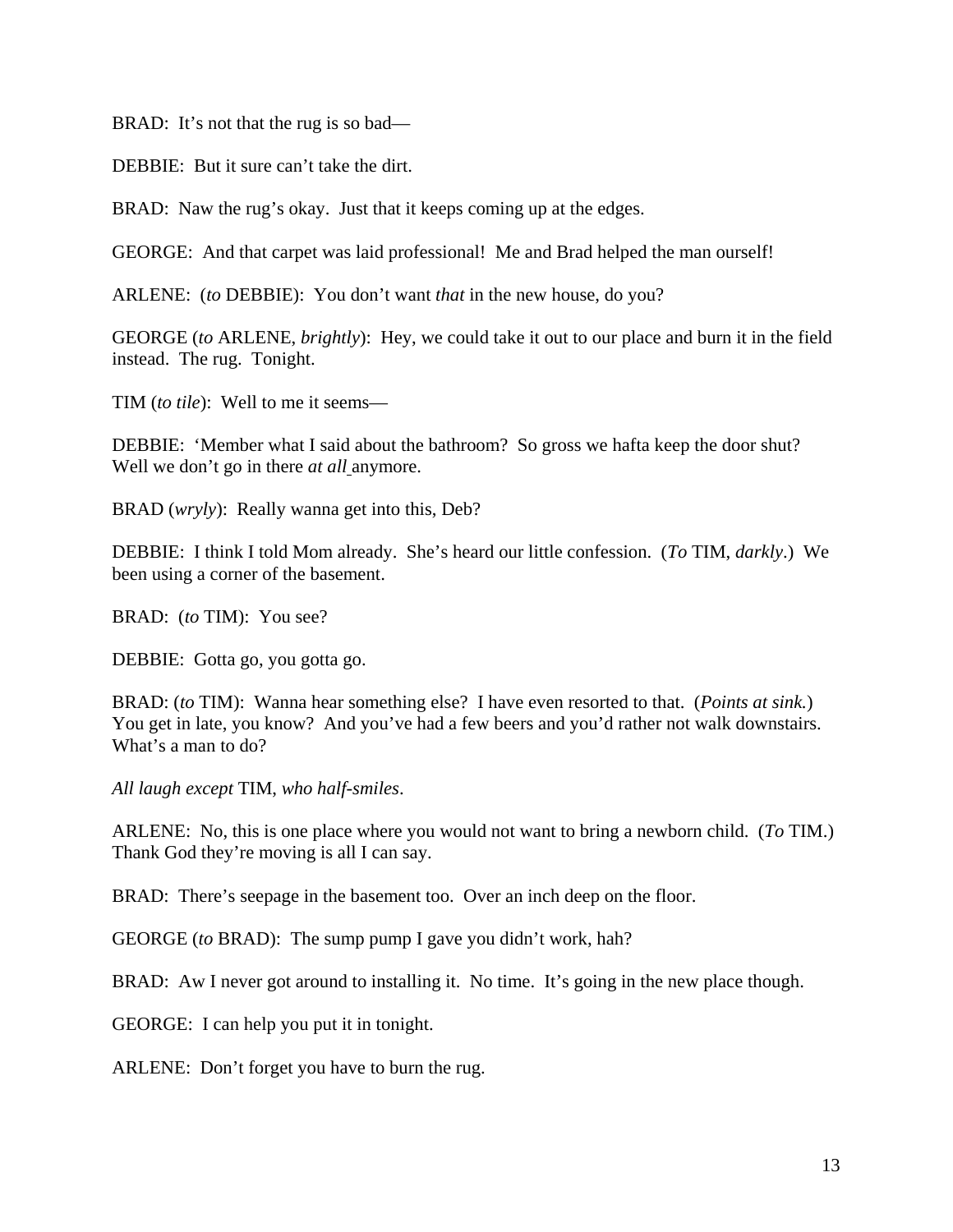BRAD: Well, we got an extra man to help. (*Slaps* TIM *on back, takes tile from him and throws it into sink*) Awright Lance Corporal, what's the word? Is this the pits, or-is-this-the-pits?

TIM (*with a small grin*): Ya, I can sure tell—

DEBBIE: Anybody hungry?

TIM's *moment is over. The general mania intensifies*.

GEORGE: Hey, there's an idea. (*To* ARLENE.) We better get out to the feedlot and take care of that.

ARLENE: You're all welcome to eat with us.

BRAD: Listen up now!

DEBBIE: Mom, we're all gonna eat at Howard Johnson's, I said. Remember? The hot ham special with coupon?

GEORGE: You don't hafta do that. Eat with us and save your money.

ARLENE: And where were you planning to sleep again?

BRAD: No, it's all settled.

GEORGE: We got plenty room at the farm.

DEBBIE: That's fine, Dad. But the question is where do we eat.

BRAD: Look. I got this bunch of coupons. (*Removes them from shirt pocket.*)

DEBBIE: And that settles it.

BRAD: (*reading*): "One hot ham sandwich dinner \$2.99 with presentation of this coupon sorry only one per customer." Okay? I got four of 'em.

GEORGE: Twelve bucks right there. Plus beverage. Plus tax.

DEBBIE: They *would* be a dollar more each if it wasn't on special!

GEORGE: *We* wouldn't charge you nothing though.

ARLENE: And then we could put you up for the night.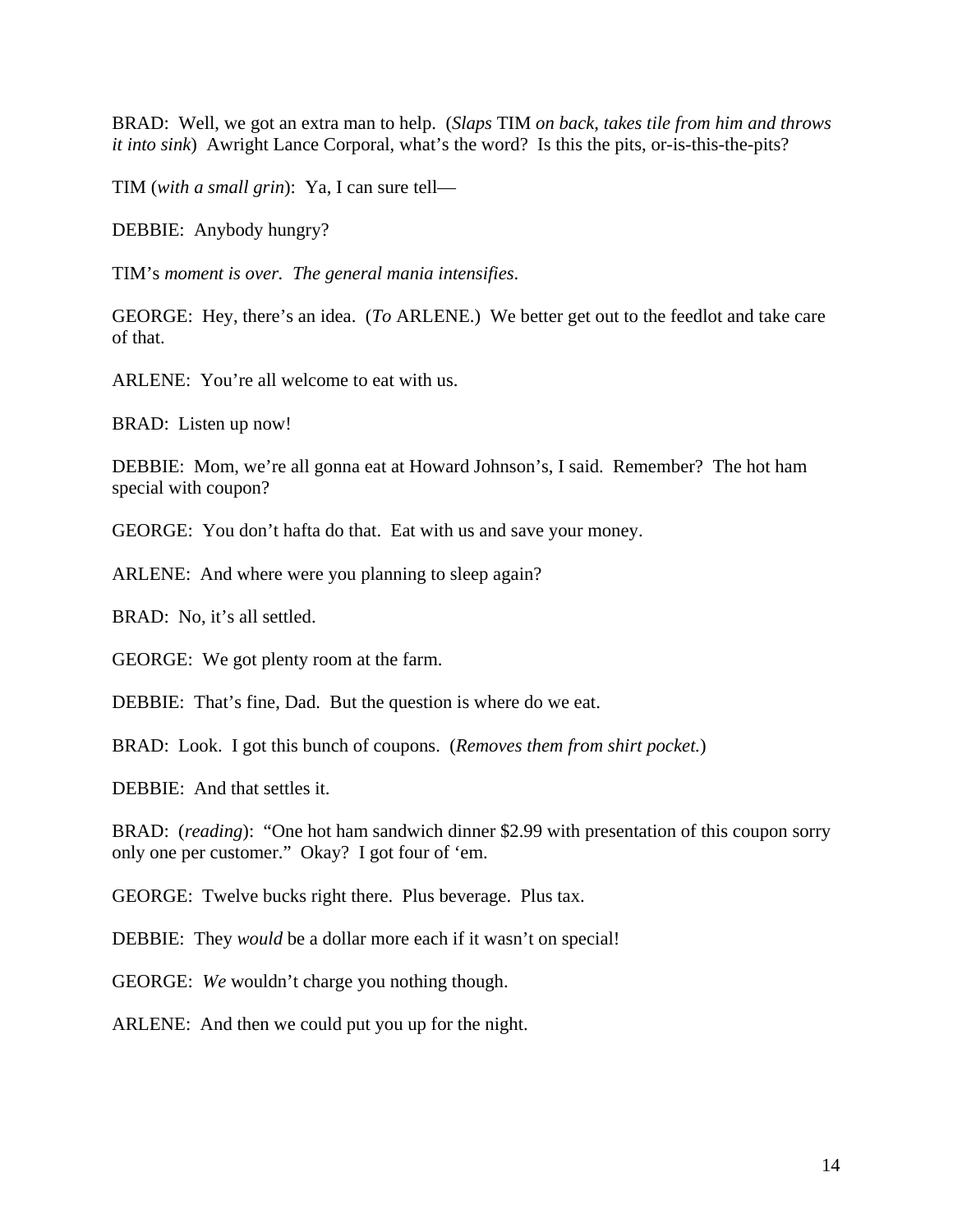DEBBIE: Ya but Mom, it's ten miles to the farm and ten miles back again, and if we went out there to eat we'd have to come back and finish moving and we might never get finished, then we'd have to drive back to the farm again and sleep. Unless we slept at the new place.

GEORGE: You don't hafta do that.

ARLENE: You *know* we have three spare beds, Debbie.

BRAD: (*to* GEORGE *and* ARLENE): You prefer not to eat at a restaurant, is that it? Don't wanna eat out at all?

GEORGE: Well, when you're not dressed up—

ARLENE: Howard Johnson's is pretty fancy too.

BRAD: I don't think it would matter. But this I can understand.

DEBBIE: So what do we do with the coupons? It's a miracle he even found them! (ITakes a coupon from BRAD, *reads.*) "Good until June 30th." Which is tomorrow!

BRAD (*reclaiming coupon*): That's okay, Deb. I've got a plan. Awright. I call Howard Johnson's and order four hot ham sandwich dinner specials *to go*. Plus beverage. Then I pick them up and we all eat at the new place and afterwards we do the rest of the moving, then we drive out to the farm and sleep. Sound like a winner?

ARLENE (*relieved*): Leave it to Brad!

GEORGE (*To* TIM): These businessmen are so good at figuring.

DEBBIE (*going to phone*): Want me to call?

BRAD: No, I'll do it. (*Goes to desk phone, pauses to have another look at coupons*.) Awright. Lemme make sure I got this straight. Here are the four coupons, one-two-three-four. And there are the four customers. (*Points at each as he counts*.) One-two-three-four- . . . (*Seeing there's a "five,"* TIM, *he slaps his forehead*.) Oh-oh. Sorry, m'man.

TIM (*forbearingly*): No problem. Fact, you oughta let *me* get this one. I have more change than I know what to do with.

BRAD: "Change"?

DEBBIE: How come only four? I thought you had a whole bunch.

TIM: Ya—jack, bread, lucre.

BRAD: I have *a* bunch, I said.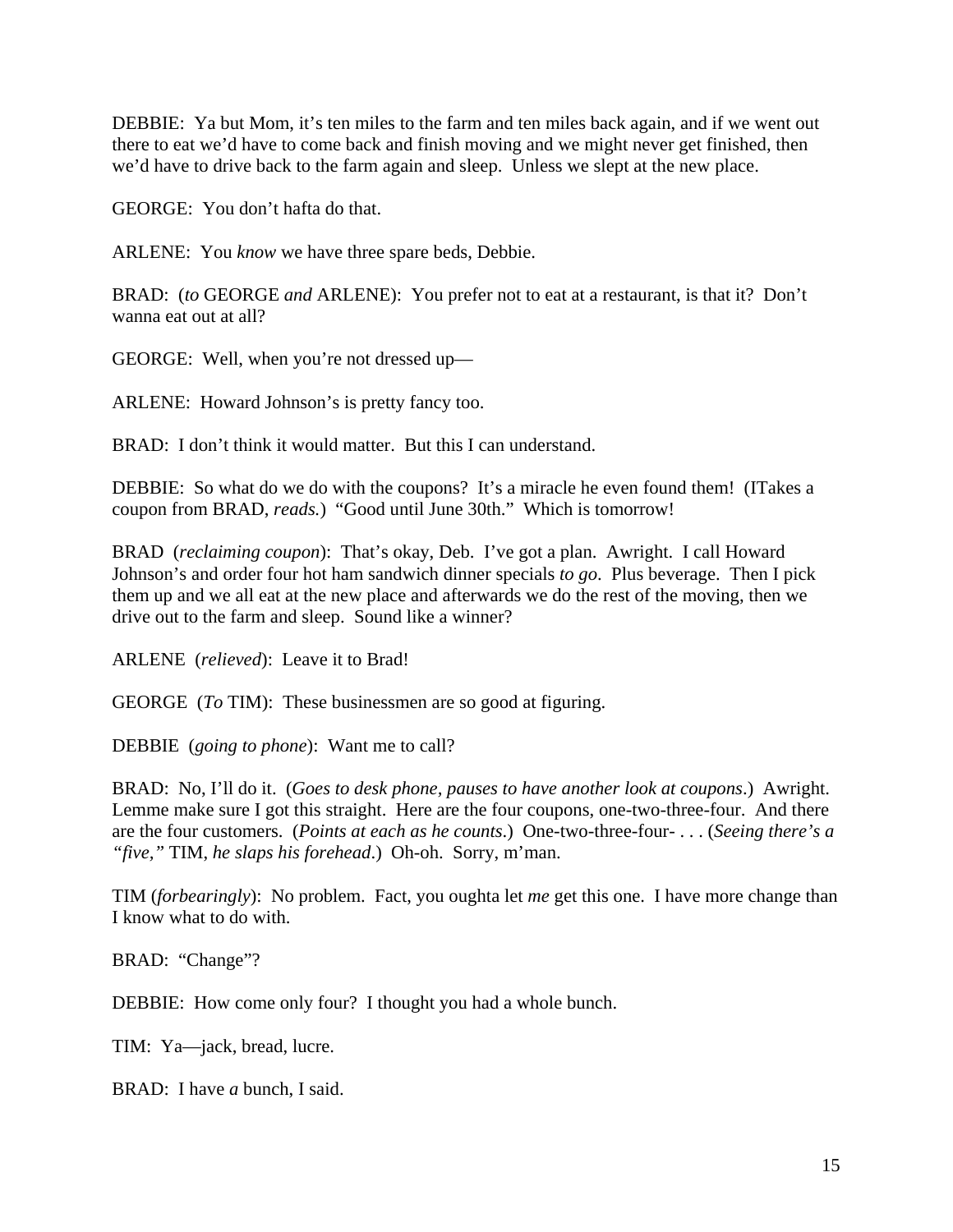TIM: Hazardous duty pays pretty well.

ARLENE: *I* know. We can each give him some of ours. There's always too much for me as it is.

BRAD: That *it*! Good going, Arlene.

ARLENE: (*to* DEBBIE): You could find him a plate and silverware, couldn't you? At the new house?

DEBBIE: Or over here.

BRAD: Are we all set then? (*Takes receiver of desk phone, begins dialing, stops. Picks up whole phone and looks at* TIM, *grinning but ready to explode*.) I called the phone company and asked them what I should do, turn this thing in or take it along or what. And they said, "Oh we don't have anything to do with telephones." The telephone company isn't even the telephone company anymore! Well, here's my answer to them! (*Throws phone into sink, breaking dirty dishes.*)

*All laugh but* TIM. *General mania ebbs.*

ARLENE: The other one is working though.

DEBBIE: *I'm* getting hungry. I'll make the call. (*Goes to wall phone, pauses*.) Oh Brad, do you have the number for Howard Johnson's?

BRAD: Just a sec. (*Checks coupon*.) Nothing on here. Better look it up.

DEBBIE: You're not gonna believe this. The directory has already gone over.

BRAD: (*sarcastically*): Typical!

ARLENE: Why don't you just call directory assistance? That's what I did before you came. It's 411.

BRAD: Awright. I'll take care of it. 411 you say? (*Takes receiver of wall phone, begins dialing, stops, hangs up gently.*) Arlene. The line is dead, Arlene.

ARLENE: No!

DEBBIE: (*checking receiver*): You said you used it, Mom. *When* did you use it?

ARLENE: (*checking receiver*): Well I—it was right before you got here.

BRAD: The line is dead, Arlene. Did you see a phone company man?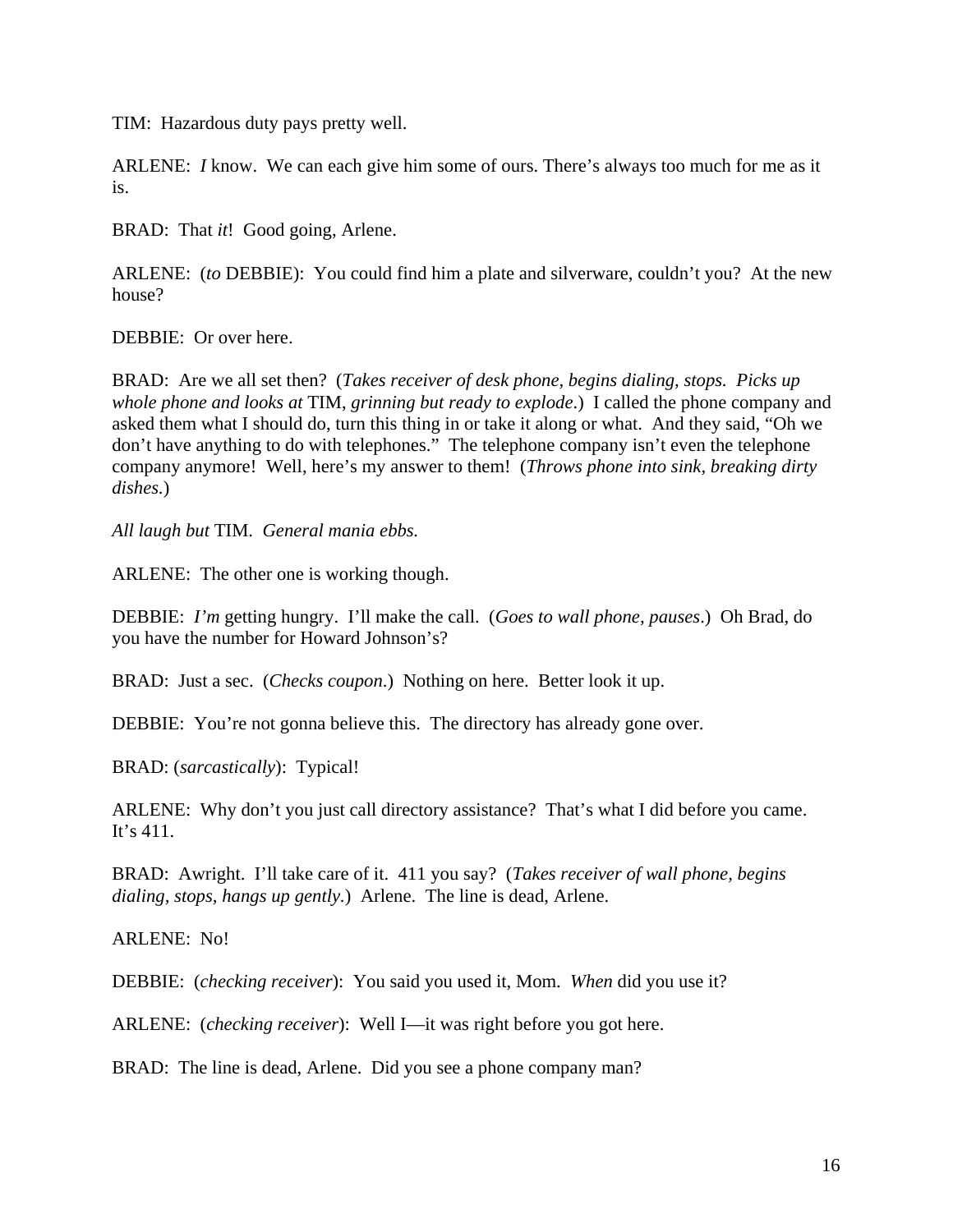ARLENE: (*uncertainly, glancing at* TIM): I don't *think* so. . . .

GEORGE: (*brightly*): Aw, they can disconnect 'em from the office. Without even coming out. Like they say, don't want nothing to do with telephones. Don't wanna see 'em or touch 'em or nothing.

BRAD: That must be it then. So where does that leave us?

DEBBIE: (*brightly*); But a person doesn't *have* to call in ahead of time. For an order to go. We can drive to the restaurant and place the order and wait.

*The general mania picks up again.*

ARLENE: Then go to the new house and eat.

BRAD: And finish the moving.

DEBBIE: And drive out to the farm.

ARLENE: And sleep.

GEORGE: We got plenty room, you know.

BRAD: Okay, okay. What are we driving? (*Looks out the door, left.*)

DEBBIE: (*joining him*): Okay, there's the wagon.

BRAD: And the truck.

ARLENE (*joining them*): And the Plymouth.

GEORGE: (*joining them*): And then our truck. (*Looks again.*) I mean, our truck's here but it's over there.

DEBBIE: Ya, I saw it parked.

ARLENE (*to* GEORGE): By the way, did you find the thermos in the cab? (*To* DEBBIE.) If he says he did, you wouldn't have to get any more coffee.

BRAD: So we have one-two-three vehicles here. And a fourth over there.

GEORGE: Or even if I says I didn't, we could stop at McDonald's and get some.

ARLENE: (*to* DEBBIE): We really oughta chip in.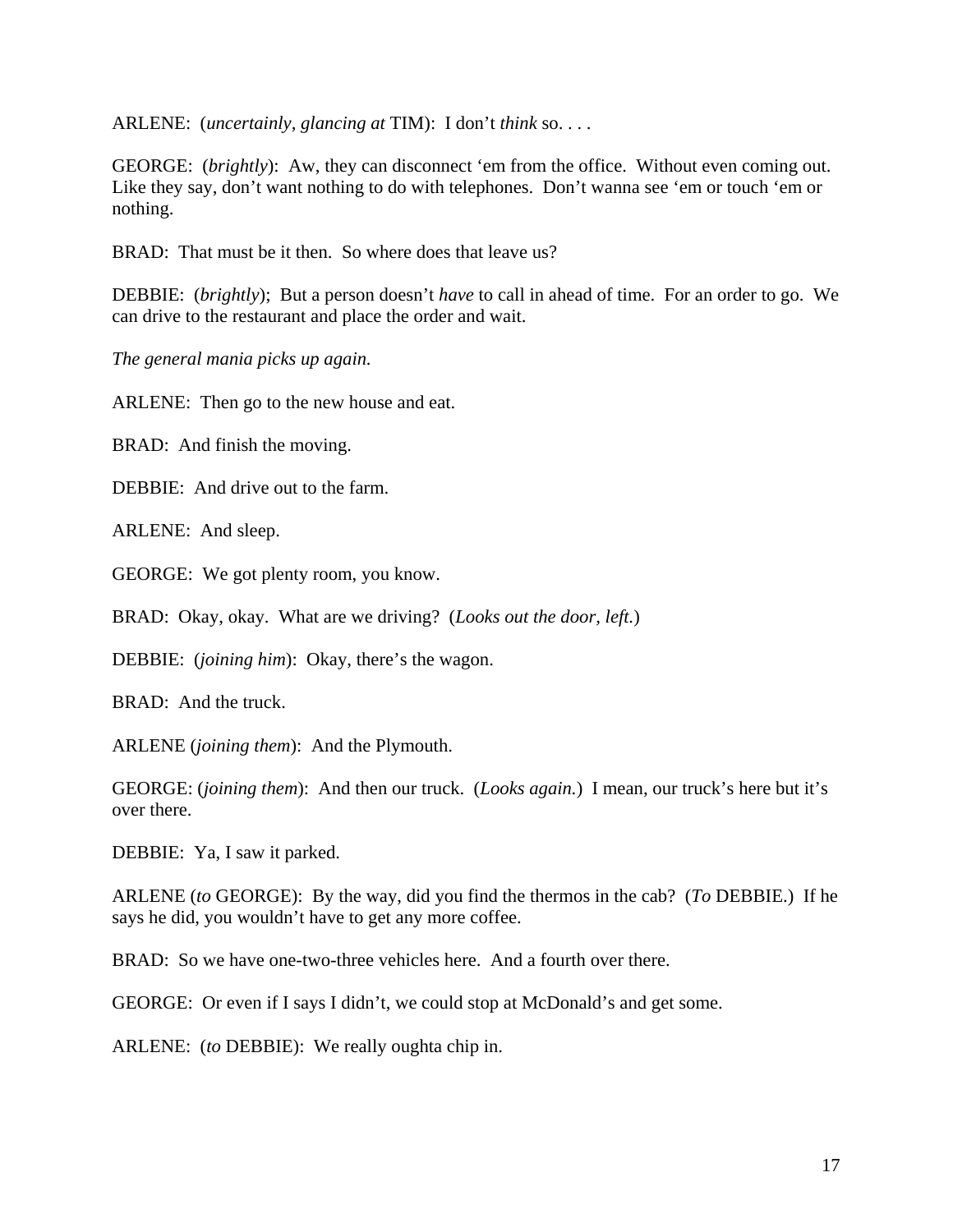BRAD: Now George and Arlene *can't* drive. Right? That leaves three vehicles and the four of us.

DEBBIE: Why don't we all go in one car? That would be more special. (*To* ARLENE.) It's on us, Mom. Okay?

BRAD: Or we could load up the three vehicles while we're at it. And get the moving done quicker.

DEBBIE: Then how do we make room for the people?

BRAD: We could just load two of them.

DEBBIE: People or vehicles? And which in which?

BRAD: So what are we driving?

DEBBIE: That wouldn't be special at all!

BRAD: Like going to eat out?

GEORGE: We don't have the right clothes on.

BRAD (*to* DEBBIE): Remember what he said?

ARLENE: Well, Dad and I could load up the Plymouth. While Brad and Debbie go to McDonald's.

DEBBIE: Howard Johnson's.

ARLENE: Ya. Then we could drive to the new place and unload and meet you over there.

GEORGE: And eat. Then afterwards I could take our truck back here and Mom could drive the Plymouth.

TIM (*helpfully*): I could stay and load the truck, Brad. While the rest of you go and pick up the chow. Then I could meet you. If you tell me the address.

DEBBIE: For where?

TIM: For where I'll be going.

BRAD: Way I see it, I don't want any vehicle leaving here unloaded. We got three vehicles sitting outside. And this is where all the junk is.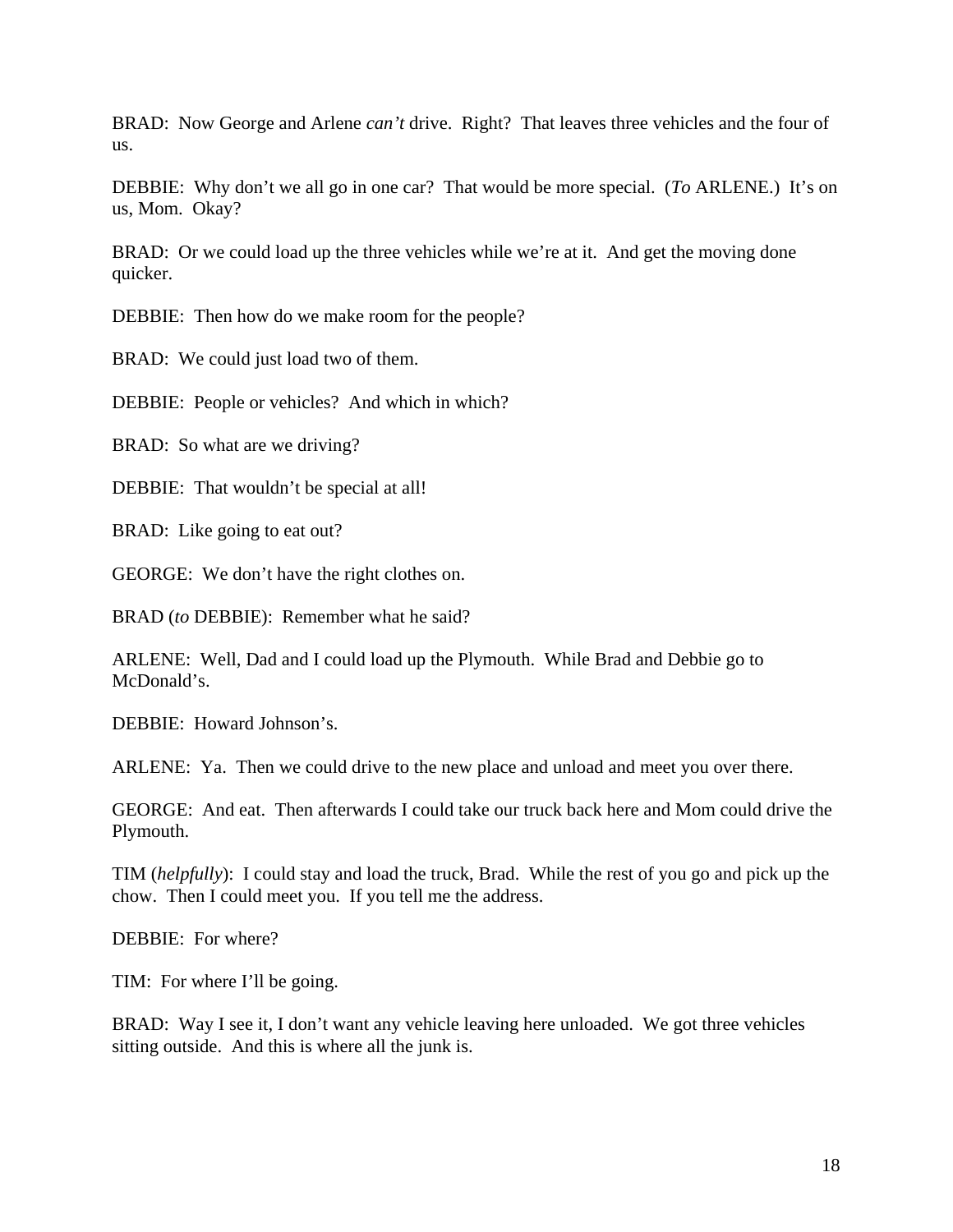ARLENE (*to* DEBBIE): Dad and I wouldn't have to go along with you. It's just to pick up the food, you know.

TIM (*to* BRAD): Whatever.

GEORGE: Or we could put half a load in each vehicle. Then there'd be room for us.

DEBBIE: Mom, I was hoping we'd all be together.

BRAD: I wish we had your truck here too, George. With that we could load up most of the junk this minute.

ARLENE (*to* DEBBIE): We could all be together at the farm. And eat.

GEORGE (*to* BRAD): Well, why don't you and me go get the thing?

DEBBIE (*to* GEORGE): The food?

ARLENE (*to* GEORGE): The thermos? Then we can have coffee!

BRAD (*with elation*): Hey, did I hear coffee? I could sure use a shot. Runnin' out of steam here.

GEORGE: That's true, but there's still another way we could handle it. Brad could drop me off—or Mom and I—at the other place, then Mom and me could bring our truck back here and load and meet you all over there. I and Mom are used to eating late, you know.

ARLENE: (*to* BRAD): Would that make you feel any better?

GEORGE: And as for the thermos, we'll set that on the porch.

BRAD (*wearing out*): Or lemme think. We could drop Tim off and *he* could bring your truck. *And* pick up the food. (*To* TIM.) Bet you don't have a license though.

TIM: No, but I have a U.S.—

DEBBIE: (*taking charge*): Awright, awright, this is getting out of hand! Let's just get in the wagon and go and eat!

BRAD (*to* TIM): Or somebody could ride along with you.

DEBBIE: Brad! I may be absent-minded but I am also hungry! Listen up now. We all get in the wagon. Drive to Howard Johnson's. Pick up the food. Bring it back here. And figure it out! Okay, Brad? *Please*.

BRAD *and others are too confused to reply at once*.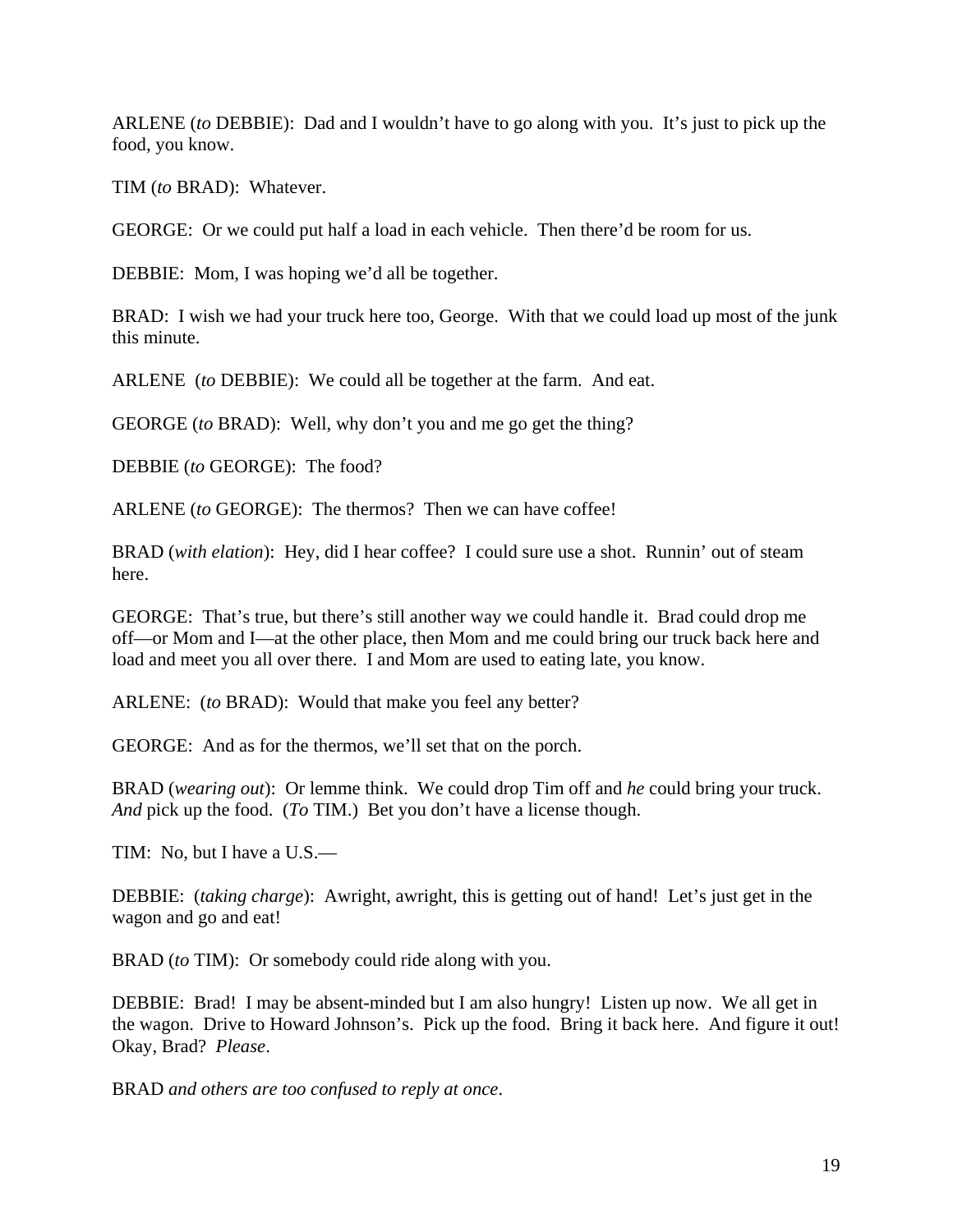BRAD (*grudgingly*): So. We hafta leave two unloaded vehicles sitting, hah?

DEBBIE: So what's to lose, half an hour? Whichever other way we did it, it'd take much longern that.

ARLENE: (*to* BRAD): Time is money!

BRAD (*brightening*): Now you're talkin'!

GEORGE (*to* BRAD): Get them new shocks in?

DEBBIE (*trying to herd everyone out*): Okay, let's go. We can figure it out later. I'll put the seats down, Mom, and you and me can sit in back.

BRAD (*to* GEORGE): No, but I *got* 'em at least.

*Wall phone rings.* BRAD *and* DEBBIE *race to it*. DEBBIE *wins.*

DEBBIE (*to caller, coldly*): I'm sorry, whoever you are, but we're just leaving. You'll have to—huh? . . . What do you mean, "service temporarily interrupted"?

BRAD: Is it the phone company. Gimme that. (*Grabs at receiver*.)

DEBBIE (*to caller, fending* BRAD *off*): Nice of you to let me know, but—

BRAD *and* DEBBIE *struggle again. Receiver cord is yanked out.*

BRAD (*reproachfully*): Debbie . . .

DEBBIE (*shouting into receiver*): Goodbye! (*Hurls receiver into sink*.) There. That's settled.

BRAD: The phone don't even belong to us, Deb....

DEBBIE (*herding everyone out*): Let's go!

ARLENE (*to* DEBBIE): Just think, we coulda *called* the order in.

DEBBIE: Fine. Let's *go*!

GEORGE (*to* BRAD): Well, they say you're sposed to have your own equipment now.

DEBBIE: Fine, fine, fine, fine.

*Exeunt in disorder*, GEORGE *and* TIM *last*.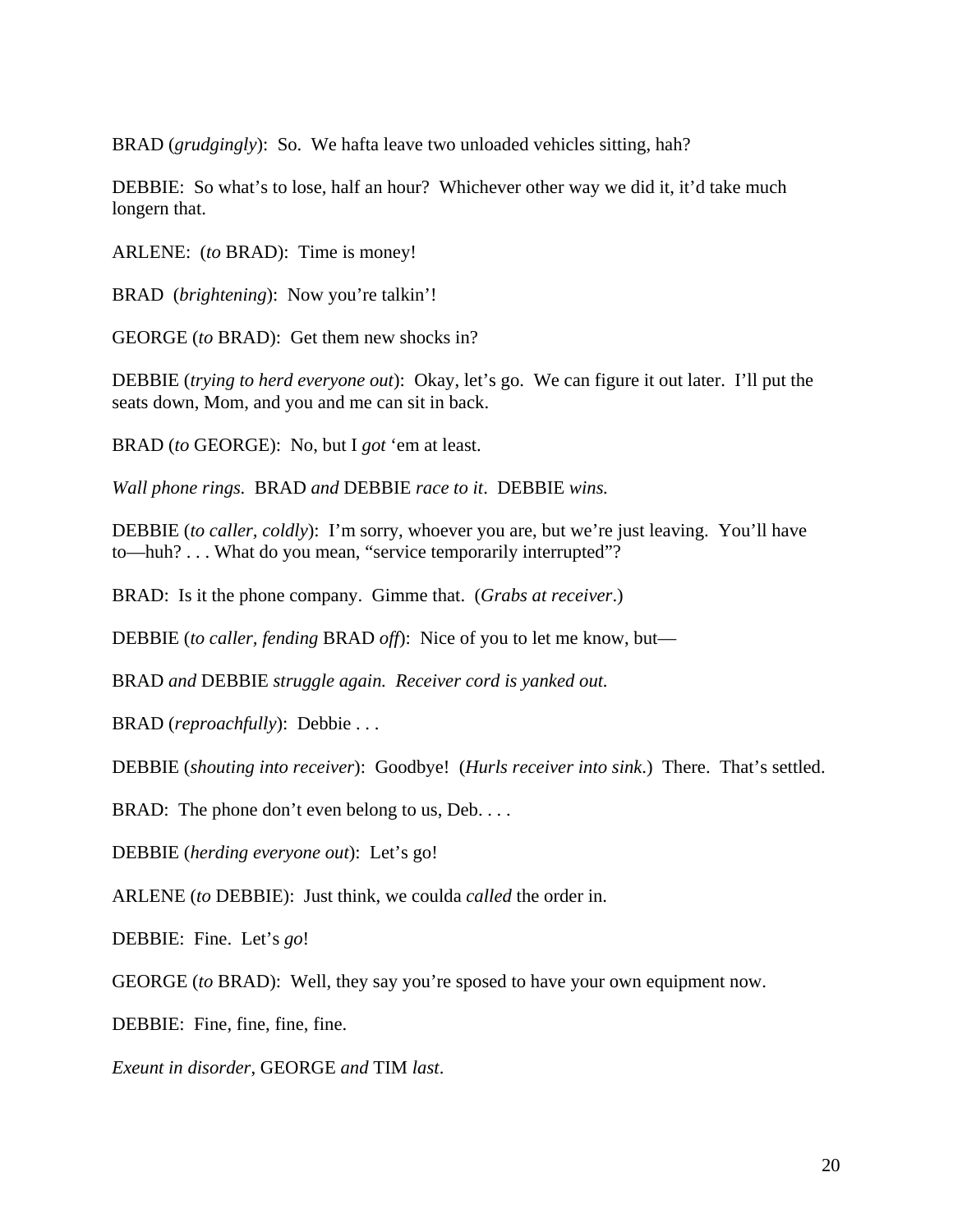GEORGE (*to* TIM): What are *you* driving? TIM: Nothing yet. I flew in. The airport, remember?

GEORGE (*skeptically*): Oh.

## *CURTAIN*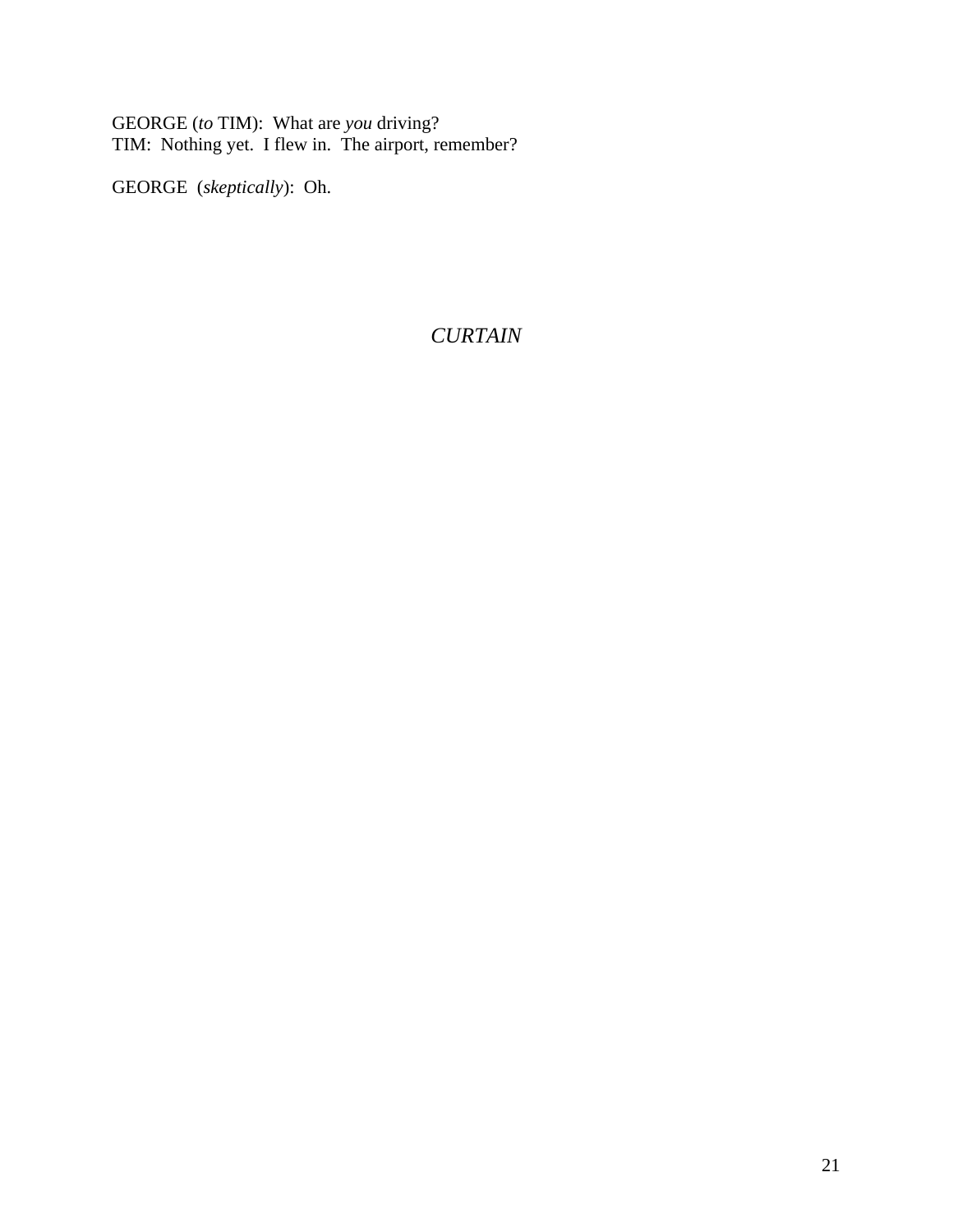ACT II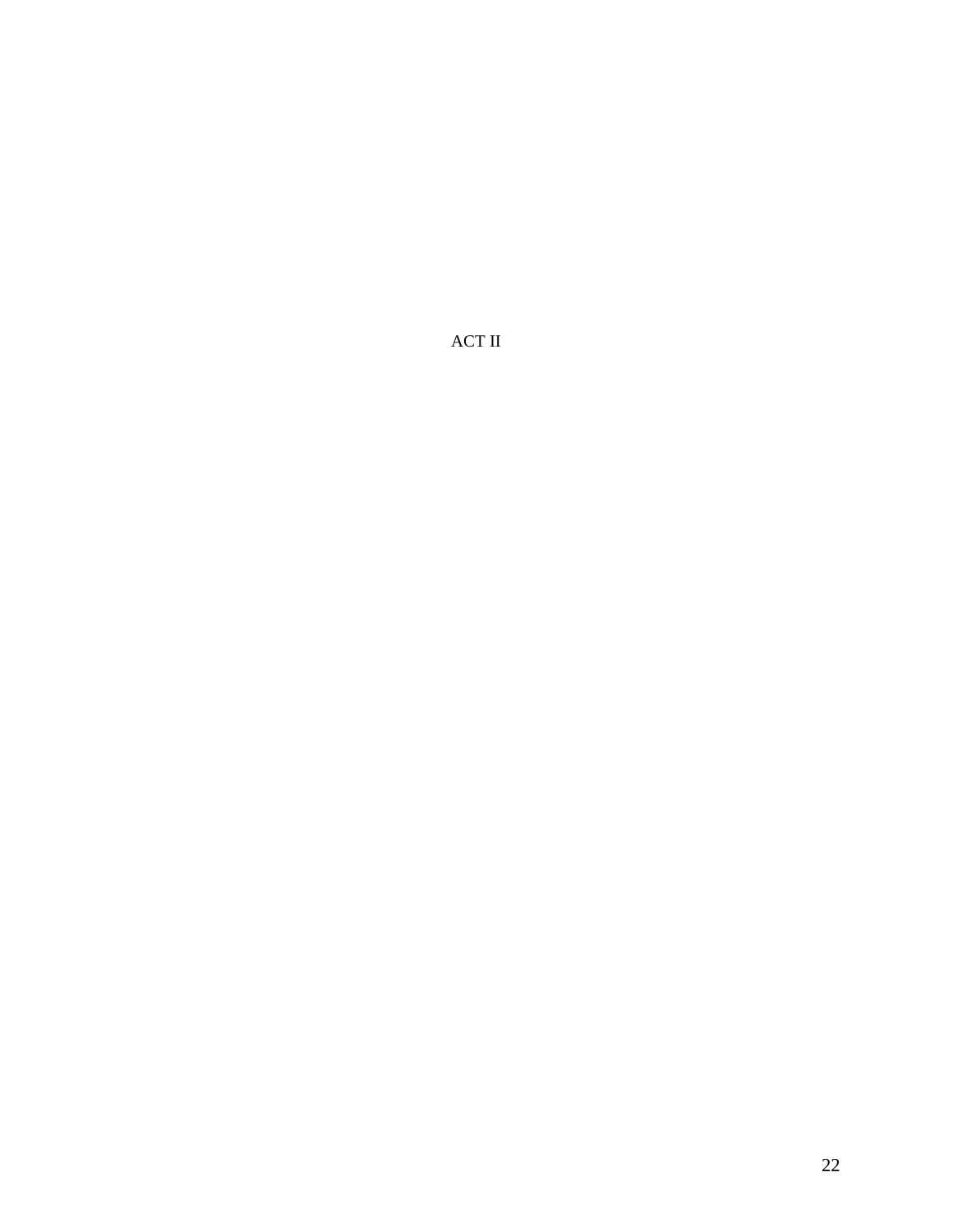*Living room at Scott farmhouse. It is past midnight. Center, downstage, a large old-fashioned couch.* BRAD *and* TIM *are sitting on it, grimy and tired.* BRAD *is withdrawn, fidgety. Left, a television set with "snow" in the screen.* DEBBIE *sleeps on the floor in front of it, belly up of course. Right,* ARLENE *and* GEORGE *are standing. They have been trying to say goodnight. But in mania, it's hard to leave. They've evidently determined who* TIM *is and accepted him into the clan. On wall near them, a window showing darkness. Table and chair next to that.* 

ARLENE (*to* GEORGE): Well. We've kept the boys up long enough. They've had quite a day.

BRAD: Ya, day *and* night.

GEORGE: I thought we'd never get you moved. But now you can rest easy. The big stuff's done.

BRAD: Appreciated the help.

ARLENE: (*warmly*): You're not still worrying about the coupons, are you, Brad? Losing them, I mean? I hope not. Because it didn't matter. We got along just fine.

BRAD (*with annoyance*): Stick 'em in my shirt pocket and then they disappear! That was the end of it! Sorry you had to go without eating.

GEORGE: Howard Johnson's too expensive anyway.

ARLENE: No, we got along.

GEORGE: And you're not the only one that forgets things. I coulda swore we had the thermos in the truck. And here it was in the house all the time.

ARLENE: Speaking of that. Would you boys like a cup of coffee 'fore you go to bed?

TIM: Well—

GEORGE: Should be drinkable. We could warm it up.

BRAD: Not me. But Deb might want some later.

ARLENE: (*noticing* DEBBIE): There she is. The little mom of tomorrow. (*Going to her*.) We'll leave the thermos next to her so she can find it.

GEORGE: It's out in the kitchen? (*Exit, right*.)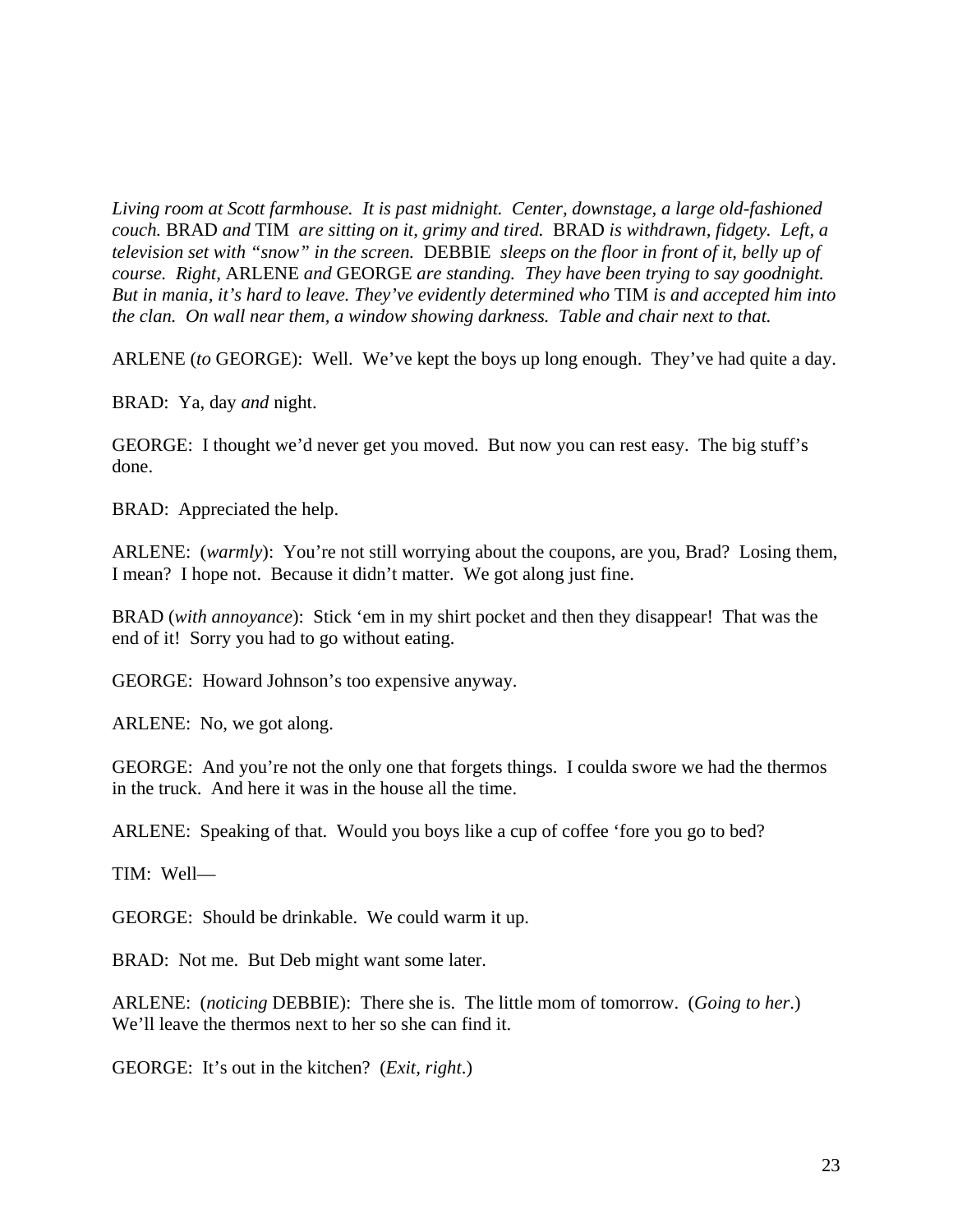ARLENE (*to* BRAD): She *could* sleep in the north room, you know. Where she's used to the bed. Maybe I should see if she's awake.

BRAD: Naw, she likes the floor. Says it's good for the back.

*Enter* GEORGE, *right, with thermos. Gives it to* ARLENE, *who sets it on the floor next to* DEBBIE.

ARLENE: We'll just leave it here. (*Looking at* TIM.) Unless Tim wanted a cup first?

TIM: No, thank you. I'll pass.

ARLENE: (*to* GEORGE, *rejoining him, right*): Guess it's time we hit the hay, huh? (*To* BRAD.) Well. Pleasant dreams. You've got the north room and Tim will be sleeping in the south room. Show him where it is so he don't get lost or trip and fall or something.

BRAD: No problem.

GEORGE (*to boys, brightly*): Or you could sleep in here. Me, I just sit and doze a couple minutes. Person doesn't need all that much rest.

ARLENE (*to* TIM): Bet your head is still kinda achy, huh?

TIM: Hardly feel it. But I sure look forward to puttin' it on a pllow.

GEORGE: Or do whatever you want.

ARLENE: Okay, we'll be trundling off to bed. You have a good night now.

BRAD: Night.

ARLENE: You can lay a blanket or a coat on Debbie. And yourself. Well. That should do it. And we enjoyed meeting *you*, Tim.

TIM *is polite but glad to be getting rid of* GEORGE *and* ARLENE.

TIM: Same here! Thanks for letting me spend the night. I haven't been on an actual farm since I went in. It's interesting.

ARLENE: "Went in"?

GEORGE: Oh, it's not an *actual* farm anymore. Sold most of the land ten years ago, and the remainder I been cash-rentin' out. Me, I just held onto the livestock. What with that and the campground—

TIM (*to* ARLENE): Into the service. (*To* GEORGE.) Oh ya?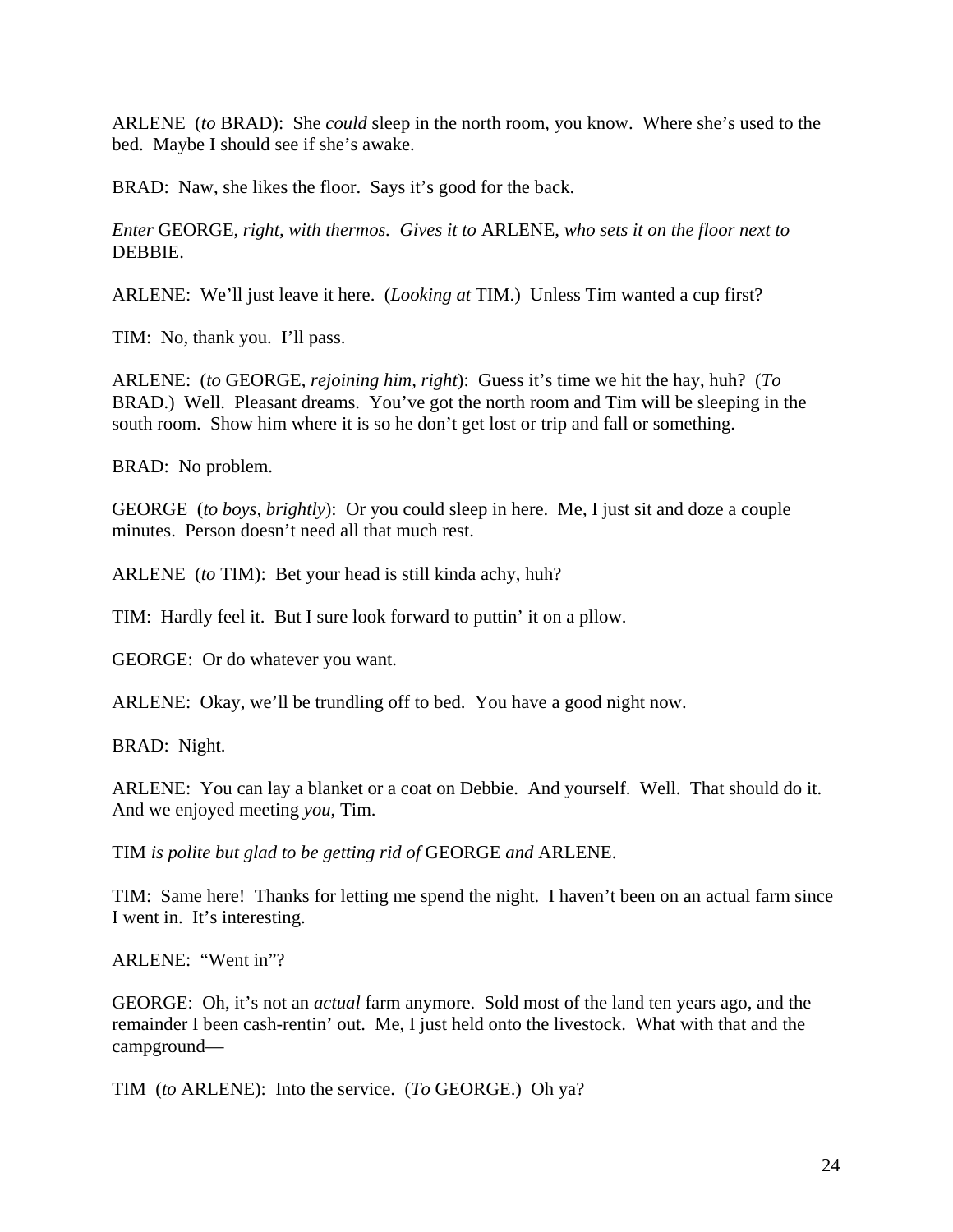ARLENE (*blankly*): The service. (*Listens to* GEORGE *instead*.)

GEORGE: Can't say it's an *actual* farm. But it's enough to keep a man busy. Hafta watch cattle all day and campers all night.

TIM: Campers?

GEORGE: Yep. They come in from Washington, Texas, New York, you name it. Outta season I get the locals mainly.

TIM (*feigning interest*): You have people camping on the farm?

ARLENE: (*to* TIM): Didn't you see 'em?

GEORGE: Didn't you see the new sign on the road? "Scott's Farm Campground With Hookups." Brad and me painted it ourself. Hah, Brad?

BRAD: Yep.

TIM: I musta missed it.

ARLENE (*a bit disparagingly*): Well, it's not exactly the world's *greatest* campground—

GEORGE (*defensively*): I don't know why not. They come here, they get everything they need. The outadoors. 'Lectricity. Rest room. At fifteen bucks per night per unit, who should complain?

ARLENE: Some of them do though.

TIM: I better have a look at it. In the morning (*yawns*).

ARLENE: What they complain about is *him.* (*Points at* GEORGE, *addresses him fondly*.) Remember that group from Des Moines? They didn't appreciate you *at all*. And they sure told you about it.

GEORGE: Aw, they were just kidding.

TIM: Gave you some trouble?

ARLENE: (to TIM): Well, Dad likes to go out to the campground early. Six o'clock. Then he wakes 'em all up and says, "Come on and help with the chores!" He means it too! And those people are on *vacation*. (*Giggles*.) Oh, he's been shouted at and threatened and pelted—

GEORGE (*defensively*): They're here to have a farm experience, right? I got the work for 'em. And they're not doin' anything else, are they?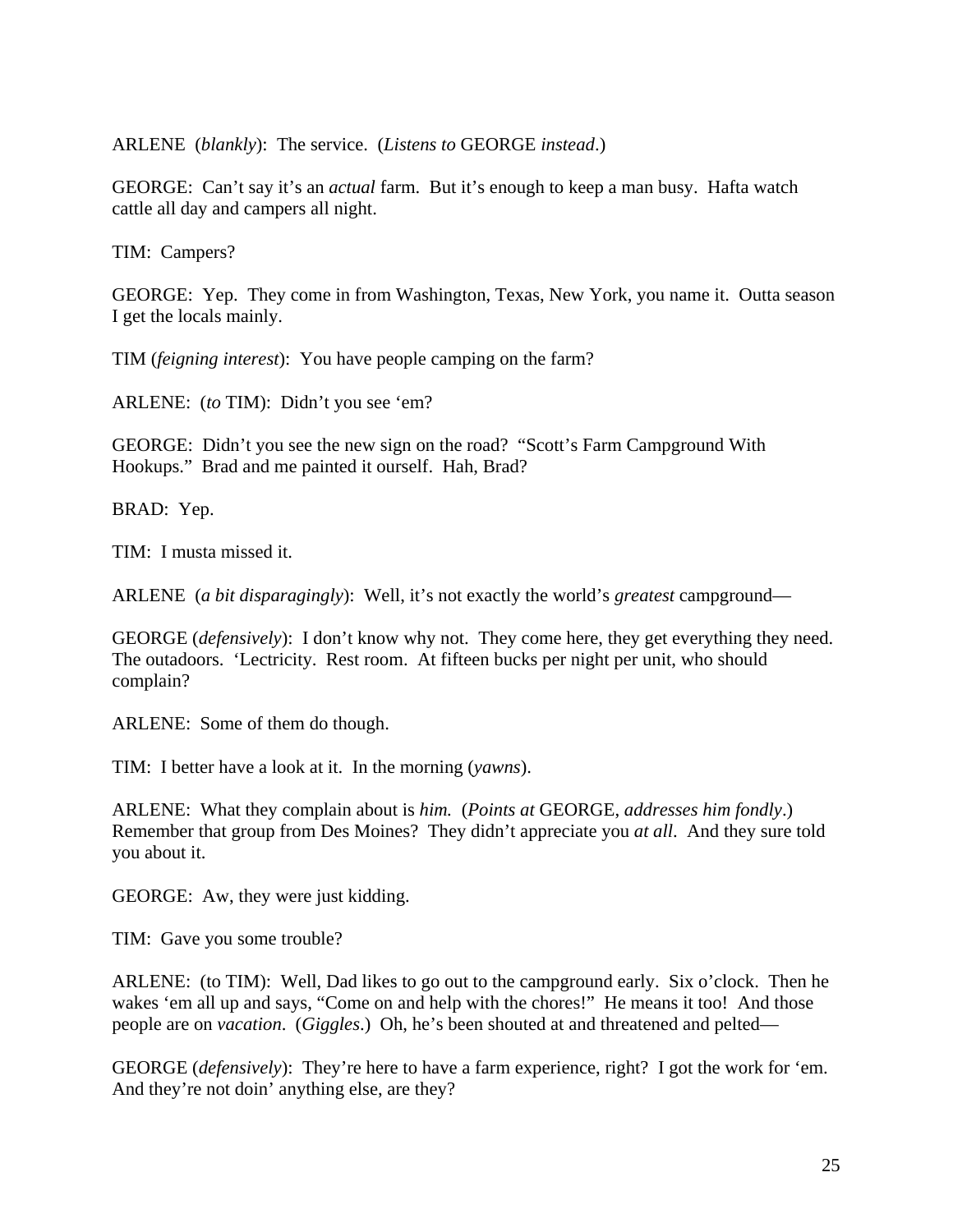ARLENE: But they only wanna relax and have fun!

GEORGE: So do the cows. But somebody's gotta milk 'em first.

ARLENE (*to* TIM): We get dozens of letters of complaint every week. More letters'n campers! And no one has *ever* camped here twice. (*Laughs.*)

GEORGE: It's normal, hating to get up. I don't like it either. So they can shout all they want far's I'm concerned. The words don't affect me one bit. And some *will* pitch in. (*To* TIM, *trying for dignity*.) You know, I think you should participate in where you are. Visit the country, you accept the country and do as the farmers do. Same goes for me. It's my job to carry on normal. But I'm also the host and gotta look after 'em.

ARLENE: Good thing we don't avvertise all that!

GEORGE: I talk to 'em and—(*distracted*). Hey, this reminds me. (*Goes to window and looks out*.) I oughta check up on the campers 'fore we go to bed. See if they have any questions. Should check on that fire too.

BRAD (*startled*): Fire? (*Hurries to window*.)

GEORGE: Oh, it's burning down okay.

TIM *is too weary to get up*.

ARLENE (*to* BRAD): You haven't forgotten the carpet already?

GEORGE: Could give it another snort of gas though. That old fabric was too new.

BRAD (*looking out*): Oh. The rug.

ARLENE (*joining them*): It's kinda pretty glowing out there.

GEORGE (*preparing to exit*): Well. I gotta check the camp anyhow so *I'll* take care of it. You boys turn in if you want.

ARLENE: Night, boys! I'll wake you for breakfast. Know you'll wanna get an early start in the morning. Night, Tim!

TIM *waves without turning. Exeunt* GEORGE *and* ARLENE. BRAD *returns to couch and sits, face in hands.*

TIM (*yawning*): Oh, man. Feel like showin' me that bunk? (*Pause. Looks at* BRAD.) Least you got some friendly in-laws. Hey. You thinkin' about something?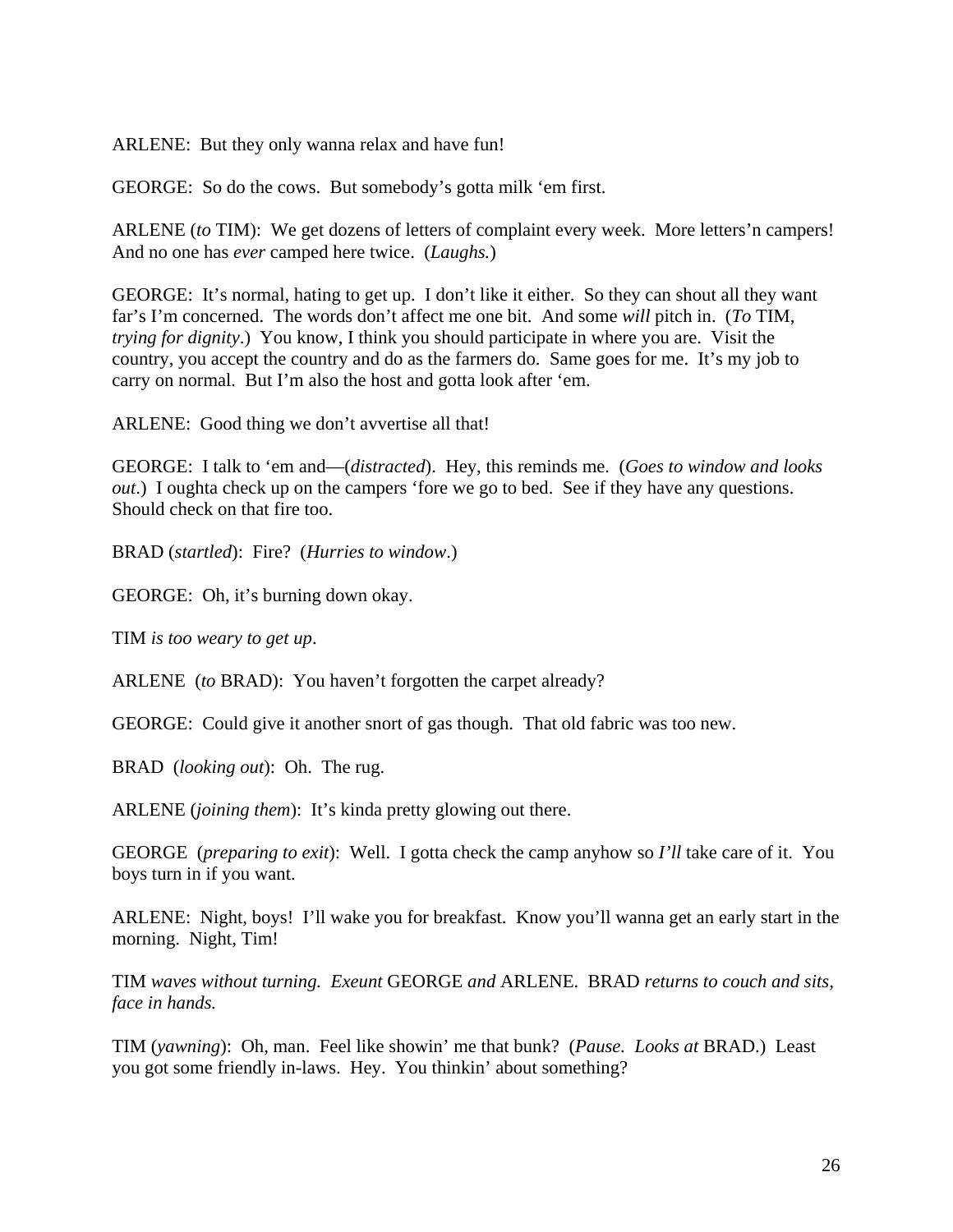BRAD (*uncovering face*): Ya.

TIM (*grinning*): Not them coupons!

BRAD: Naw. Business. Go into business, you're always thinking.

TIM: I imagine it's a lot of responsibility.

BRAD: "Ya gotta wanna."

TIM: Say what?

BRAD: That's the motto of business. "Ya gotta wanna." Wanna bad enough, you put up with the crap and win. Succeed!

TIM (*hiding a yawn):* Well, the folks sure are proud of you. Ma writes me how many houses you've built. Two in a single year, hah?

BRAD (*his mania growing*): Yep. I do it by keeping the overhead low. Build one and live in it while I work on another. Yep.

TIM: So you built that place we just moved you out of—

BRAD (*scornfully*): A year ago! Incredible, huh? What a dump!

TIM: —and you and Debbie lived there while you were working on the place we just moved you in to?

BRAD: Which is a real *mansion*! You saw it.

TIM (*nodding*): Beautiful new house.

BRAD: A different *world*!

TIM: You and Debbie plan to stay in this one?

BRAD (*unheedingly*): I get better and better, you know. Each house I do is an improvement on the last. Where we're moving in to is *perfect*. Or nearly.

TIM: Ya. Gonna hold onto it?

BRAD: Wish I knew how much better I can get.

TIM: Wish I knew the way to the bed. (*Glances at wristwatch*.) Quarter to three. Hmmm. I been up for almost—twenty-one hours.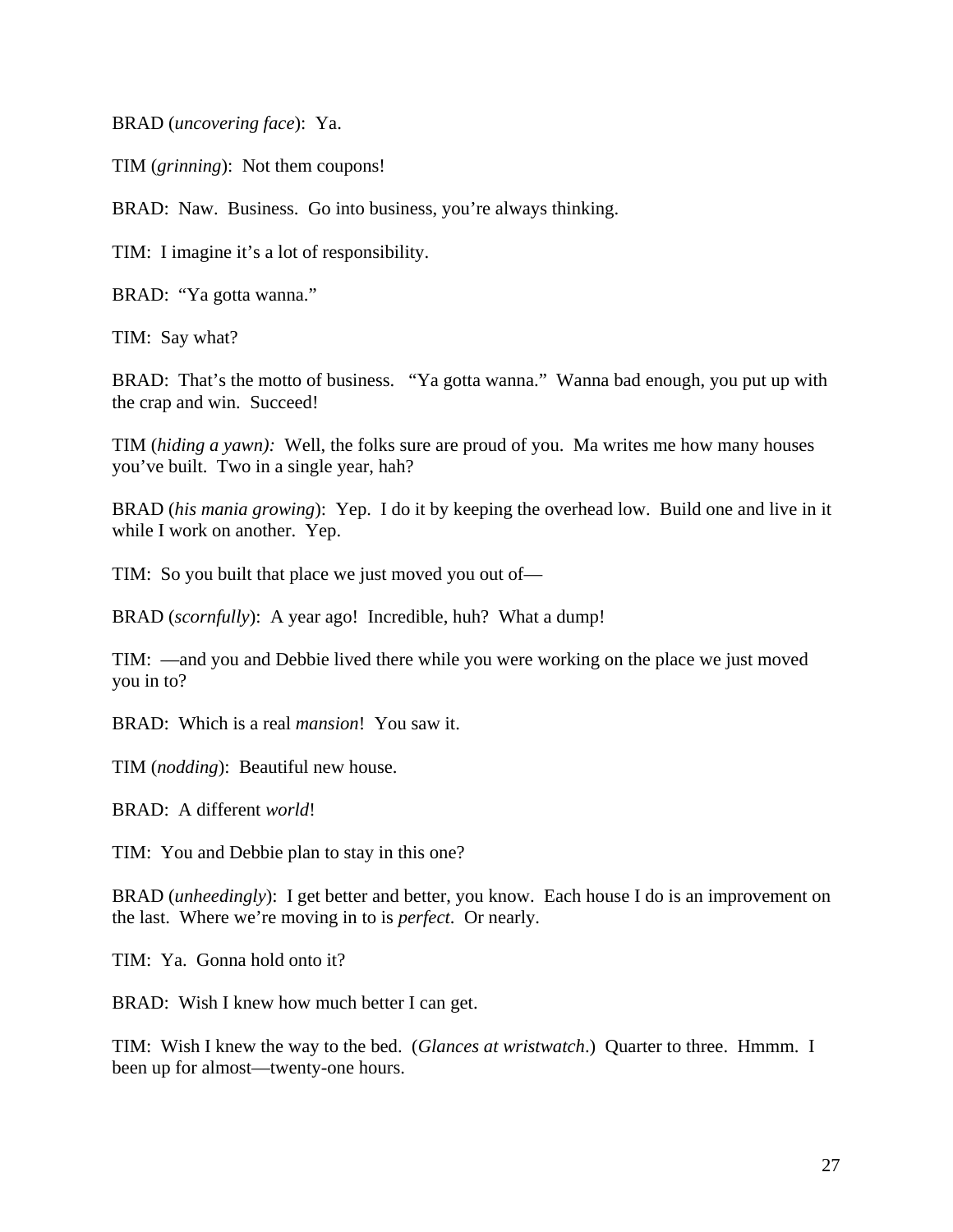BRAD: Long as there's a chance I can do better, I *have* to keep working. Expanding the operation. Building two-three-four units at a time! (*Looks at* TIM.) So what are *you* gonna do, kid?

TIM (*wryly*): Well, I was thinkin' to sleep . . .

BRAD: "Do," I said. Sleeping is not doing. You got a whole life to invest. And nothin' but a whole world to invest it in. (*Pauses*.) You could do worse'n throw in with me.

TIM: (*concealing reluctance*): Work for you?

BRAD: Me, the builder.

TIM: Well, I hadn't figured to do much of anything. Yet. When I'm all debriefed and adjusted I can put my mind to it. And I don't know anything about construction.

BRAD: "Ya gotta wanna." That's the motto of the construction business—and a lot more. Wanna be a contractor, you are a contractor. Wanna be married (*pointing at* DEBBIE), you are married. Wanna have a child, you have a child. Look at *me*. (*Thumps chest*.) You think I don't get invited to speak at luncheons? For the successful? Ask around! Tim, "ya gotta wanna. Because if ya wanna, *you are*.

TIM: You gotta know *what* though. I don't claim to know that. I'm just twenty-three. 'Member a couple years back when you were my age? You were still planning to go and finish college. 'Member? Well, that's sort of where I'm at now. (*Reflects*.) I might even re-up. Who knows?

BRAD: "Re-up"?

TIM: Ya. Go back in.

BRAD: "In"?

TIM: To the Corps.

BRAD: "Core"?

TIM: Ya. The U.S. Marine Corps. (*Smiles with tired disbelief*.) You wouldn't be doing a mind game on me, ol' brother?

BRAD (*unheedingly*): As what, a lance corporal? And be in twenty years and end up as a sergeant? I thought you had more ambition. Look at *me*. (*Thumps chest*.) Here I am, twentyfive, and I'm the equivalent of a *bird colonel*. *I* give the orders. Tim, you gotta wanna be on top. Then you are!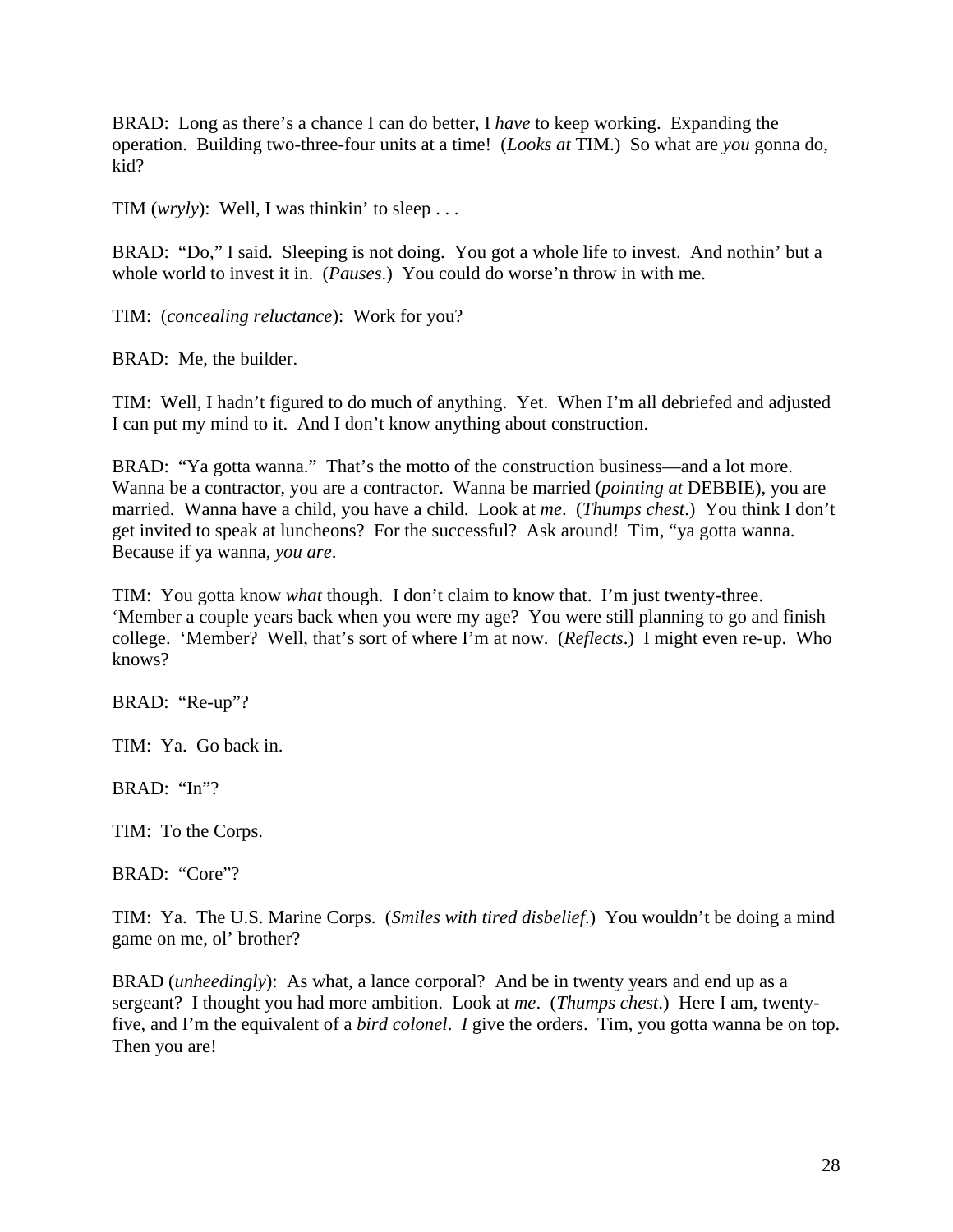TIM (*giving up but trying to bargain*): Okay. Okay. I see what you're telling me. And I do appreciate it. How about if I sleep on it—*sleep*, okay—and we talk some more tomorrow?

BRAD: I don't care what age you are. When you're given a chance, you hafta seize it. You may not get another. If you're given this chance and you don't take it, then you're old. Twentythree is old.

TIM: (*apathetically*): Whichever.

BRAD: "Talk tomorrow," you said. You can't imagine tomorrow. Where will you be, and I, and Deb, and the Scotts? Talkin' in this room, letting our chances get away? No, Uncle Tim. We're all gonna be at the new house workin' our butt off. There won't *be* any time to talk tomorrow. There is *never* time tomorrow.

TIM: So it's now, huh?

*During the next speech* DEBBIE *moans and twists, rubbing her belly*. BRAD *does not notice.*  TIM *does and goes to switch off television.* BRAD *pays no attention to this either*.

BRAD: Wanna learn the construction business, you start now. With the fundamentals. Awright. I have a garage door to be stained. There's insulation to be put in. The smokedetectors aren't up yet. Now suppose I asked you to go do these things. Could you do 'em? No. Or not too well. Because you lack the knowledge and experience, awright? Suppose on the other hand I instruct you. Suppose I set you down here and give you a little orientation. Then what?

TIM: What?

*During the next speech* BRAD *gets up like a somnambulist and switches the television on*. TIM *shakes his head*. BRAD *returns to couch*.

BRAD: Then you got an advantage. You'll still hafta have o.j.t., but not as much. Now if I *didn't* instruct you ahead of time, halfa tomorrow would be lost. With me tellin' you this and tellin' you that. And you walking around and mostly gettin' in the way. Nope. You oughta make use of the time you have, then you'll have more of it to come. And the time we have is *now*.

TIM (*indicating television*): Sure you wanted that thing on?

BRAD (*obsessively*): Oh, the construction business isn't all hammer and nails. There's the selling part too. Don't sell what you build, you die.

TIM *glances at watch. He's decided to risk confronting* BRAD.

BRAD: Know that dump we just moved outa?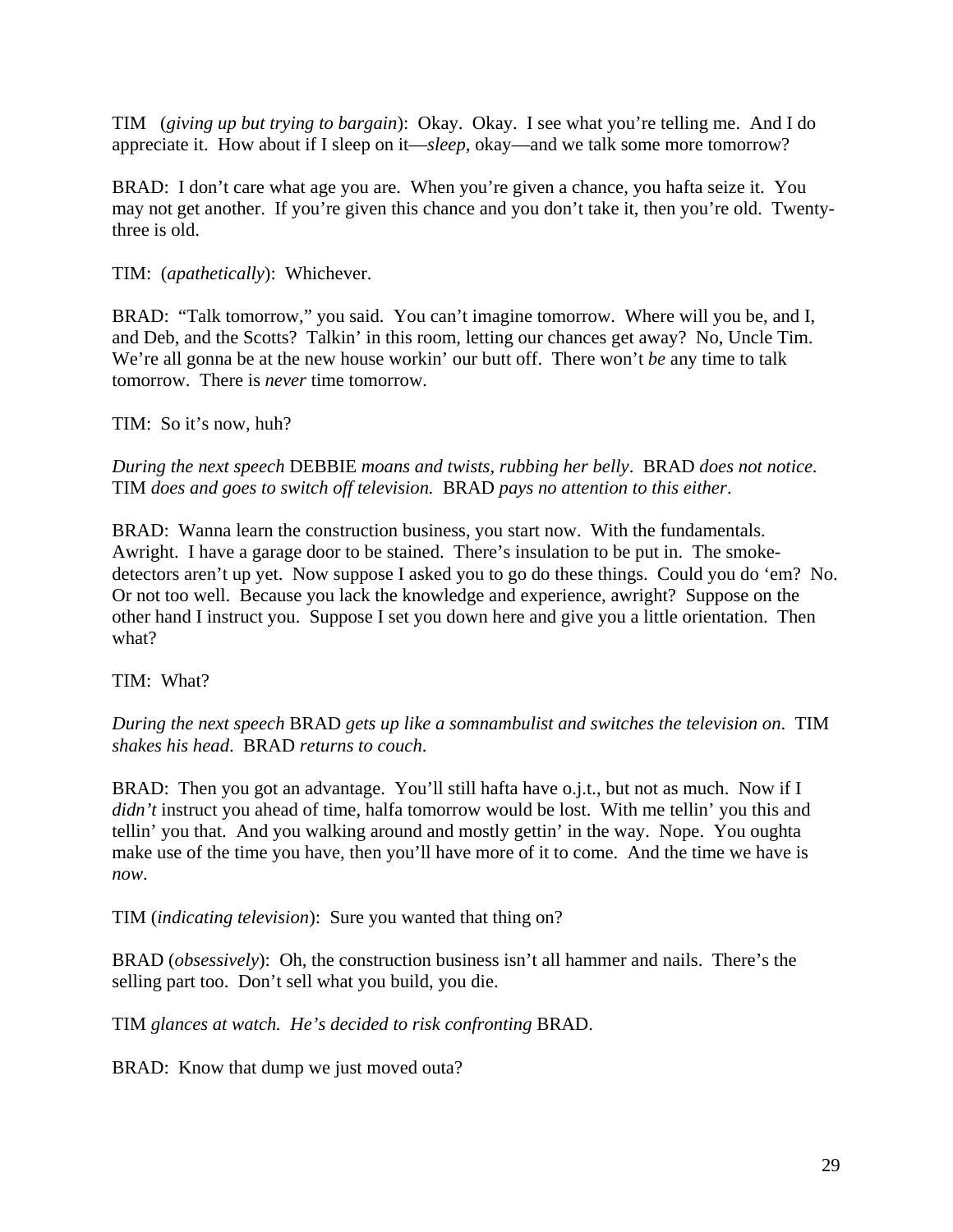TIM (*losing patience*): Brad . . .

BRAD: Well, I *sold* it. Someone actually *wanted* it. And why?

TIM: Brad

BRAD: Because I *made* 'em want it. And it you can sell a pit like that, you can do anything. (*Laughs feverishly.*) Of course, there's a lot of dumb-dumbs out there. Lucky for you and me.

TIM (*turning*): Brad!

BRAD: And, of course, it's a sellers' market right now.

TIM (*shaking him*): Brad, we talked long enough! It's late! I wanna sleep!

BRAD *seems to snap out of his mania*.

BRAD (*groggily*): Huh? Tim? You say something?

TIM (*vehemently*): Don't get me wrong. I've enjoyed talking. But I been up almost twenty-four hours and I wanna sleep. Understand?

BRAD (*putting hand to head*): Aaaa! I musta been out cold.

TIM: Just point me in the direction of the south room and I'll be happy. Or forget it. I'll bunk some other place.

BRAD: Right, right. It's through that door. (*Points at audience. Rubs and blinks eyes*.) Tim. I gotta have a shot of coffee. The thermos? . . .

TIM: At this hour?

BRAD: Coffee . . .

TIM (*retrieving thermos and filling its cup*): Comin' up. I'll even help you to your bunk. Then *I* am going to crash. Period. I enjoy seeing you and listening and all that. Don't get me wrong. But it's not the time. (*Grins wearily*.) Hey. *You're* the one sposed to be old and feeble. What are you plugged in to? I could sure use some of that energy. (*Hands cup to* BRAD.)

BRAD (*offering cup*): Want some too?

TIM: Pass. (*Ready to exit, he stands facing audience; cannot see* BRAD.) You know, I been lookin' forward to this. I really have. Getting' out and home again. I even had something planned what I should do—what *we* should do.

BRAD *drains cup and immediately falls asleep*.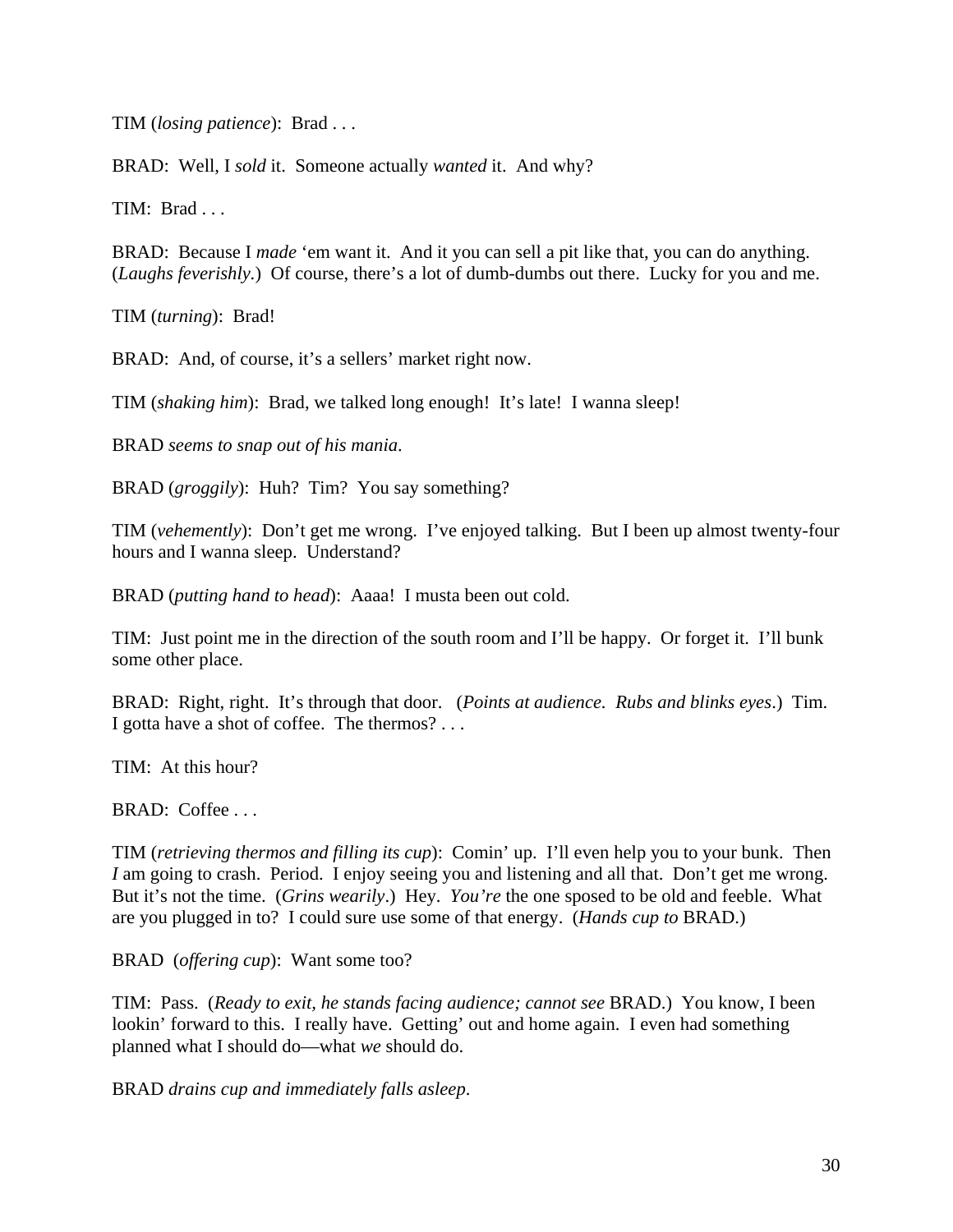TIM (*reflectively*): I'd stop in East Fargo and then you and me and Deb would go out to Jamestown and spend a couple days at the folks'. Lying around and talkin' about when we were kids. You know, we always got along awright. Didn't we? (*Turns, sees* BRAD, *is nonplussed*.) Brad. Brad? (*Checks him for signs of consciousness*.)

TIM (*quietly*): I-do-not-believe-it. (*Paces the room, trying to remember what should be done before he goes to bed*.)

TIM (*to himself*): What did she tell us? Coat or blanket? Ya. (*Looks at* DEBBIE.) Coat or blanket. (*Looks at* BRAD.) And, coat or blanket. (*Searching, he finds two folded blankets behind couch.)* Blanket. Blanket. (*Spreads one over* DEBBIE.) Blanket. (*Spreads the other over* BRAD.) And, blanket. Okay? (*Ponders*.) Let's see. My gear. Duffelbag. Shaving kit. Duffelbag. Shaving kit. Razor. (*Touches cheek and makes a face*.) Toothbrush. (*Licks teeth and makes another*.) Now where did I—? (*Thinks hard*.) Airport. Brad's truck. Aha: Brad's truck. (*Goes to window and looks out*.) Brad's truck! (*Suddenly let down*.) Nope. Took 'em out somewhere. Here? (*Looks around, shakes head*.) Somewhere. The heck with it. (*Checks watch, grimaces*.) This animal's gonna *fade*.

TIM *begins to exit towards audience*.

DEBBIE (*brightly, not moving*): Honey?

TIM *freezes*.

DEBBIE (*sitting up*): Were you talking to me? I thought I heard a voice. Brad? (*Sees* TIM *and becomes manic-friendly*.) Oh hi, Tim. It must have been you. I was having this dream and I heard a voice talking and there wasn't anybody connected to it so I didn't know if it was in the dream or what. You ever had that happen?

TIM (*resignedly*): Hearing a voice? Yep. (*Sits on arm of couch facing her*.)

DEBBIE: It musta been you and I wasn't dreaming after all. Huh? Lemme tell you about it. I was in this *huge* department shore—*living* in it. And I could live there and have anything I want as long as I didn't try and get out, and there was nobody else in the store and I had all this expensive jewelry and clothes to myself. So when I heard the voice I knew if it was a dream it had to be over. (*Stretches*.) Is it morning?

TIM (*groggily*): Well, yes and no.

DEBBIE: Brad likes to get up early. I better do the same and help Mom so you and him and Dad can eat. Mom and I'll be coming into town after lunch.

TIM (*indicating* BRAD): He's sleeping.

DEBBIE: Hmm. This is not typical. He musta worked so hard that he conked out.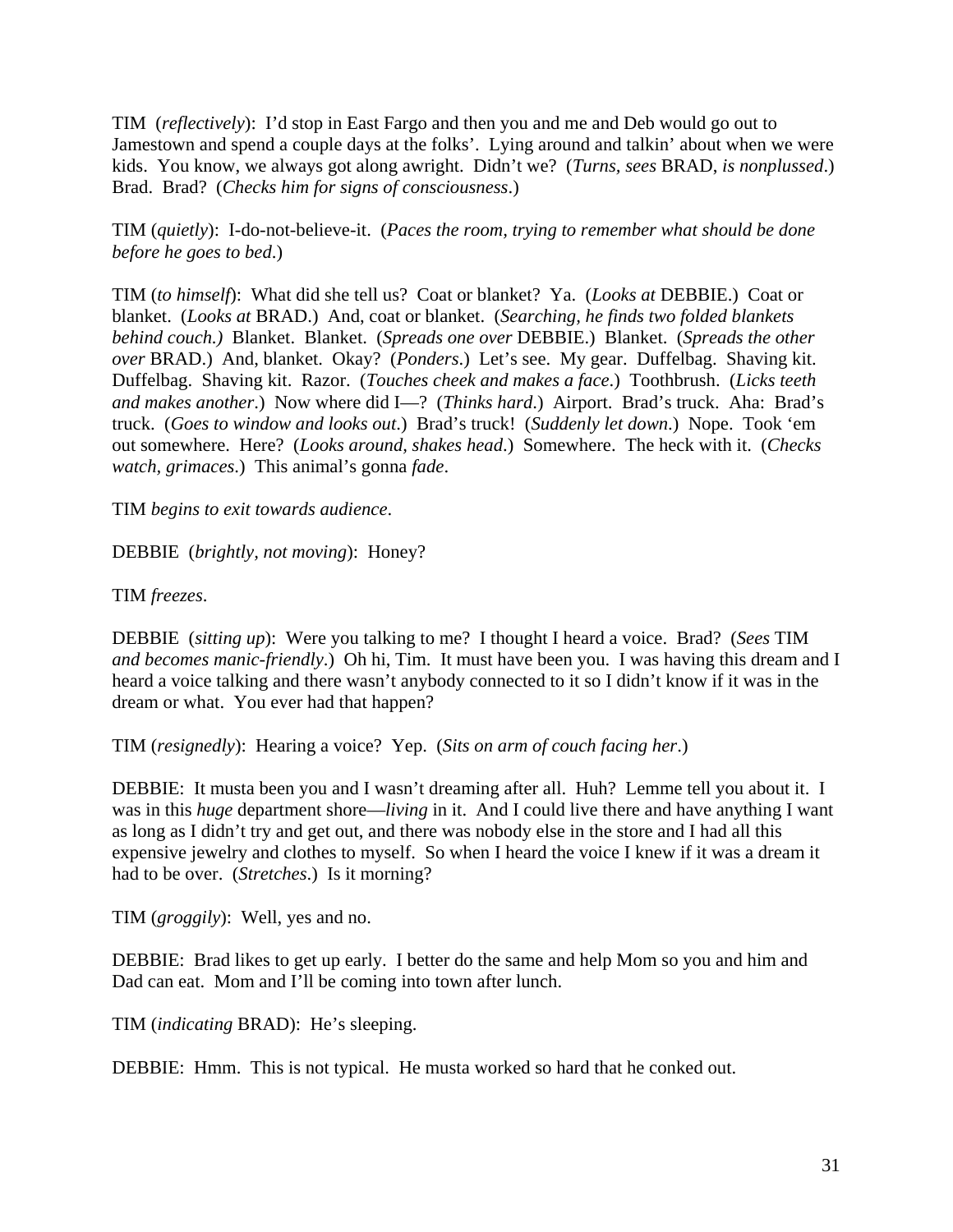TIM: I think your folks are in bed too.

DEBBIE (*rubbing her back*): You never know. It would have to be pretty darn early for that. Or late. What time is it?

TIM: Late *and* early. I was just about to turn in.

DEBBIE: Now wouldn't a cup of coffee taste good? Wonder if Mom still has that thermos. . . .

TIM: Yep. (*Wearily fetches thermos and cup and hands them to her*.) One thermos.

TIM *takes* DEBBIE's *blanket and slowly folds it up, his back turned. Thus he doesn't see her during what ensues.*

DEBBIE (*filling cup*): I think it was Macy's.

TIM: Huh?

DEBBIE: That store. Ya, it had to be. 'Cause I was just in there a week ago. To Macy's.

TIM: Ah.

DEBBIE (*introspectively*): And I saw these rows and rows of glass counters. With jewelry in 'em. I *actually* saw 'em when I was there. But in the dream it all looked—(*drains cup*.) And I can almost remember the voice. Almost what it said . . . (*Falls back, asleep*.)

TIM: Or did you wanna have the blanket? I shoulda asked. . . . Debbie? (*To himself*.) Oh well. Four down. (*Tapping his chest*.) And one to go. (*Has a last look around, thinking*.) That should do it. (*With feeble sarcasm*.) "Musta worked so hard he conked out." Jeeez! (*Begins to exit towards audience*.) Oh well. (*Stops in horror, recalling something*.) Better not try *this* route again or you'll be hearin' a voice. (*Goes to couch, sits next to* BRAD, *takes a share of blanket and gets ready to sleep.*) This animal's gonna fade right here....

*Enter, right,* GEORGE *and* ARLENE; *with stealth, in robes*.

GEORGE *and* ARLENE (*softly*): Yoohoo! Yoohoo!

*Dejected,* TIM *begins to get up. Then he thinks better of it and lies still, feigning sleep*.

ARLENE (*peering around*): Anybody here? (*Seeing them, with delight*.) My, everybody's here! (*To sleepers.*) I bet you had the same idea as us!

*Throughout,* GEORGE *and* ARLENE *address the other three as though the latter were awake. (Which* TIM *in effect is not*.) *They seem oblivious to the lack of response.*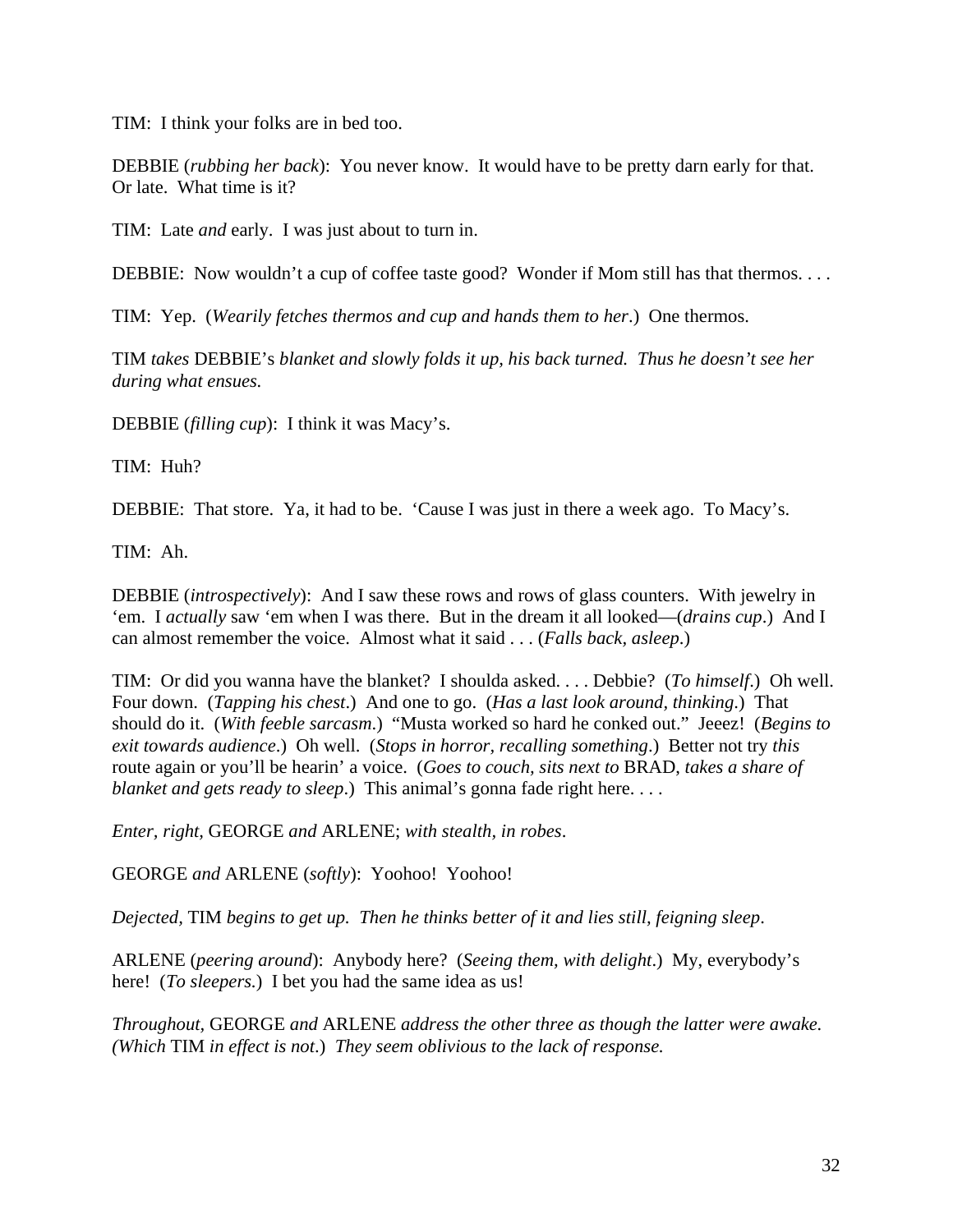GEORGE (*to sleepers*): Ya, mom and me were crawlin' into bed and then she looks at me and I look at her and she says, "How 'bout a little snack?" And that's what I was just getting' ready to say!

ARLENE (*to sleepers*): And we sit there and laugh and laugh! Old married people think alike, you know.

GEORGE (*to* ARLENE, *with humor*): Maybe we been married too long.

ARLENE (*to* GEORGE, *playfully*): You didn't have me, who woulda put the bandage on and so forth? (*Becomes serious and looks at* GEORGE's *temple, where there is a Band-Aid*.) How *is* that, by the way? Still throbbing?

GEORGE (*touching temple*): Can't feel a thing.

ARLENE: Wish I saw what it was he threw. That man. (*To sleepers*.) George was making his rounds a little while ago. Stopping at the tents and asking if the campers needed anything. Then in this one tent a man shouted and opened the flap and threw some object at him, and it struck him in the head! (*Points out Band-Aid*.) That's a pretty dangerous area, lemme tell you. The head. As Tim would know. (*Eyes the latter*.)

GEORGE: Aw, it glanced right off me.

ARLENE (*to* GEORGE): What if it had been an *ax* he threw?

GEORGE: It was just a rock or something. Or a marble. And it coulda been a woman. There was two voices. (*To sleepers, philosophically*.) Naw, it didn't effect me one bit. All part of the job, I figure. Gotta accept the unacceptable.

ARLENE: (*to sleepers*); When I looked at it in the kitchen I thought we'd hafta go to the doctor, it was so bad. (*To* DEBBIE.) Spose I shoulda told you, honey, but I knew you'd get upset. And you have a lot on your mind these days. (*With affection, approaching* DEBBIE.) Preparing for the big event and all. One more month! If you carry it to term. (*To* GEORGE.) I don't think she's gonna have the same problems I had.

GEORGE (*to* DEBBIE): Naw, you have nothin' to fear. You got a build on you like Grandma. And she had ten of us!

ARLENE (*to* GEORGE): She's so fortunate not to have what I did—that "misshapen cervix" or whatever.

GEORGE (*pinching* ARLENE's *cheek*): You weren't misshapen to me! (*Turns to sleepers for approval*.)

ARLENE (*giggling*): Little old George! (*To* DEBBIE.) And little you. Well, we just came in to see if everything was awright. So we'll be trundling off to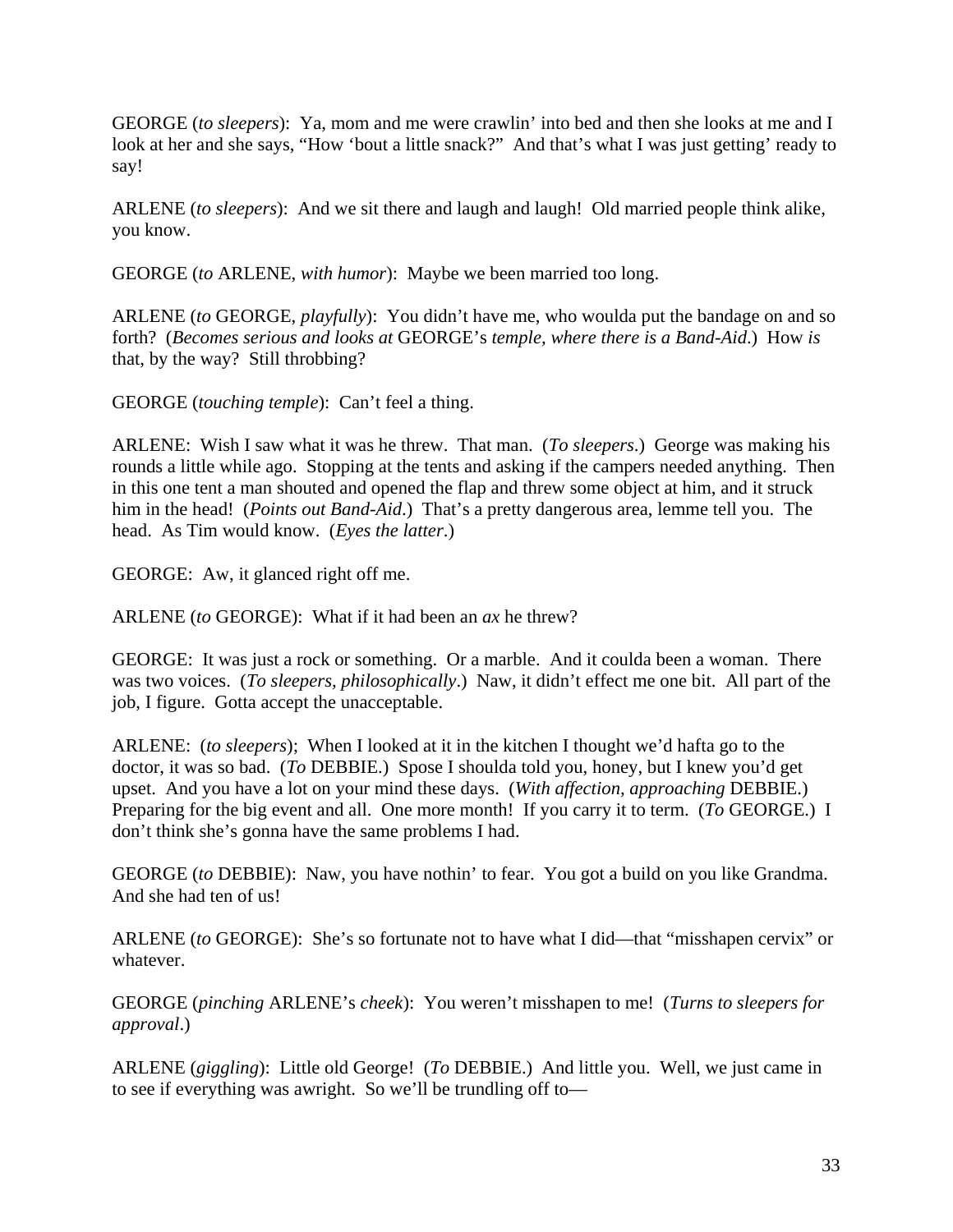GEORGE (*To* ARLENE): Hey. Weren't we gonna have a snack?

ARLENE: The snack, the snack! I almost forgot! And Deb says *she's* absent-minded! (*Smiles at* DEBBIE.) Okay. I was gonna warm up the leftovers, the cream corn and noodles, then fix some jam sandwiches to go with it. And we *should* finish the coffee.

GEORGE (*to sleepers*): Or maybe you're not in the mood.

ARLENE (*to* GEORGE): Oh I'm sure the *boys* must be hungry. Considering all the work they put in. *To* BRAD *and* TIM.) You wanna bite, don't you?

GEORGE (*to boys*): It'll give you a head start in the morning.

ARLENE (*to boys*): Imagine you're all tuckered out, hah?

GEORGE (*to boys, approaching couch from behind*): Ya, we'll call you when it's ready. Okay? (*Slaps* TIM *on shoulder*.)

ARLENE (*to* DEBBIE): And *you* could help with the sandwiches.

GEORGE (*to* ARLENE*, rejoining her*): They're just restin' their eyes. A person doesn't need any more'n that. The boys'll be up and at 'em in a minute.

ARLENE (*to boys*): Don't feel you have to do a thing! (*To* DEBBIE) Or you could look in the thermos. See how much coffee's left.

GEORGE *and* ARLENE *bustle around*.

GEORGE (*finding thermos by* DEBBIE): I can take care of that. (*Opens thermos, looks in*.) It'll be enough. Gettin' cold though.

ARLENE (*to* GEORGE): Really: Let's drink it quick and I'll make some more. I'll get the cups we used. Haven't had time to wash the dishes. (*Exit right*.)

GEORGE (*to* TIM, *knowingly*): Well, Tim, how's she going?

TIM *opens his eyes, fearing that he has been discovered. Continues feigning*.

GEORGE (*grinning*): What do you think of this here family? Honest. (*Approaches him from behind, peeks over his shoulder.* TIM *shows a clenched face*.)

*Enter* ARLENE, *right, with two cups.* GEORGE *rejoins her.* TIM *looks relieved.*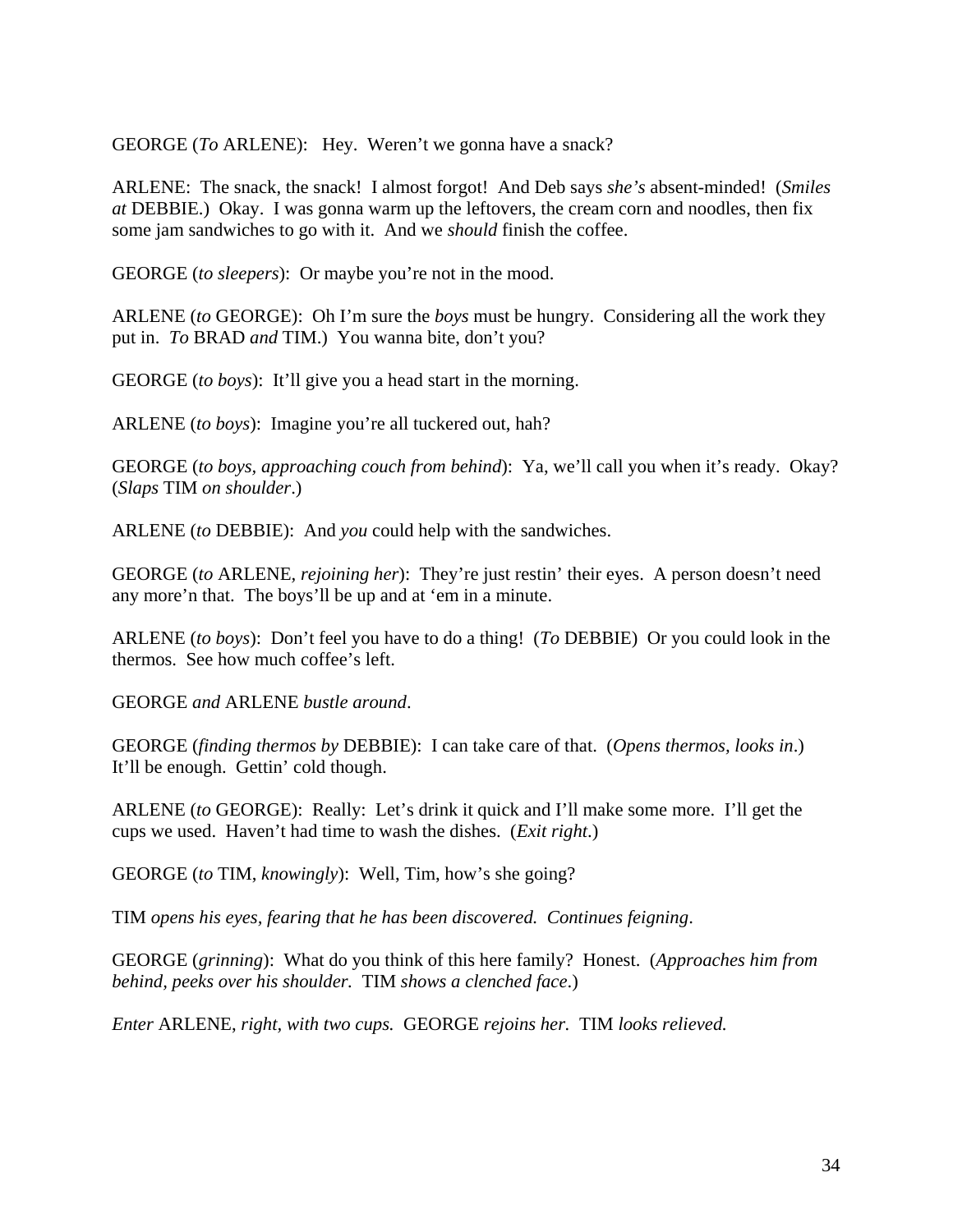ARLENE (*to* GEORGE): Sit right down and you and I'll drink this. (*Puts cups on table.)*  GEORGE *sits*.) And Debbie? You start another pot, okay? And we're gonna hafta have about ten slices of bread. The open loaf. Debbie? (*Looks offstage, right*)

GEORGE (*indicating* DEBBIE): She's over here.

ARLENE: No, she's in the kitchen. (*Sits, fills cups*.) I was just talking to her.

GEORGE (*credulously*): Oh.

ARLENE: (*calling*): And Debbie? The butter's on top of the frig!

GEORGE (*to boys*): Or you guys could have some of this too. Not the freshest coffee, but it'll do the trick.

ARLENE (*to* GEORGE): Well. We'd better taste and see if it's any good.

GEORGE *and* ARLENE *drink. Both collapse on table, faces down, asleep*.

*Long pause, during which* TIM *slowly opens his eyes. He doesn't move. Then, very cautiously, he turns. Sees the Scotts.*

TIM (*with wonder*): Must have been pretty good. Must-have-been.

*Slowly, painfully, he rises and goes to table. Picks up thermos, shakes it, opens it, sniffs*.

TIM (*to himself*): Now. What do you suppose is *in* this stuff? *Fills* GEORGE'*s cup*.) What do you suppose I been missing?

*Holding cups, he hobbles back to couch. Sits, reclines, arranges blanket. Then he quickly drains cup*.

TIM (*to himself, sighing*): I shoulda gone straight home to the folks! . . . (*Passes out*.)

### *CURTAIN*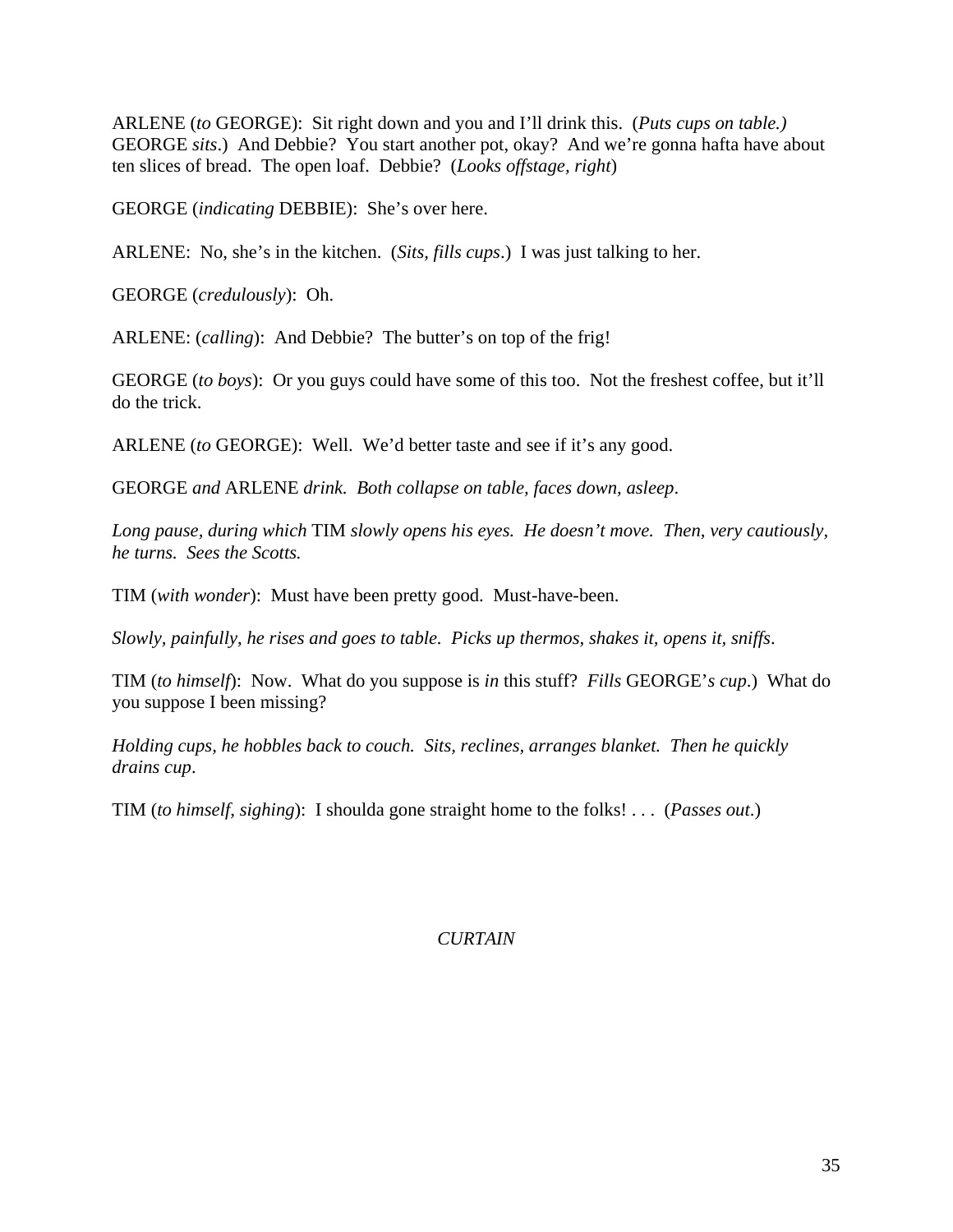ACT III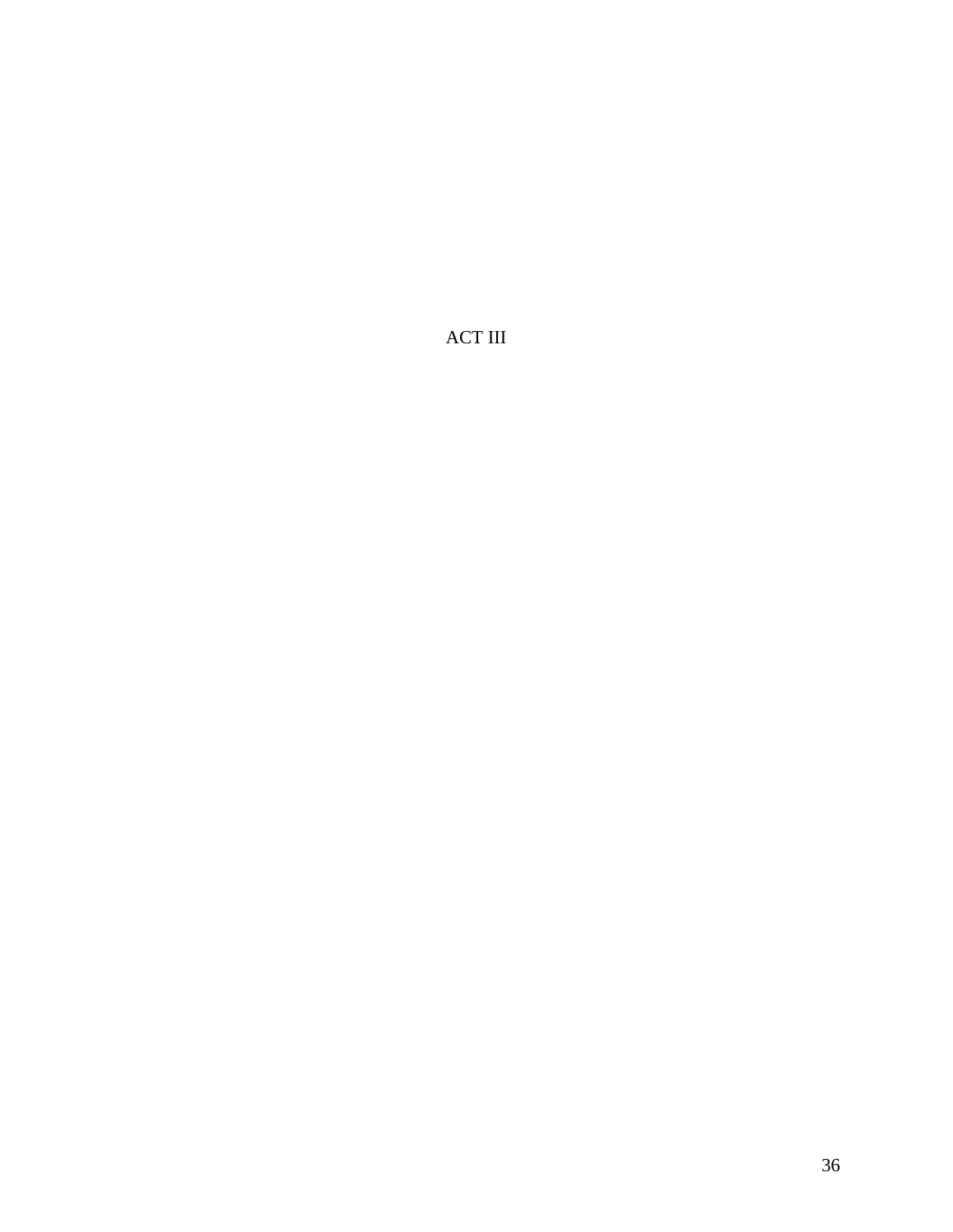*Kitchen of new house. Identical to scene in Act I, only here everything is immaculate and shipshape. No desk telephone. It is the following afternoon. The plugged-in wall clock indicates 1:00. A new automatic coffeemaker is in operation.* 

DEBBIE *and* ARLENE *are seated at table with coffee cups. They seem very depressed. Long faces. Slow articulation and physical movement*.

DEBBIE (*leadenly*): They must be finishing up at the old place. Nothing more to be done here.

ARLENE (*almost to herself*): Ya. No. Nothing more to be done . . .

DEBBIE: You want a refill?

ARLENE: Huh?

DEBBIE (*painfully getting up*): Coffee.

ARLENE: Oh. (*sighs*.) Might as well.

DEBBIE *takes cups to coffeemaker, fills them.* 

ARLENE (*shaking her head*): Nothing more to be done at all. . . .

DEBBIE (*returning with cups, sitting*): Not here at least. We're moved in. And that's that.

ARLENE: AT least that's over. (*Making a superhuman effort to be amiable*.) Well. It sure is a beautiful new house.

DEBBIE (*surveying room, bleakly*): It's perfect . . .

ARLENE: You and Brad have done quite a job. Quite a job.

DEBBIE: Dad and you helped.

ARLENE: And here you are.

DEBBIE (*darkly*): I just hope we can live up to it.

ARLENE: All a person can do is try....

*Pause. Both brood*.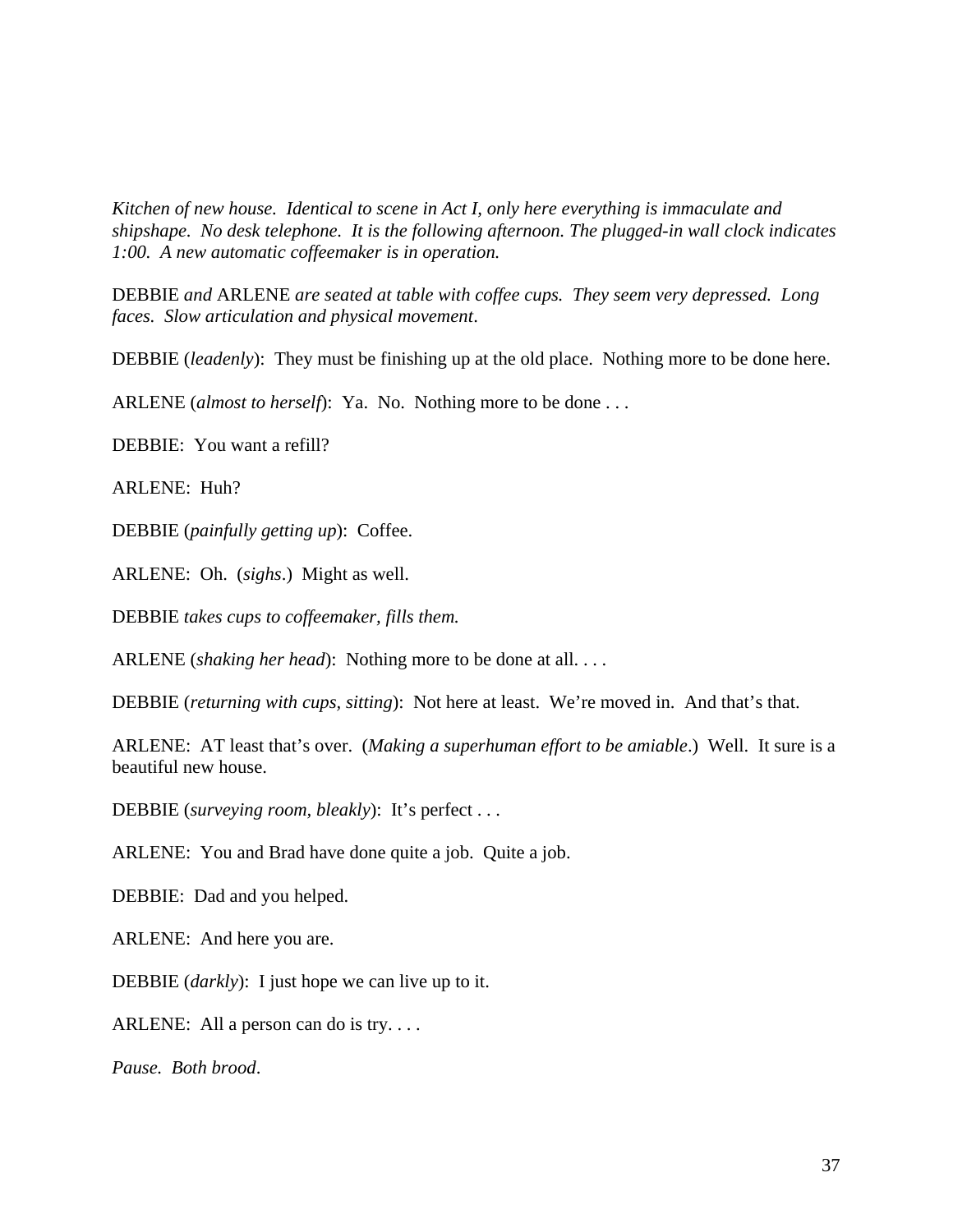DEBBIE (*with anguish, thinking of something*): We owe you thirty dollars, huh?

ARLENE (*dully*): Thirty dollars?

DEBBIE: The flat tire. The service call.

ARLENE: Oh. Don't give it another thought.

DEBBIE: Sorry, Mom. (*Almost to herself*.) I'll have to ask Brad to pay you back. When I see him.

ARLENE: Don't think about it. Thinking only makes it worse.

DEBBIE: If Brad had been along I would never have had the flat.

ARLENE: If only we'd driven the Plymouth . . .

DEBBIE: I *thought* I had some money. I don't know what I did with it. Or the credit card.

ARLENE: If George has been there . . .

DEBBIE (*covering face*): It hurt me to impose on you. Why do these things have to happen?

ARLENE: Well. You called the garage and they sent the truck and changed the tire. And we handed over the money. What's done cannot be undone.

DEBBIE: We lost a whole hour too.

ARLENE (*sadly*): It could have been more. But it could have been less. Cheer up.

DEBBIE (*uncovering face*): There is nothing to cheer up about. Nothing. Wish I could lock myself in a dark room..

ARLENE: You've got a beautiful new house, Debbie. Look at this kitchen.

DEBBIE (*surveying room*): Ya. It's like it doesn't belong to me though. Or I don't belong *here.* It's not a room to be miserable in.

ARLENE: You can be miserable in any room in the house. They're all the same.

DEBBIE: I hadn't thought of that.

*Pause. They look down, slowly sip coffee.* DEBBIE *takes a deep breath, evidently resolved to be strong. However, she only becomes resentful.*

DEBBIE (*with surliness*): You *will* get that money back, you know!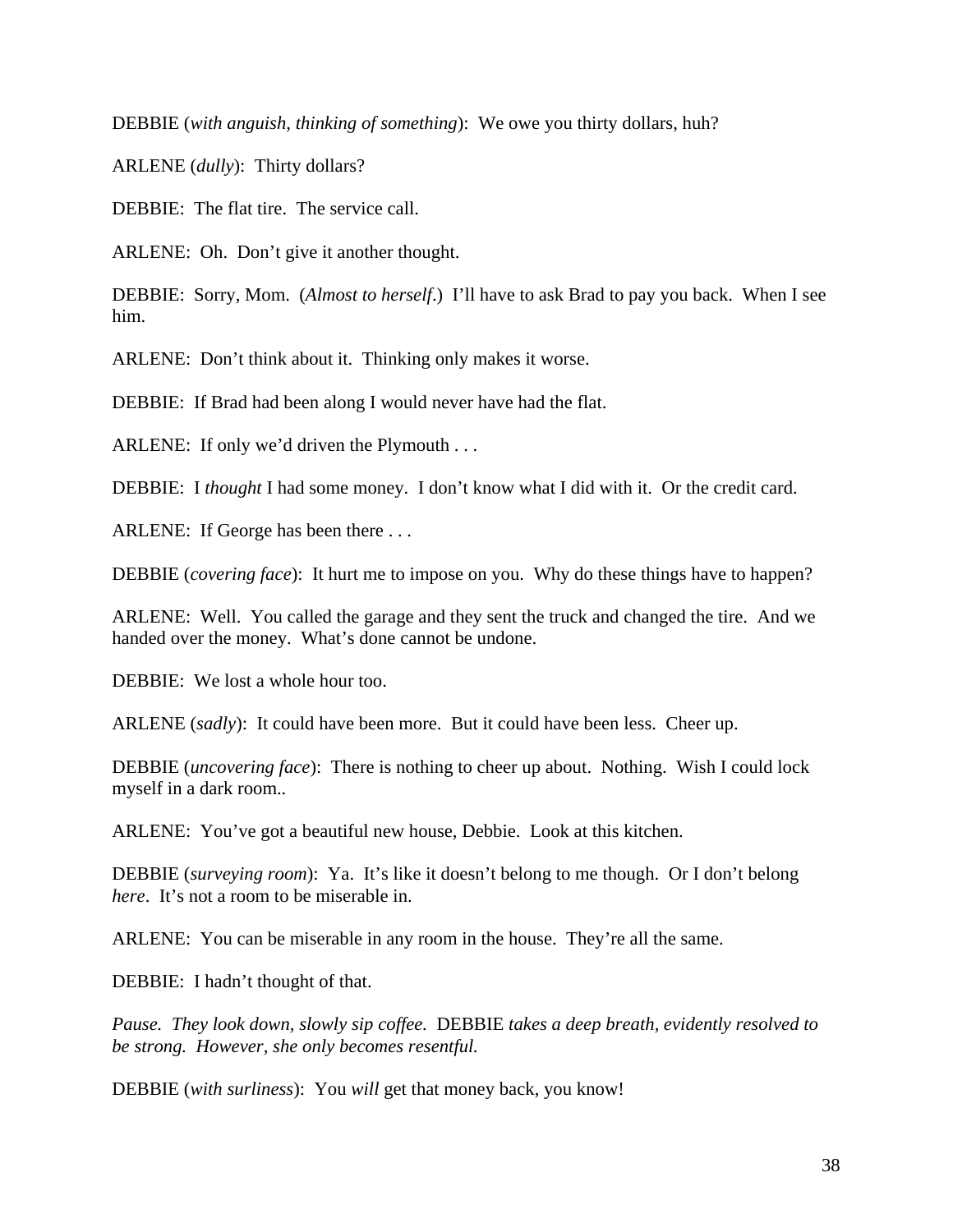ARLENE (*as before*): It wouldn't matter.

DEBBIE: You *will*. I always settle my debts. You'll have the money tonight.

ARLENE: Tonight, tomorrow, next month—it wouldn't matter. I'm not even thinking about it.

DEBBIE (*angrily*): I feel bad enough as it is without you pressuring me. So you can just stop. I'll get you the money, and I don't wanna hear another word!

ARLENE (*sullenly*): I haven't said a thing and I'm not going to. It's not important to me. You can *have* the money for all I care.

DEBBIE: I-am-paying-it-back, I told you! Are you deaf?

ARLENE: (*smiling bitterly*): People do forget.

DEBBIE (*vindictively*): Is that so? Well, I'm gonna charge you for this coffee then! If that's how you're going to be! Fifty cents a cup, awright?

ARLENE (*with a sneer*): Alright. And you can just deduct it from what you owe.

DEBBIE: This is unreal! You'd think I had borrowed a thousand dollars or something! (*Slumps down, head in hands*.)

*Pause*. DEBBIE *becomes subdued again, remorseful*. ARLENE *retreats into herself*.

DEBBIE (*gloomily*): Sorry, Mom. Sorry about the flat and the money and the whole rotten mess. (*Shakes head*.) I don't deserve to live.

ARLENE (*dully*): It doesn't matter. Nothing matters.

DEBBIE (*clutching her belly*): Oooo!

ARLENE: Hah?

DEBBIE: It's kicking. (*Points at belly*.)

ARLENE (*looking*): Think you're miserable *now*, just wait till you go to the delivery room. *That's* a room to be miserable in. No, you haven't seen the worst yet.

DEBBIE: I'm gonna have 'em put me under.

ARLENE: You might not wake up again. (*Sighs*.) But if you do, at least you'll have company. What misery loves.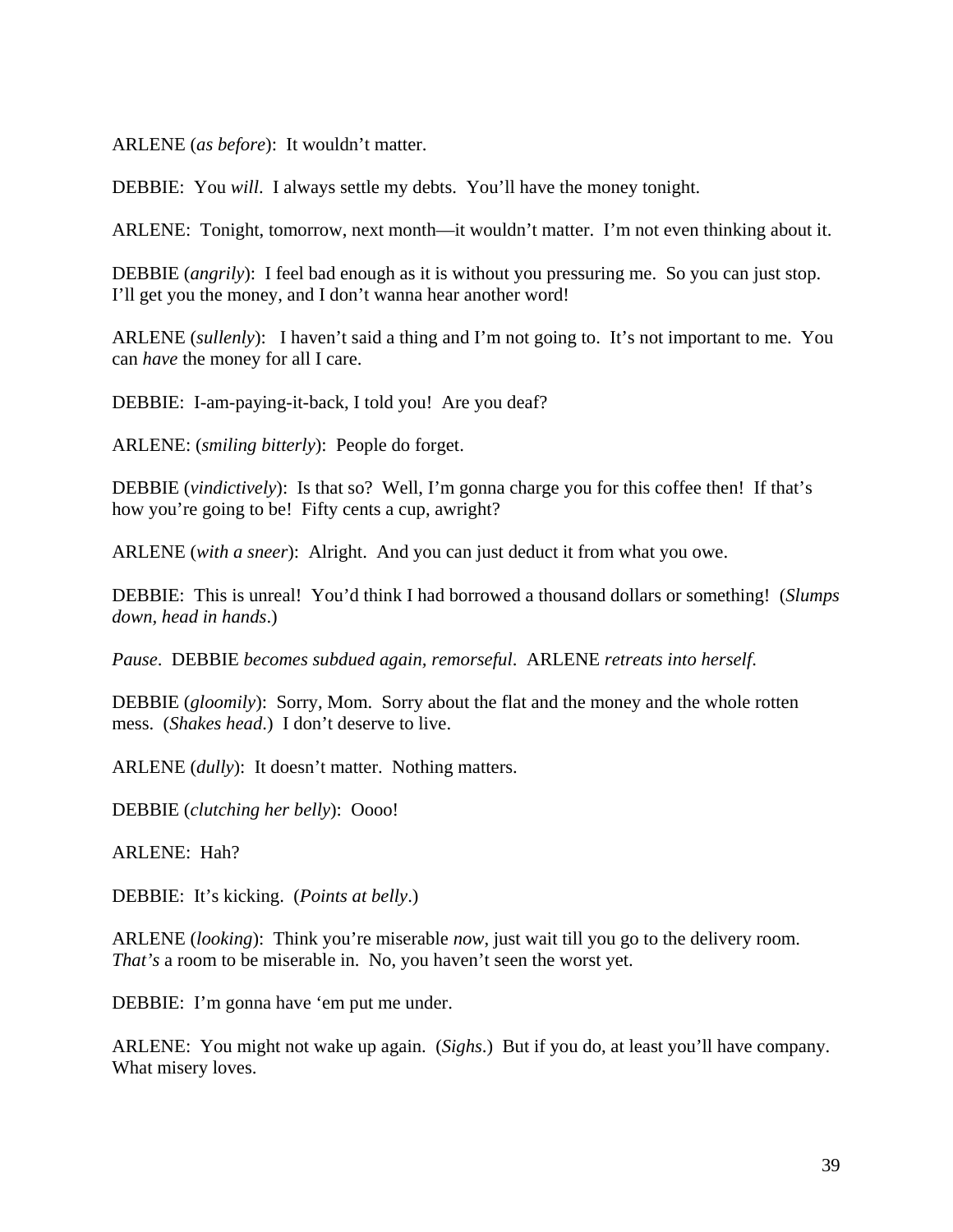DEBBIE: I don't care ...

ARLENE: I don't blame you . . .

*Enter* BRAD, *right. He too is depressed and slow. Opens cupboard, takes cup, fills it. Does not look at women, who do not notice him immediately.* 

DEBBIE (*without emotion*): Brad?

BRAD (*dully*): What?

DEBBIE: Where were you?

BRAD: In the living room. With George. (*Leans against counter, as though too weak to stand*.)

DEBBIE: We didn't see you or the truck. Thought you were at the old place.

BRAD: We finished. We're done. The truck's right outside.

DEBBIE: I must not have been looking.

BRAD: Must not.

DEBBIE: I spose you've eaten.

BRAD: Naw, I skipped it. No appetite.

ARLENE (*to herself*): I wonder if George ate.

BRAD: Can't answer for George.

DEBBIE: And Tim.

BRAD (*bitterly*): Tim? You oughta know.

DEBBIE (*to herself*): I didn't have any lunch either.

ARLENE (*to herself*): I didn't feel like it.

*Pause*. BRAD *eyes wall clock.*

BRAD: So Tim isn't here, hah?

DEBBIE: He rode in with you and Dad, I thought.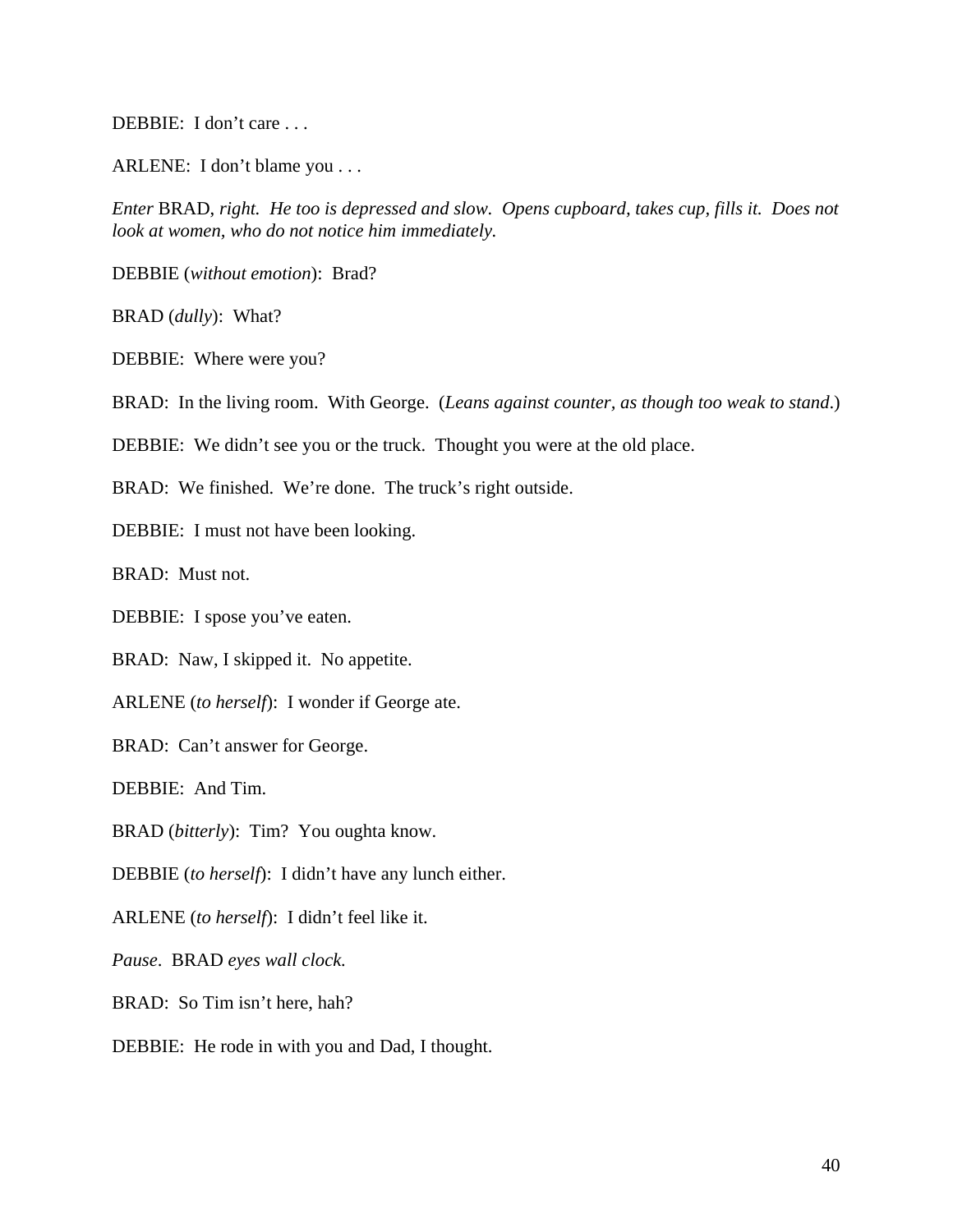BRAD: *I* thought he was coming in with you. (*Puts hand to head*.): This is all I need! A missing person.

ARLENE (*resignedly*): Maybe we didn't live up to his expectations.

DEBBIE: Ya. Maybe he took one good look at us and thought about it and left.

BRAD: He mighta gone home to Jamestown. Hafta call the folks. No choice. (*Goes to wall phone, dials. Pause*.) Ma? . . . Is he there? . . . Tim, who else? . . . No? . . . Okay. (*Hangs up, grimaces*.) This *really* helps!

DEBBIE: How's Edna and Bob?

BRAD (*falling into chair at table*): I don't know.

*Pause. They sit staring into themselves*.

DEBBIE: I guess he took off then.

BRAD: The folks haven't seen him. Prolly got mugged or shot or something. And I'll be the one to blame.

DEBBIE: No, it was more my fault. I hardly even talked to him. While he was still with us.

ARLENE: He was a newcomer. I spose he was out lookin' at the sights when—

BRAD (*sullenly*): In East Fargo? What's to look *at*?

ARLENE: When it happened, I mean.

BRAD (*forgetting it*): Oh. When it happened . . .

DEBBIE: At least it wasn't the *only* bad thing that happened today. (*To* BRAD, *with great pain*.) I had a flat tire. On the county road. No money. No credit card. No nothing. (*Hides face*.) I could just kill myself . . .

BRAD (*apathetically*): You had to walk in, eh?

DEBBIE: I asked for help, Brad. They sent a truck from the garage. (*Almost breaking down*.) And I had to—let Mom pay.

BRAD (*sighing*): Is that right, Arlene?

ARLENE: The money doesn't matter. What do *I* have to spend it on?

BRAD (*producing wallet, tossing it on table*): Arlene. See that? Take it. It's yours.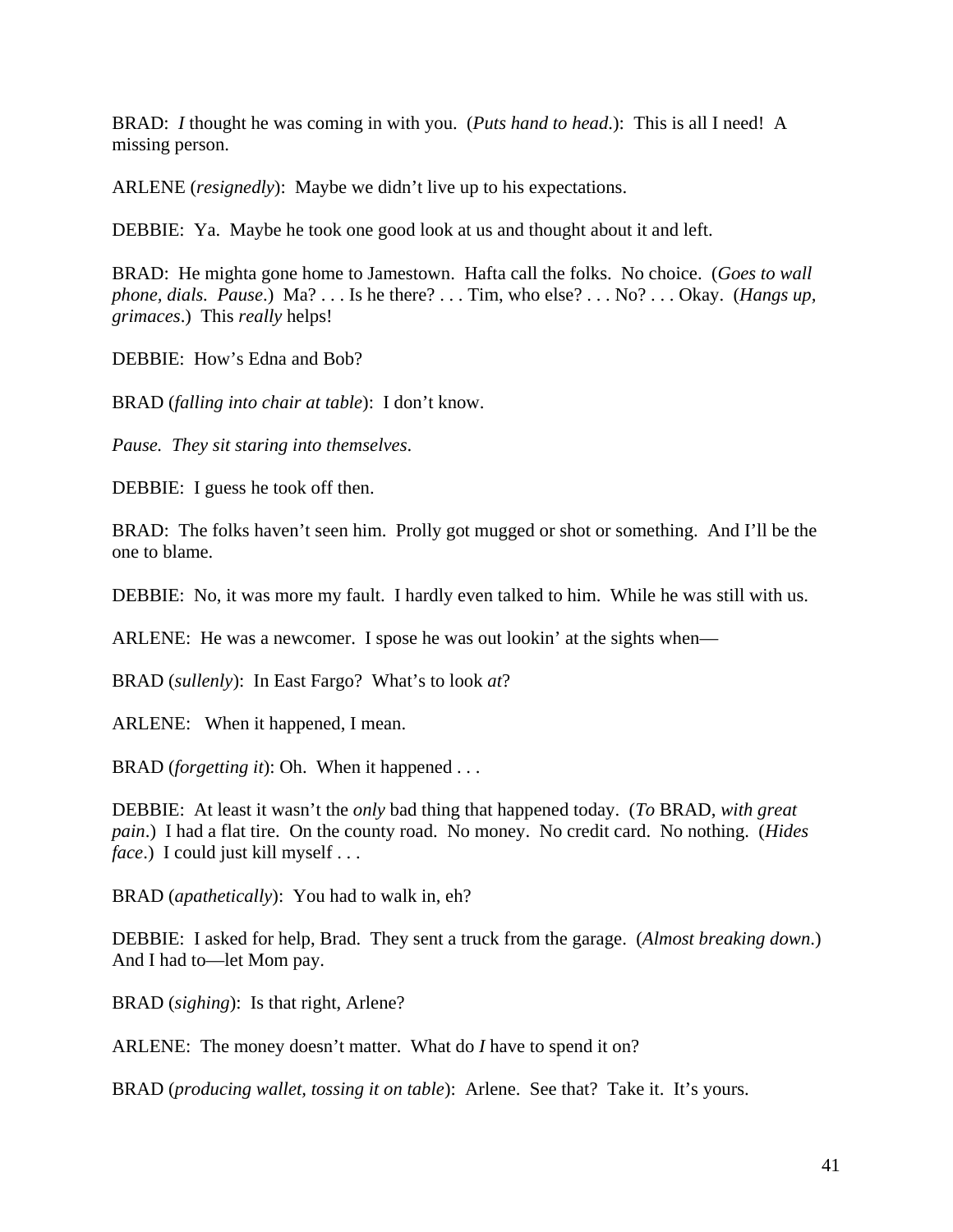ARLENE (*feebly, picking it up*): This whole wallet?

BRAD: Take it all.

ARLENE: Everything? (*Opens bill compartment.*)

DEBBIE: Do as he says, Mom.

ARLENE: There's more'n two hundred dollars.

BRAD: I don't need any of it.

ARLENE (*dejectedly*): Uff . . .

BRAD: If you don't want it, throw it in the river. You'll be savin' me the trouble.

ARLENE: If only we'd driven the Plymouth . . .

*Pause*.

DEBBIE: The river. I bet that's where Tim ended up.

BRAD: No doubt. (*Puts face in hands*.) Ya. Well, hafta call the police.

(*Doesn't get up.*)

DEBBIE: I better do it. I'm the one who's responsible. (*Doesn't move*.)

BRAD (*starting to rise*): No, I will. He was *my* kid brother.

DEBBIE: Let me do it, Brad. Otherwise I'll never do anything again.

ARLENE: (*rising*): I'm the one who should call. It's the least I can do after the way I treated him.

BRAD (*to* DEBBIE): I know you hate me.

DEBBIE (*to* BRAD): Hate's a pretty strong word. I'm not strong enough to handle it. I want to use the last of my strength to call the police. Or to shoot myself.

BRAD (*sitting down, wounded*): Okay! Just leave me alone then! (*Face in hands*.) Just tell 'em to come and shoot the both of us.

DEBBIE *goes painfully to wall phone and dials*.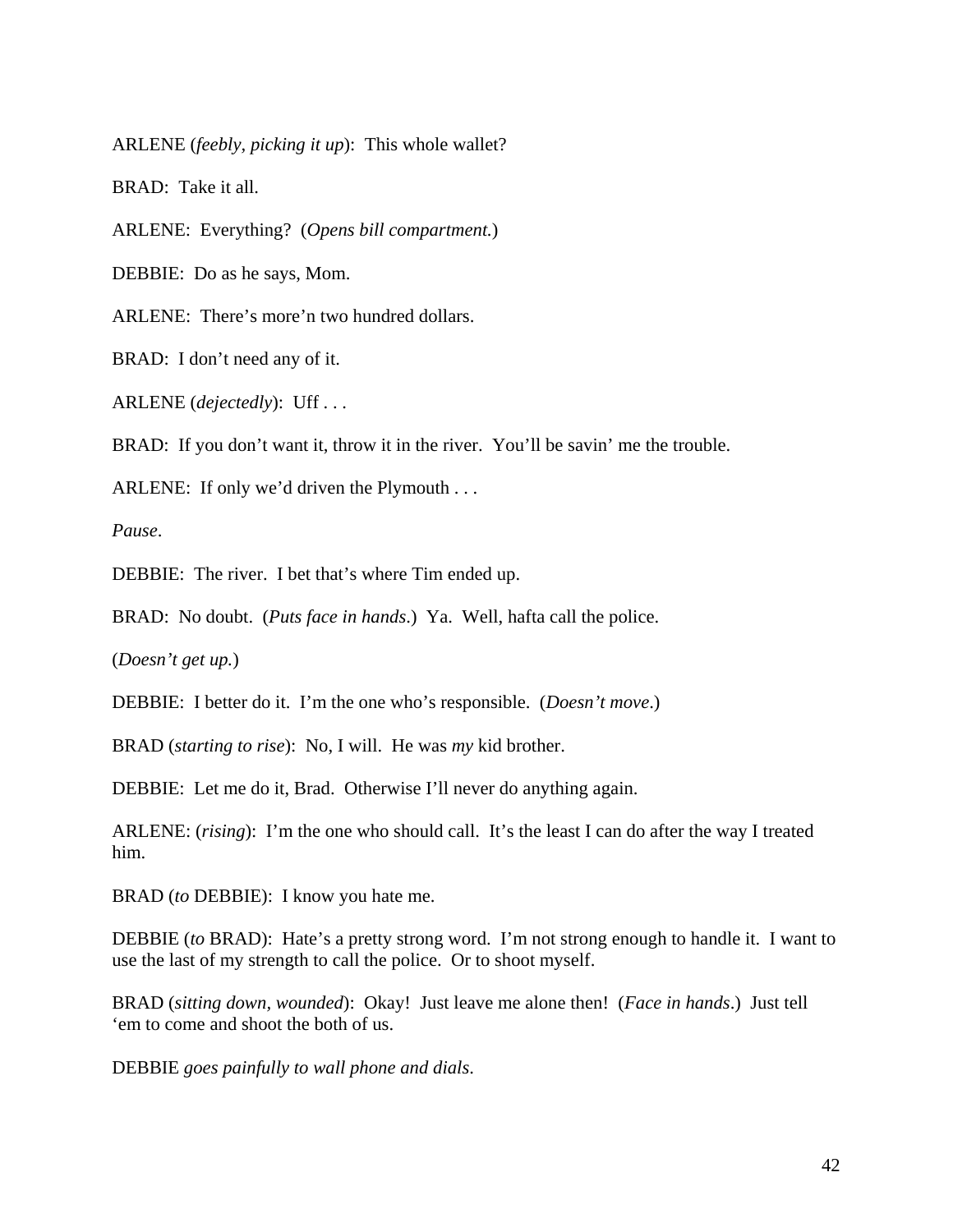ARLENE (*to herself*): And me too. If I'm worth the bullet.

DEBBIE (*into receiver, after pause*): Hello. (*With self-loathing.*) This is "Deborah Keifer." (*Apathetically.*) I have to report a missing person. (*Pause.*) Hello. I'm reporting a missing person . . . huh? . . . I don't know . . . Hold on. (*To* BRAD.) What was his name?

BRAD (*with effort*): Whose?

DEBBIE: Tim's.

BRAD (*nearly breaking down*): His name was—Timothy.

ARLENE: (*to herself, quoting*): "Unto Timothy, my own son in the faith. Grace, mercy and peace . . ."

DEBBIE (*to phone*): Timothy Kiefer . . . K-i-e-f-e-r. (*Pause*) What? . . . Hold on. (*To* BRAD *and* ARLENE.) When and where did we last see him?

BRAD (*with anguish*): Here? Over there? Wish I knew!

ARLENE: Or at the farm. I don't know if I ever *did* see him. I was so blind.

DEBBIE (*to phone*): I'm not sure . . . huh? . . . I'm not sure, I said. (*Waits some time*.) Hold on. (*To* BRAD.) What did he look like?

BRAD (*bitterly*): Like *me*! You have to ask? They said we were like a couple of twins!

DEBBIE (*to phone*): He was six foot one. A hundred eighty pounds. Brown hair and eyes. Twenty-five years old. Lived at 4132 Sixty-third—no, at 6341 Thirty-second Avenue South, East Fargo. . . . huh? . . . Well, he had a four-inch scar on the back of his right calf . . . I was his sister-in-law. . . At the same address . . . No, he didn't live here. (*Pause*.) Just a minute. (*To* BRAD.) Was he a mental patient?

BRAD: He never said.

DEBBIE (*to phone*): He never said. . . . No, *I'm* not a mental patient. . . . I already gave you my name. *(In a bleak rage.)* What do you mean? . . . You too, hah? . . . So you're not going to help me, hah? . . . Well *thanks*! . . I'll be seein' you—when you pull me outta the river! (*Hangs up, breathes deeply, returns with effort to chair.*)

BRAD: Where did they find him?

DEBBIE (*covering face*): They wouldn't tell me. They just told me I better not call again. Or I'd be in for it. They don't realize I'm in for it anyway.

ARLENE: They prolly took him right out to the dump.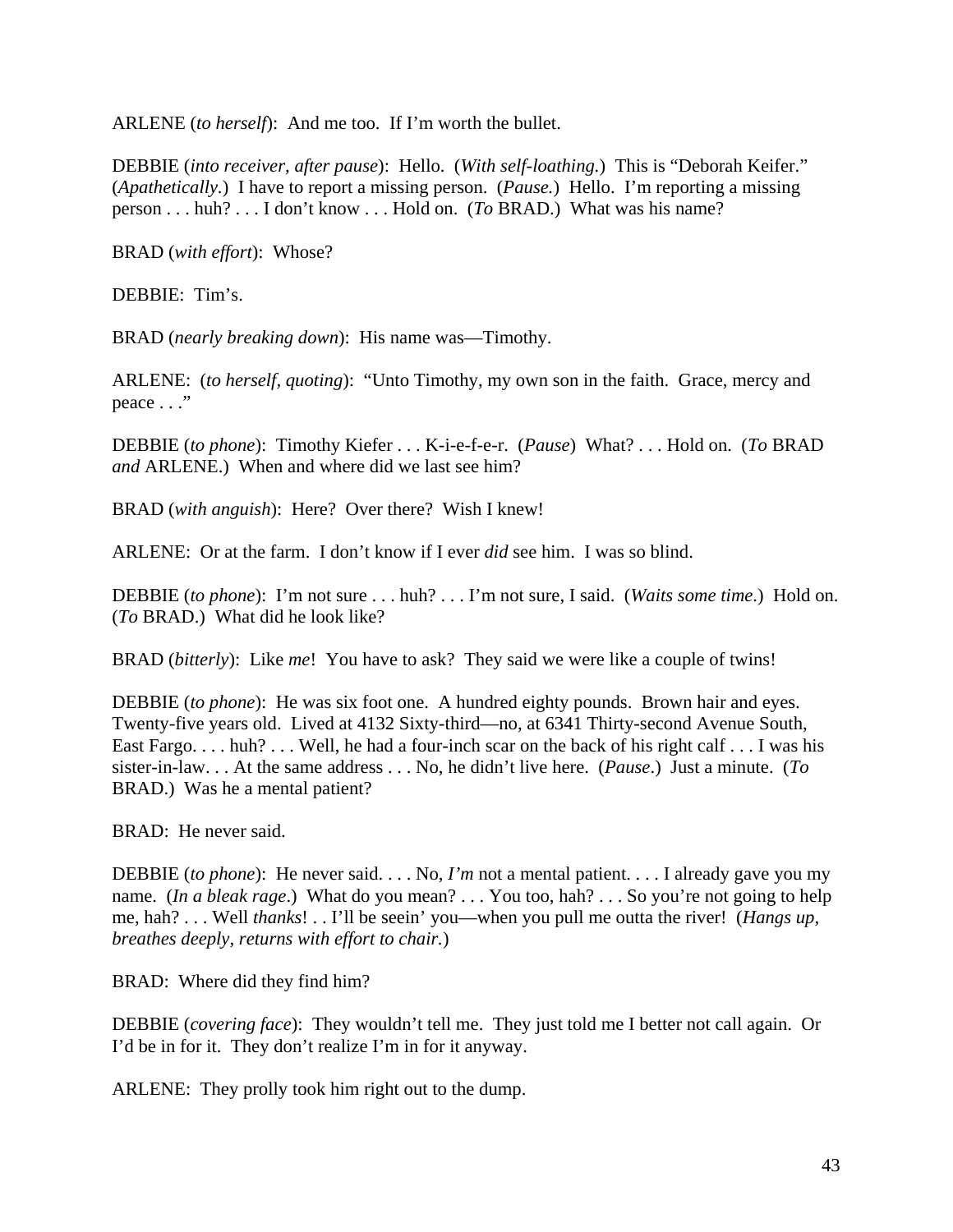BRAD: Ya. And they woulda stuck him in a plastic bag too. He was a Marine.

*Enter* GEORGE, *right. Also depressed and slow. Band-Aid still on. Others do not take note of him at once. Mechanically fetches cup and fills it.*

DEBBIE: Oh, no. Here's Dad.

ARLENE (*dully*): George?

GEORGE: What do you want?

ARLENE: Not a thing. Where were you?

GEORGE: In there. Sittin'. (*Goes reluctantly to table and takes a chair*.) Sittin'.

ARLENE: Oh.

GEORGE (*after a pause*): Thought Brad woulda had an extra job for me. Like washin' the truck. But no. No, he says, it's all over. It's done. (*Strokes head pathetically*.) No more work for the old guy.

ARLENE (*to herself*): Well, when it's over, it's done....

BRAD (*with total apathy*): Thanks for the help, George.

GEORGE (*with grim irony*): Sure.

ARLENE (*to* GEORGE): I spose you could give the truck to Brad and Debbie. That's what I'm 'onna do with the Plymouth.

GEORGE: Right. I'll be walkin' home. Or somewhere.

ARLENE: Should be easy. It's all downhill.

GEORGE: With a hole in the earth at the end of it. Then they can throw all the marbles they want. (*Touches Band-Aid.*)

BRAD: Walkin's too slow. I got a thirty-ought six in the closet.

GEORGE: You can save a round for me.

ARLENE: And one for me.

DEBBIE: And me.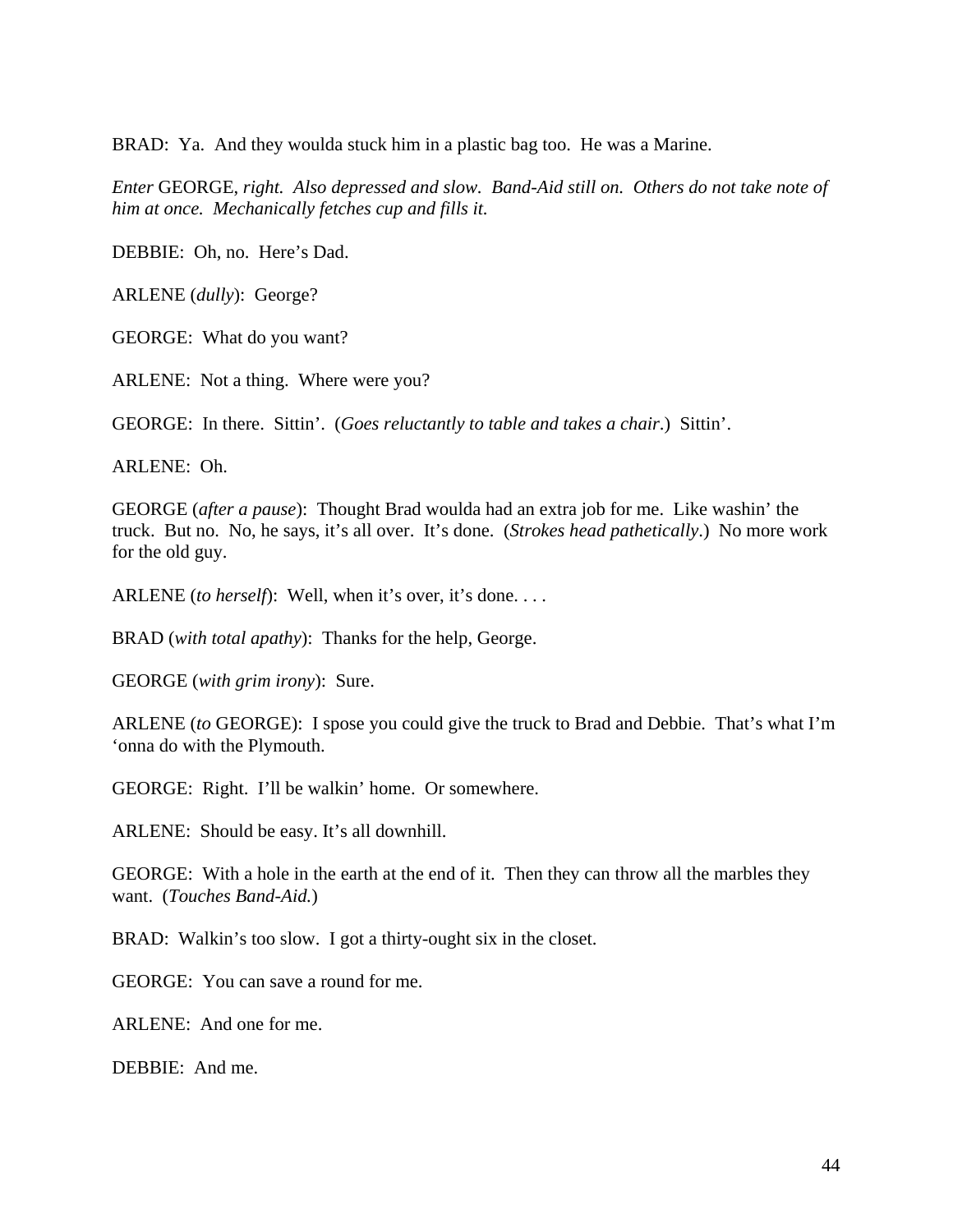*Pause*. GEORGE *surveys room bleakly.*

GEORGE: (*with effort*:). Well. Least you got moved in.

BRAD: Seems we did.

GEORGE: Sure is beautiful.

DEBBIE (*looking at room*): Ya. Too beautiful.

ARLENE (*bravely*): That's a real nice 'frigrerator. And stove.

DEBBIE: Too nice.

GEORGE: The painting. You did a good job there.

BRAD (*shaking head*): Too good a job, if you ask me.

GEORGE: And the floor tile. Nothin' wrong with that.

BRAD: Nothing at all.

ARLENE: It's a perfect house.

DEBBIE: Ya. Too perfect.

BRAD: Nothing more to be done.

GEORGE: Nothing.

ARLENE (i*ronically*): Except to live here and be happy.

*All sigh, cover their faces. Pause. The doorbell rings. No one looks up. It rings again*.

BRAD (*darkly*): Well, I guess this is it. (*Shouts in despair*.) Come in! I'm ready!

BRAD *folds his hands, mouths a silent prayer. Others see him and do likewise.* 

*Emter* TIM, *left. He is lugging a seabag and a shaving kit.* TIM *is unchanged: low-key and forbearing. Sets gear down.*

TIM (*jokingly*): You're "ready," hah Brad? (*Noting the prayer session, he looks chagrined. Lowers voice*.) Oh-oh. Didn't mean to butt in. (*Steps back and folds hands. Does not pray. Eyes them cautiously*.)

BRAD *slowly becomes aware of* TIM's *identity. Gets up and approaches him with hesitation.*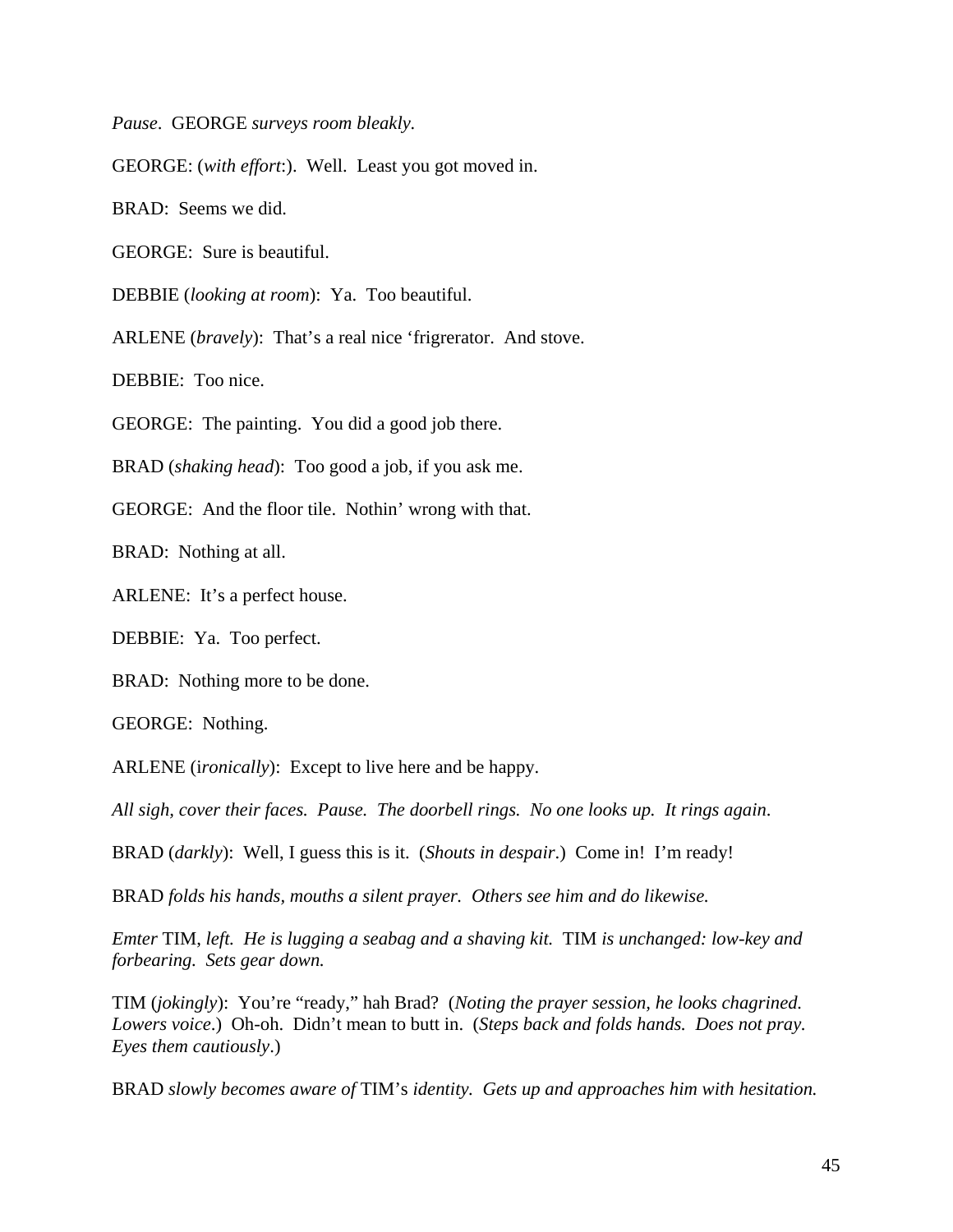BRAD: Tim? It can't be . . .

*Now* TIM *thinks that* BRAD *is kidding, that the prayer session has been staged for his amusement*.

TIM (*laughing*): Yessir. I'm back from the dead. Up from the grave. (*Slaps* BRAD *on shoulder*; BRAD *looks wounded*.) So you can hold them prayers awhile. (*To others*.) Hey. The corpse wasn't able to make it!

*All stare at him*.

BRAD (*starting to anger*): What *is* this?

TIM (*going along with "game"*): This here's a genuine resurrection, ol' brother. (*Extending arm*.) Wanna check the pulse?

BRAD: Don't you understand? I been goin' through hell.

TIM (*laughing*): Me, I didn't get that far.

DEBBIE (*to* TIM, *severely*): So you decided to come back to us, huh?

TIM (*gamily*): Well. Didn't wanna miss the funeral. Seein' how it was mine.

ARLENE (*to* TIM, *tragically*): Sorry for the way I treated you. When you were among us. You didn't deserve that of me

TIM (*with mock-solemnity*): Thou-art-forgiven.

GEORGE (*looking at* TIM *in awe*): So that's what they look like. Afterwards . . .

DEBBIE (*to* TIM): And you took the time to come and visit us. You really thought we were worth it.

TIM (*doubling up with laughter*): This is too much! *Too much*! Wish I had it on film!

BRAD (*in a rage*): "Too much" is right! That's what you put *me* through—"too much"!

*Sensing the truth,* TIM *sobers up immediately*.

TIM (*to all, with worry*): Hey. Something wrong here?

DEBBIE (*darkly*): Why don't *you* tell *us*?

TIM (*to* BRAD): Mean you actually thought that I—you're puttin' me on!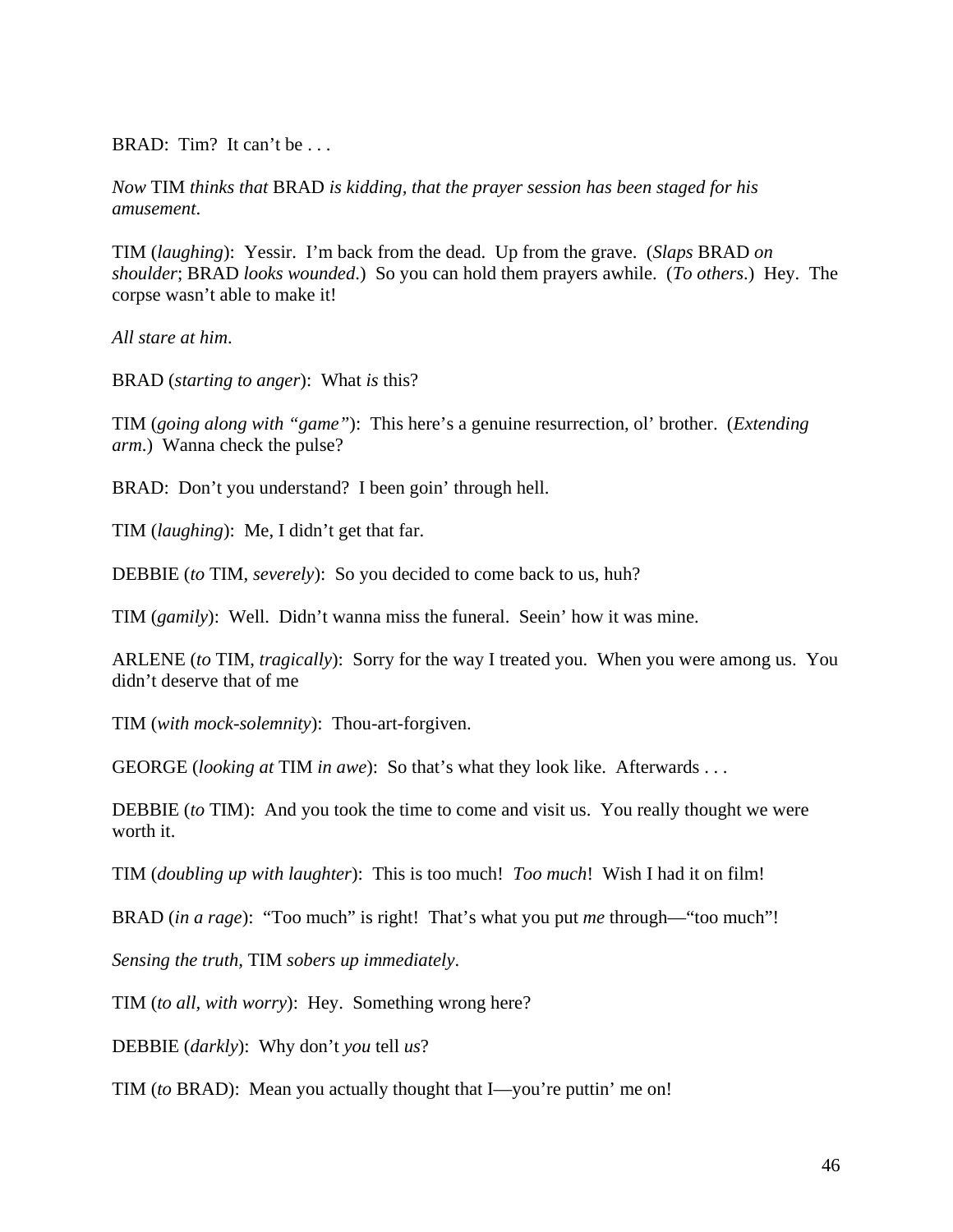BRAD (*grimly*): I'm givin' you one chance to speak for yourself. That's all. So you better make it good.

TIM (*in disbelief*): Okay. Okay.

*During next speech the others stare at* TIM *in sorrow and anger. All are unresponsive*.

TIM (*earnestly*): You wanna know what happened, huh? Well. 'Member what I said at breakfast? I said I couldn't find my bag and kit and was going to look around the farm, 'case they had been dropped somewhere. I told you. And that's what I went and did. (*Grins*) Course, we were none of us too alert this morning. After three-four hours' sleep. You prolly never heard me. (*Earnest again*.) So I go out and search and check in the vehicles and I find nothing. No shave for this animal, I thought. But walkin' in the yard I get to feeling better than I was. I start to come to. You know? Then I see the trucks drive off. It's Brad and Mr. Scott. And I figure I was sposed to ride in with the ladies. But I'm feeling so good that I wanna walk into town instead. Get the kinks outa my legs. That's when I told you, Debbie. 'Member? Came in and told you what I was gonna do? (*Getting no response, he sighs*.) Must notta heard, hah? Anyway. I start walking and it's longer than I thought, so I crawl into a ditch and next thing I know it's eleven o'clock. I been sleepin'! But now I'm in *real* good shape and I walk along that road and pretty soon I'm in East Fargo. I went to a public phone and tried callin' you, Brad. To ask if you found my gear. Then I could limit the search—if you hadn't. You know? (*No response*.) Well. Nobody answered so I just hike over to your old place and check it out. And what do you think I see? On top of the trash heap in that dumpster? (*Smiles, kicks seabag*.) Yep. The shaving kit was there too. So that was it. I grab my stuff and walk over here hopin' to find you all. And so I do. (*Becomes very earnest*.) Listen. If there was a mixup, I'm real sorry.

BRAD (*softening a bit*): You coulda called twice. It wouldn't have hurt.

TIM: Spose I coulda. But I thought the ladies woulda let you know.

DEBBIE, GEORGE *and* ARLENE *begin to show signs of recovery. They blink, stretch, rub their limbs. It's as though they've been in coma*.

BRAD (*still softening*): George and I coulda used some help too.

TIM: Ya. Sorry, ol' brother.

DEBBIE (*seeing* TIM *at last*): Hello, Tim.

BRAD (*to* TIM): But we managed it okay.

ARLENE (*smiling wanly*): Tim! Haven't seen you for a long time.

GEORGE (*beginning to focus*): Howza boy, Tim?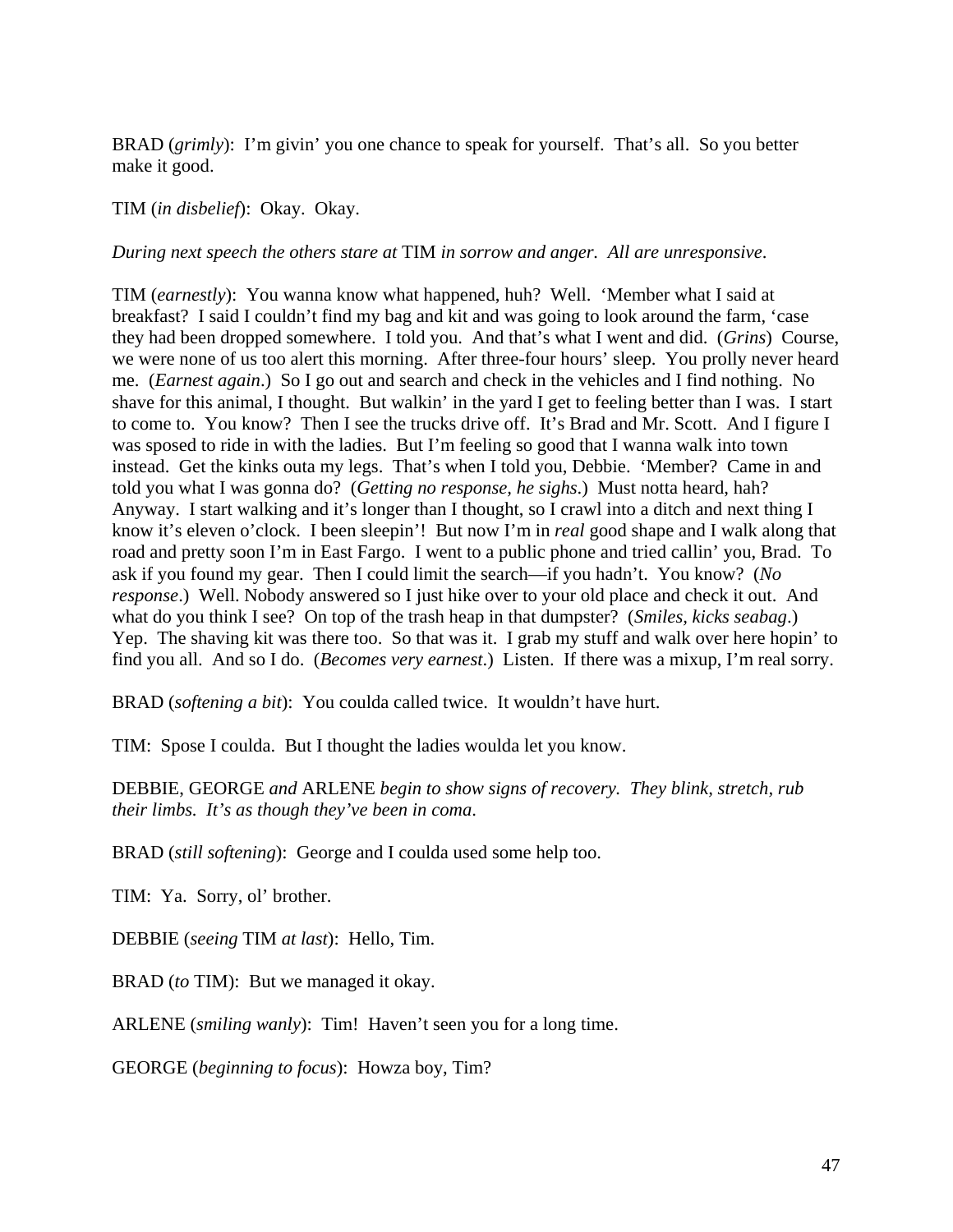TIM (*with some confusion*): Hello again! (*To* BRAD.) Oh. There's something else I found. BRAD: "Found"?

TIM: 'Member these? (*Takes coupons from shirt pocket, gives them to* BRAD.)

BRAD (*in disbelief*): You—where?

TIM: They were lyin' on the ground. Yep. Right next to that dumpster my stuff was in.

BRAD (*to others, displaying coupons, grinning*): Hey! See these? Tim had 'em!

*General mania slowly builds from here.* TIM *is immune to it*.

DEBBIE: The Howard Johnson coupons?

ARLENE (*to* BRAD, *groggily*): You're not still worrying about them, are you?

TIM (*to* DEBBIE): They were with the trash over at the old place. Who dropped 'em there I'll never know. Or my stuff. Things were movin' pretty quick last night, I guess.

GEORGE (*coming to life*): You drop something?

BRAD (*checking coupons*): Four of 'em. Same ones too.

DEBBIE: But are they any good? Lemme see. (*Takes coupons and reads*.) "Good until June thirtieth." (*Puzzles.*) That would be—today?

TIM: Today's the thirtieth.

DEBBIE (*brightly*): Well!

BRAD (*to* TIM, *a bit reprovingly*): You know, we shoulda had these coupons last night. That's when we needed 'em.

TIM (*patiently*): You didn't understand what I said? I was just over at your old place? Just found 'em?

GEORGE (*to* TIM): No, we got done over there.

BRAD (*smiling*): What the heck. The coupons are as good today as they were then. (*To others*.) *Awright*. Let's give the lance corporal a hand!

*They applaud, not too energetically.* TIM *looks pleased but he wants to clear the air*.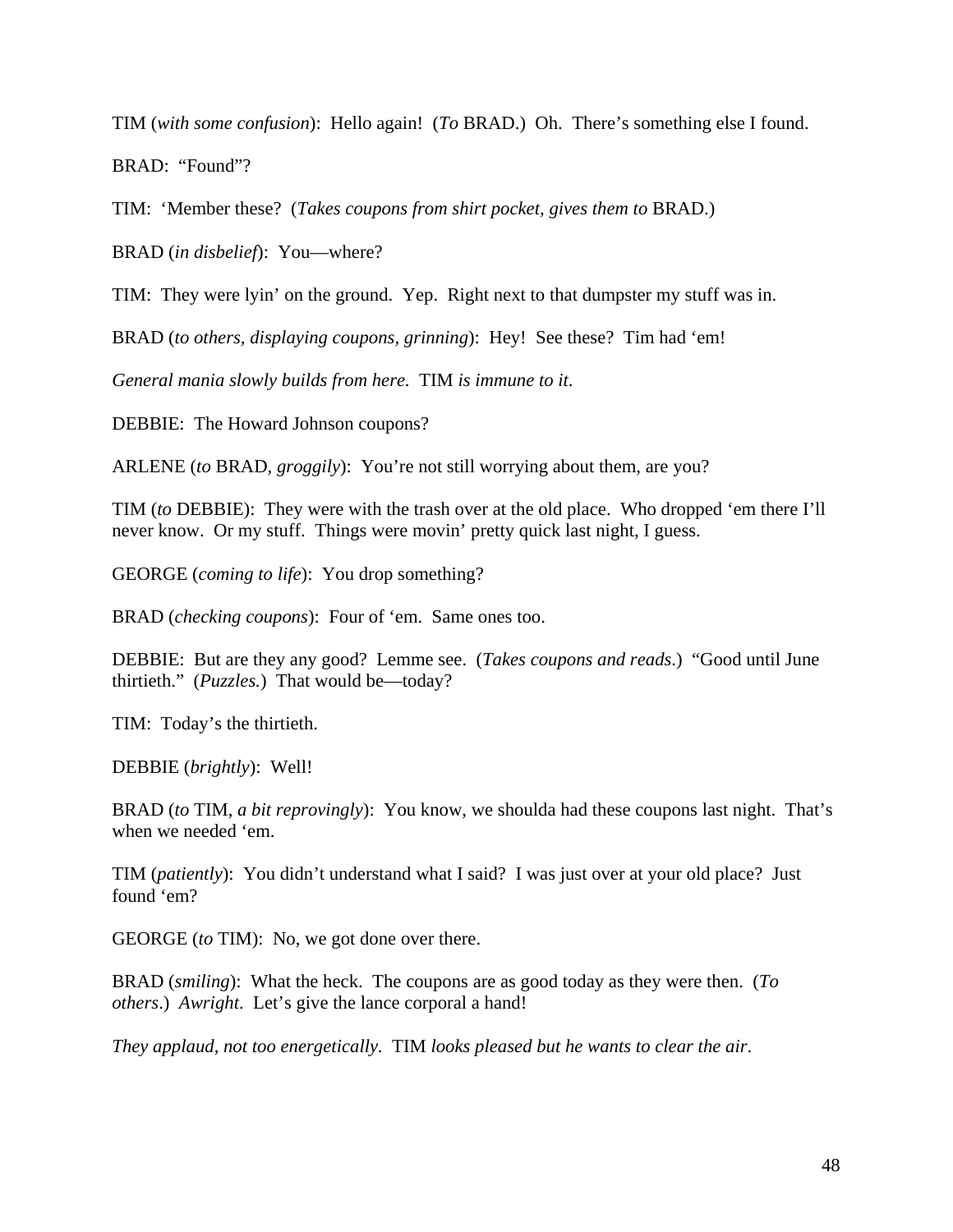TIM: *Ex*-lance corporal, he means! (*Earnestly*.) Look. I wanna apologize. For takin' off and not being where I was sposedta. I didn't make the very best impression on you all. And if it's okay with you I'd like to start over.

*Others exchange looks of puzzled amusement*.

TIM: If you want I should go, that's awright too. You prolly don't need an extra body underfoot. What with the moving and getting settled. (*Waits for a reaction*.)

BRAD (*to* TIM, *kiddlingly*): Don't even wanna have another meal with us, hah?

TIM (*in confusion*): Well ya, but—

DEBBIE (*checking coupons again*): Well *I* for one am relieved. My only worry is losing 'em again. This time *I'll* hang onto 'em. (*Reconsiders*.) Oh, better not. Here. (*Gives coupons to* TIM.) Least *you* don't forget things.

TIM *thinks that* DEBBIE's *gesture is a token of forgiveness and acceptance. Pockets coupons with a broad grin*.

TIM (*warmly*): Will do! Whenever you want 'em, just say.

BRAD (*playfully punching* TIM): This is more to your likin', eh kid?

TIM *just smiles and returns punch*.

ARLENE: You know, I hadn't even thought of eating.

GEORGE (*to BRAD*): And you and me skipped lunch, right?

BRAD (*thinking back*): I believe we did.

TIM (*to* DEBBIE, *in a relaxed tone*): I thought the plan was to have lunch here. Weren't you'n Mrs. Scott gonna bring it in?

DEBBIE: Was that it? I can't remember.

TIM: But I coulda heard you wrong.

ARLENE (*to herself*): It *sounds* logical enough.

DEBBIE: Ya. I'm not prepared to do much cooking. Here. (*Forms an idea*.) We could go out whenever, I spose. To Howard Johnson's.

TIM (*to all*): Whenever's fine with me. I'll just tag along. (*To* BRAD.) Unless you have some more you wanted to do first?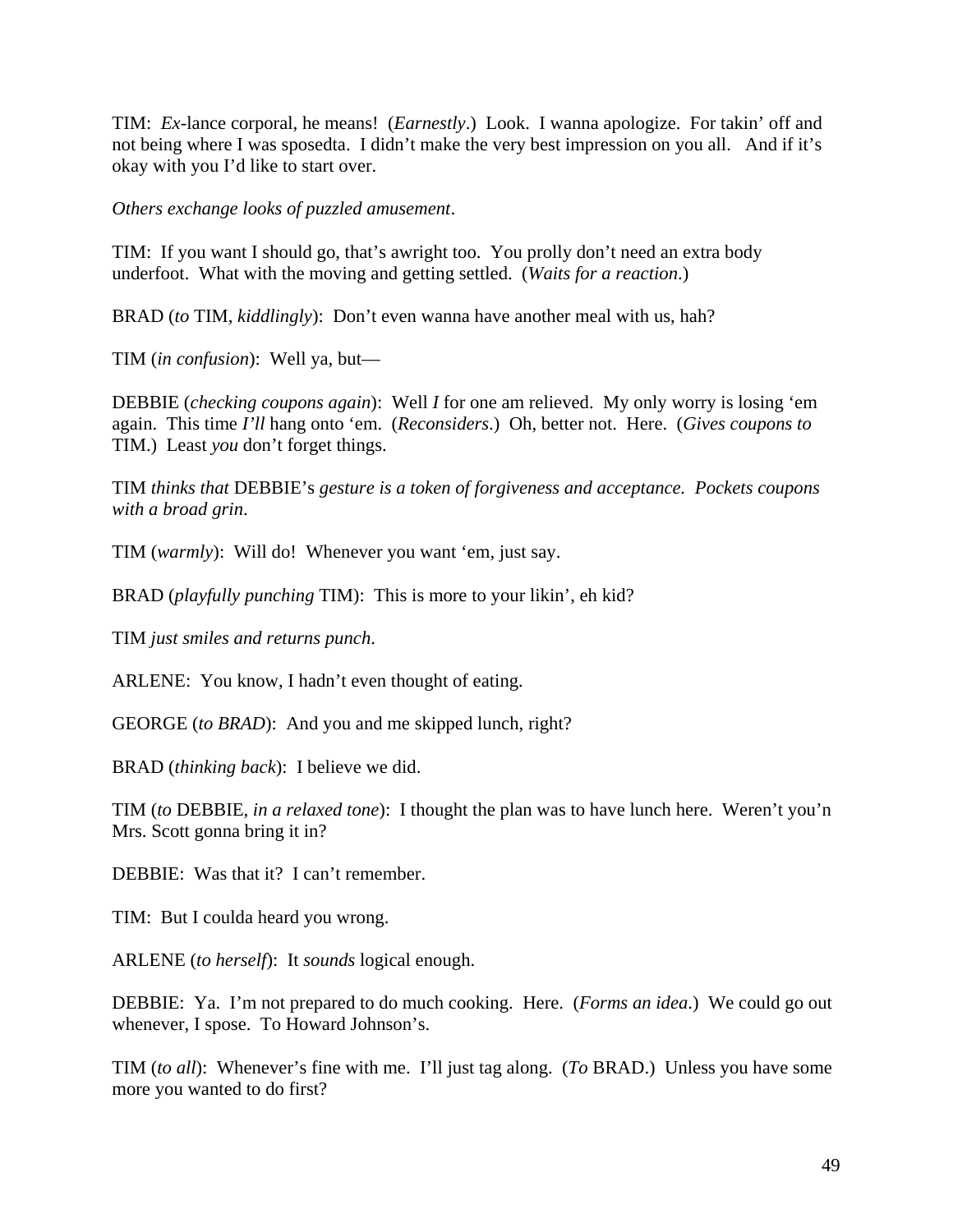BRAD (*a bit sourly*): No, 'fraid not. Everything's done that *we* can handle.

GEORGE (*to* BRAD): Wasn't there an inspector gonna come?

BRAD: Doesn't work Saturdays.

GEORGE (*snorting*): I was hopin' he'd see something we missed. Then we coulda done that.

DEBBIE: Mom, are you getting hungry?

ARLENE (*pondering*): I'm trying to think if I am.

DEBBIE: Well I think *I* am. But I won't be sure till the food's right in front of me. (*To* TIM.) You know. "Hot ham sandwich dinner" is just a bunch of words on a coupon. 'Less you can see it and smell it.

TIM (*grinning*): Yep. And words don't fill a stomach. (*To others*.) What say we go and eat now? I could drive. Rest of you could kick back and enjoy.

BRAD (*in deep thought*): Could do, I imagine . . .

DEBBIE (*puzzling*): Long as we haven't overlooked anything . . .

ARLENE (*to* GEORGE): It *would* be fun to go to Howard Johnson's, wouldn't it? Been years.

GEORGE: Wish I had better clothes on though. Pretty fancy. (*To* BRAD.) Or one of us could pick up the food.

BRAD (*to* TIM): Or *I* could drive . . .

*Sensing danger,* TIM *wants to keep them calm. He smiles, moves around as though preparing to leave*.

TIM: Naw, lemme be the chauffeur. I haven't done much to earn my keep today. (*To all*.) And *you* been workin' hard. (*Surveys room with admiration*.) Ya. You're all moved in and what not and *I* think you've earned yourself a little rest. Yep. It's a beautiful new house you got!

TIM *has temporarily arrested the general mania. The others stop talking, look at room with displeasure. But since they're almost "normal" at this point, they do not lapse into depression. They seem annoyed, bored*.

TIM *(helplessly*): Oh-oh. Whatever I said, better *un*say it, huh? (*No response*.) You're not still mad at me for going over the hill, are you?

*Pause*. BRAD *sighs, approaches* TIM, *lays a hand on his shoulder*.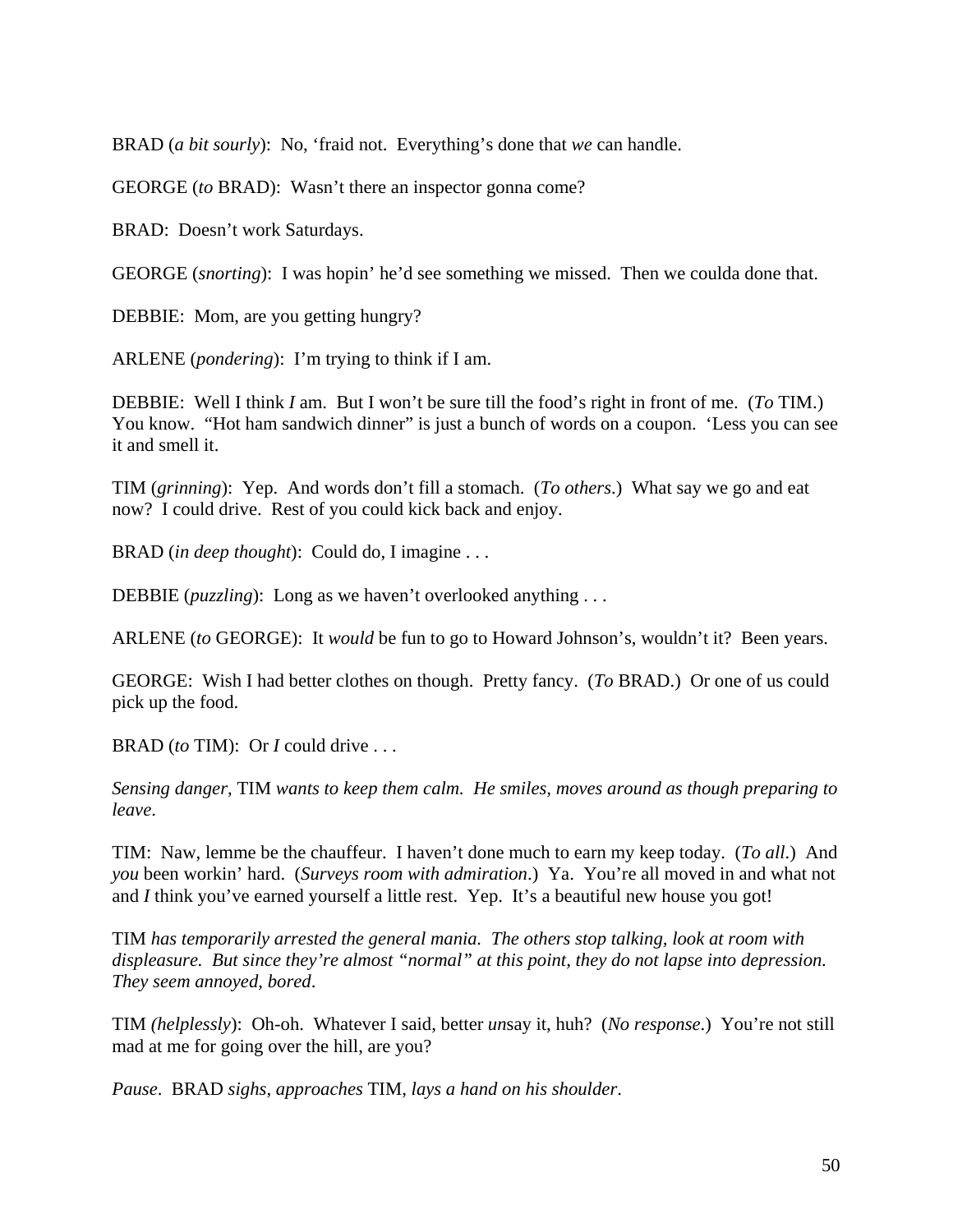BRAD (*To* TIM, *didactically*): Nobody's mad. You just don't understand. But it's not your fault. Look, Tim: I've put a lot into this house. So's Debbie and George and Arlene. We've busted our butt for months. Gone without food, sleep, recreation. Personally, I have invested my *soul* here. Okay?

TIM (*cautiously*): Okay . . .

BRAD: True, this is an investment. I built it to sell it. To make money. As I built the old house. But consider the scope of the investment. It wasn't just money and time and labor. No. (*Vehemently*.) It was my life! I put *everything I had* into this house! *Everything I was*! Because I the investor would have to come and live in it!

TIM: I see . . .

BRAD (*more placidly*): Then, one day, it's over. The work is finished. We're moved in. And I look at the house and it seems perfect. *Perfect*. Like a church. (*Glances ironically at room*.) Tim, this is the hard part. Having to say goodbye to the dream. Having to live with what's *done*. (*Smiles, takes* TIM *by arm and leads him*.) So. What do I do? I go around checking this and that. Hoping to find something I did that isn't perfect. Here. (*Guides* TIM *to sink, turns faucet*.) I test the fixtures: perfect. (*Guides* TIM *to wall, left*.) I run my hand over the paint: perfect. (*Indicates floor*.) I kick the tile. (*Does so*.) Perfect. All's left to do on the house is clean it. And you can only clean it so many times a day,

TIM (*smiling cautiously*): Ya. Must be a hard row . . .

BRAD (*shaking head*): It's tough. (*Guides* TIM *to cupboard*.) And I check the cabinets. (*Open cupboard door*.) Perfect. (*Door comes off, falls*.)

BRAD *laughs. General mania resumes*. DEBBIE, GEORGE *and* ARLENE *become suddenly animated, delighted*.

ARLENE: I don't believe it!

GEORGE (*chuckling*): You got a problem there, Brad?

BRAD (*picking up door, showing it*): See? Hinges weren't tight.

DEBBIE (*inspecting door*): No it's the wood they were in. Too soft.

GEORGE: That's how they make 'em.

ARLENE: Typical!

BRAD (*to* TIM): Ya. These new houses get old pretty fast.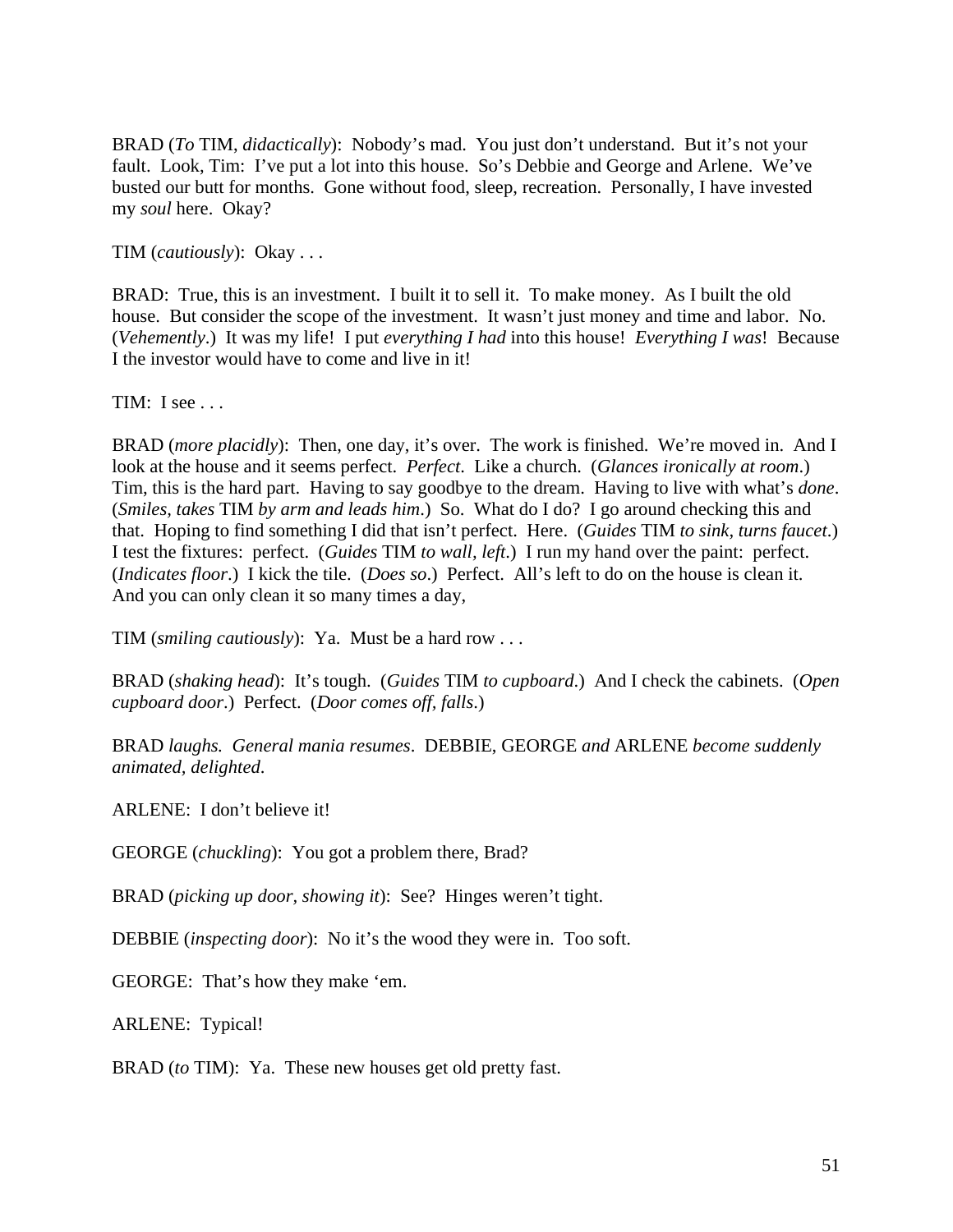TIM (*still cautiously*): That's just one small defect.

BRAD: Maybe! (*Throws door in corner, right*.) But one defect's one too many in *my* house!

DEBBIE (*getting up*): Brad, have you sat in this chair? It's kinda wobbly, I think.

DEBBIE *overturns chair. All but* TIM *gather round it*.

BRAD (*joyously*): Bought 'em all yesterday! Nothin' wrong with 'em then!

GEOOGE (*pointing*): Well, well. Four screws loose.

ARLENE: Can't they do *anything* right?

DEBBIE: And I coulda been hurt, you know!

ARLENE: George, you wanna fix it?

BRAD: Nope. No wife of *mine's* gonna sit in this piece of junk! (*Winks at* TIM, *throws chair in corner, right*.) Not when we're expecting!

TIM (*wearily*): We all ready to go and eat?

*Others ignore him*.

GEORGE: Speakin' of fix. I thought that one of them tiles looks *just* a bit—(*Crawls on floor, center, searching. All others but* TIM *gather round*.) bumpy. Aha. Lookit this. (*Peels up a tile, hands it to* BRAD.) It never set flat.

BRAD (*checking it*): Not enough glue either. (*Shows it to* TIM.) What do you say, m'man?

TRIM (*shrugging*): Not a word.

BRAD (*approvingly*): Not-a-word! (*Throws tile in corner, right*.)

ARLENE (*to* TIM): Were you going someplace?

TIM (*hopefully*): We all are. To Howard Johnson's.

GEORGE: Who?

DEBBIE (*to* BRAD): Seems to me earlier the faucet didn't turn quite right. Not the one you tested. The other.

*All but* TIM *follow* DEBBIE *to sink*.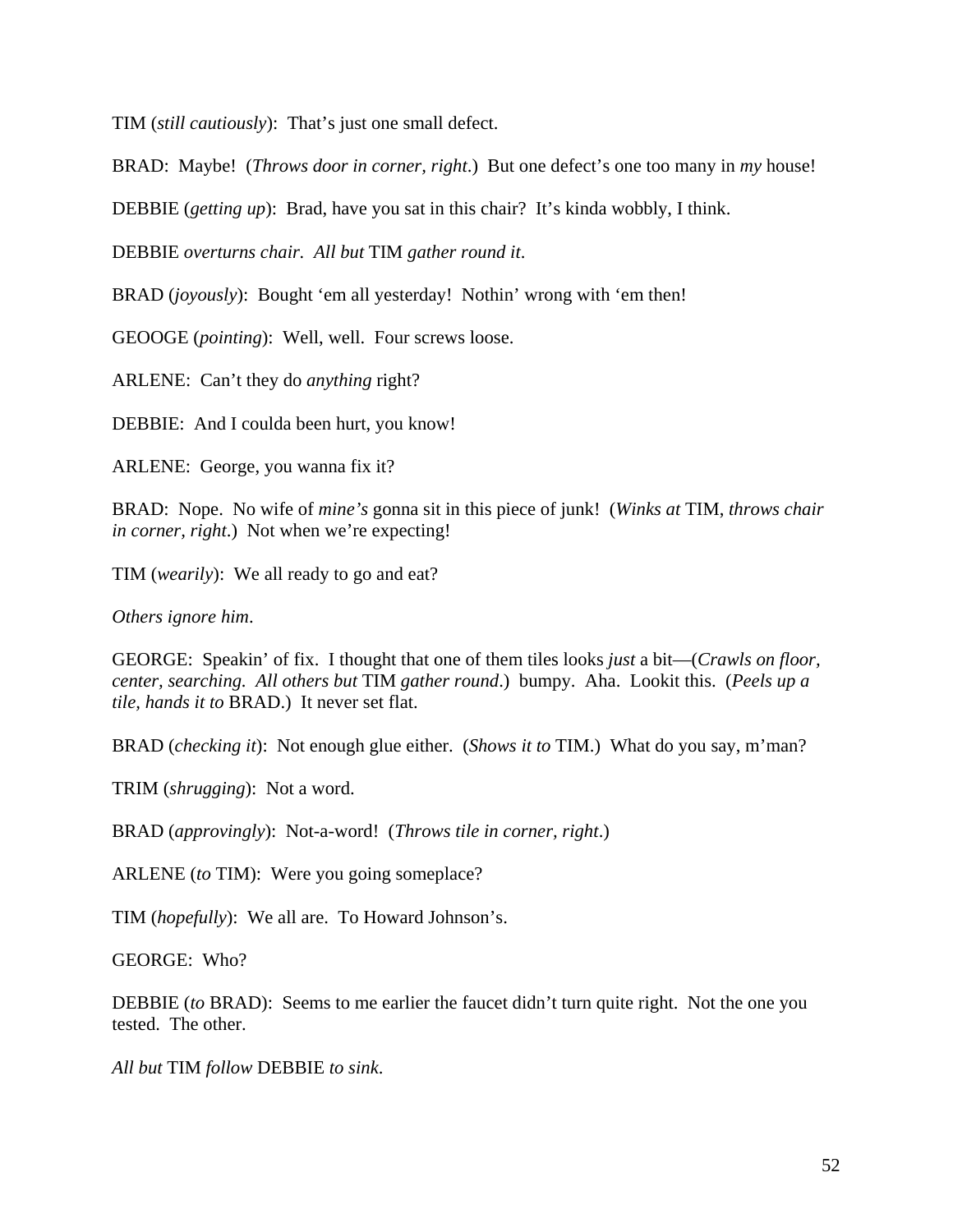BRAD: This'n you mean? (*Yanks off handle, displays it*.)

ARLENE (*giggling*): Of all the shoddy!—

DEBBIE: I *thought* so!

GEORGE: We just put 'em in. We don't make 'em.

BRAD (*giving handle to* TIM, *pointing at corner, right*): Your shot, Lance Corporal!

TIM: Pass.

BRAD (*grinning*): Seen enough violence, hah? (*Throws handle in corner*.) Bet you never saw anything lie that!

DEBBIE (*surveying room*): I think we should look around. I mean, *really look*. See if this is the kinda place that's fit to live in.

GEORGE: Ya. Because if it's not—

ARLENE (*enthusiastically*): If it's not it's not!

DEBBIE, GEORGE *and* ARLENE *go searching. Pull out drawers, open doors, etc. They create a mess but little damage. Meanwhile* BRAD *takes* TIM *aside.* 

BRAD (*warmly*): A person has to be philosophical. Either that or go bananas. But I'll tell you one thing: I sure will be happy to move outa this dump!

TIM (*blankly*): You're movin' *again*?

BRAD: You didn't know? Ya. The new place is under construction. Be ready in a month. Wanna go see it?

TIM *has made up his mind to leave. Thus he's become stronger*.

TIM: Aw. I'll be leavin', I guess.

BRAD (*obliviously*): Who'd want to live here? Would you? And if you had a family? This-isthe-pits!

TIM (*moving towards his gear*): So I'll just be takin' off then.

BRAD (*indicating others' activity*): Look at all that crap. Gimme a new house any day. (*To* DEBBIE*.) Whatcha find, Deb?* 

DEBBIE (*happily*): What *haven't* I found! And I have the rest of the house to go.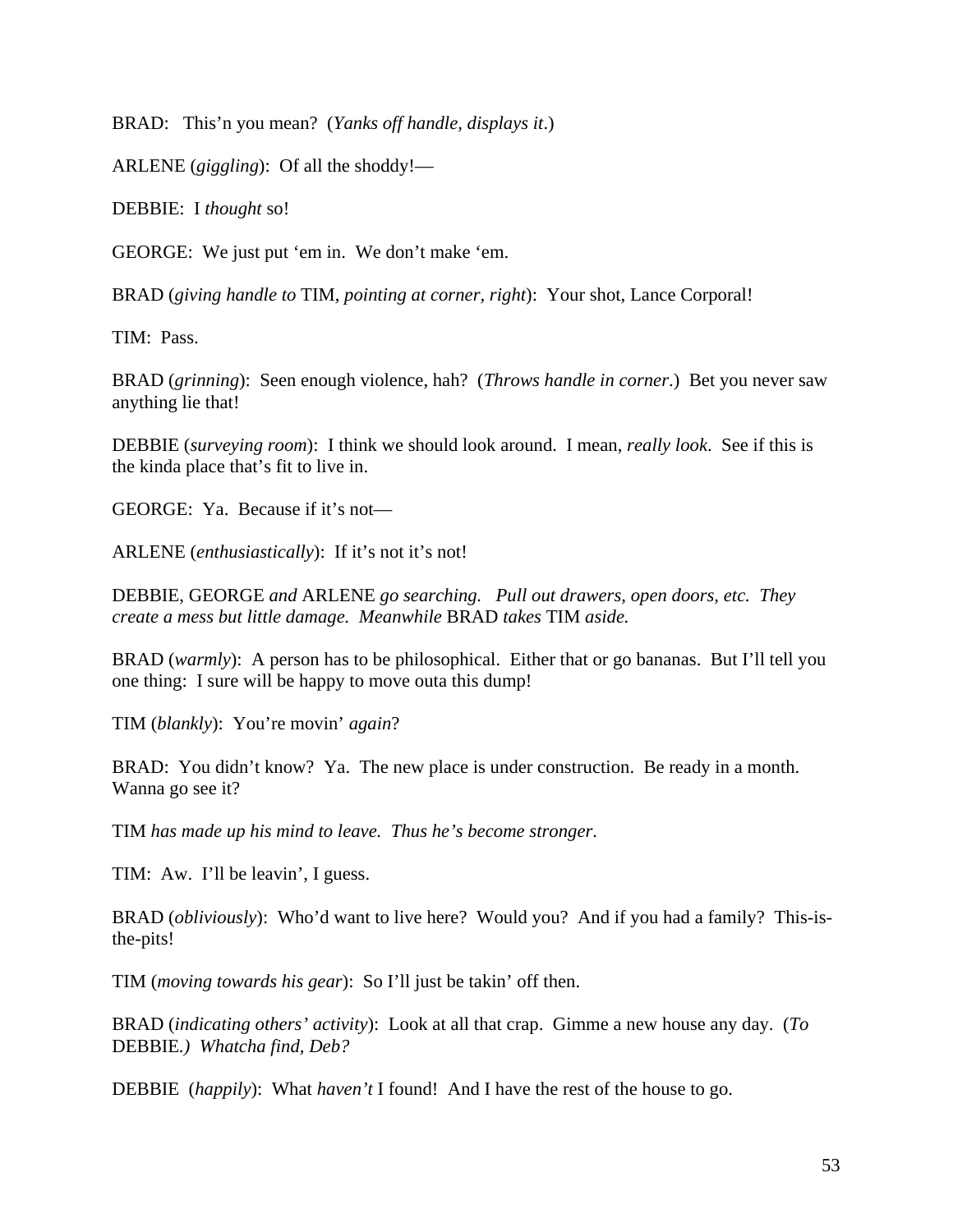ARLENE: To go? I spose we *could* call in the order.

DEBBIE, GEORGE *and* ARLENE *abandon their tasks. They half-focus on* TIM.

DEBBIE (*to* TIM): That's right. Howard Johnson's. We were planning to go and eat.

TIM (*with a sad smile*): Were.

GEORGE (*to* TIM): You still workin' for Brad?

ARLENE (*to* TIM*):* Or simply order it at the restaurant. And wait.

BRAD (*to* TIM): I imagine you're all set, huh?

TIM (*to all*). Yep. Well, this has been a lot of fun. Pleasure to meet you. Talk to you next time. (*Picks up gear*.)

BRAD (*to all but* TIM): Tim and me were figuring to have a look at the new house. Why don't you all ride along?

TIM (*shaking head*): It's not where *I'm* goin'.

DEBBIE (*to* BRAD *and* TIM): Stop in on the way to Howard Johnson's you mean?

ARLENE (*to* TIM): Or where did you wanna go?

TIM (*with gentle irony*): I wanna go someplace quiet.

DEBBIE: Well, we could stay here.

TIM (*as before*): Someplace quiet. Like New York City.

BRAD (*to* TIM, *not getting it*): That a fact?

TIM (*as before*): Ya. And if I can't stand it there, I'll try Belfast.

DEBBIE: What's wrong with Howard Johnson's?

GEORGE: Too expensive.

DEBBIE (*to* TIM): But if you had some other place in mind—

TIM (*still ironically*): I been thinkin' of Kabul. I hear that's not too noisy.

BRAD (*not getting it, slapping* TIM *on shoulder*): You're the guest!